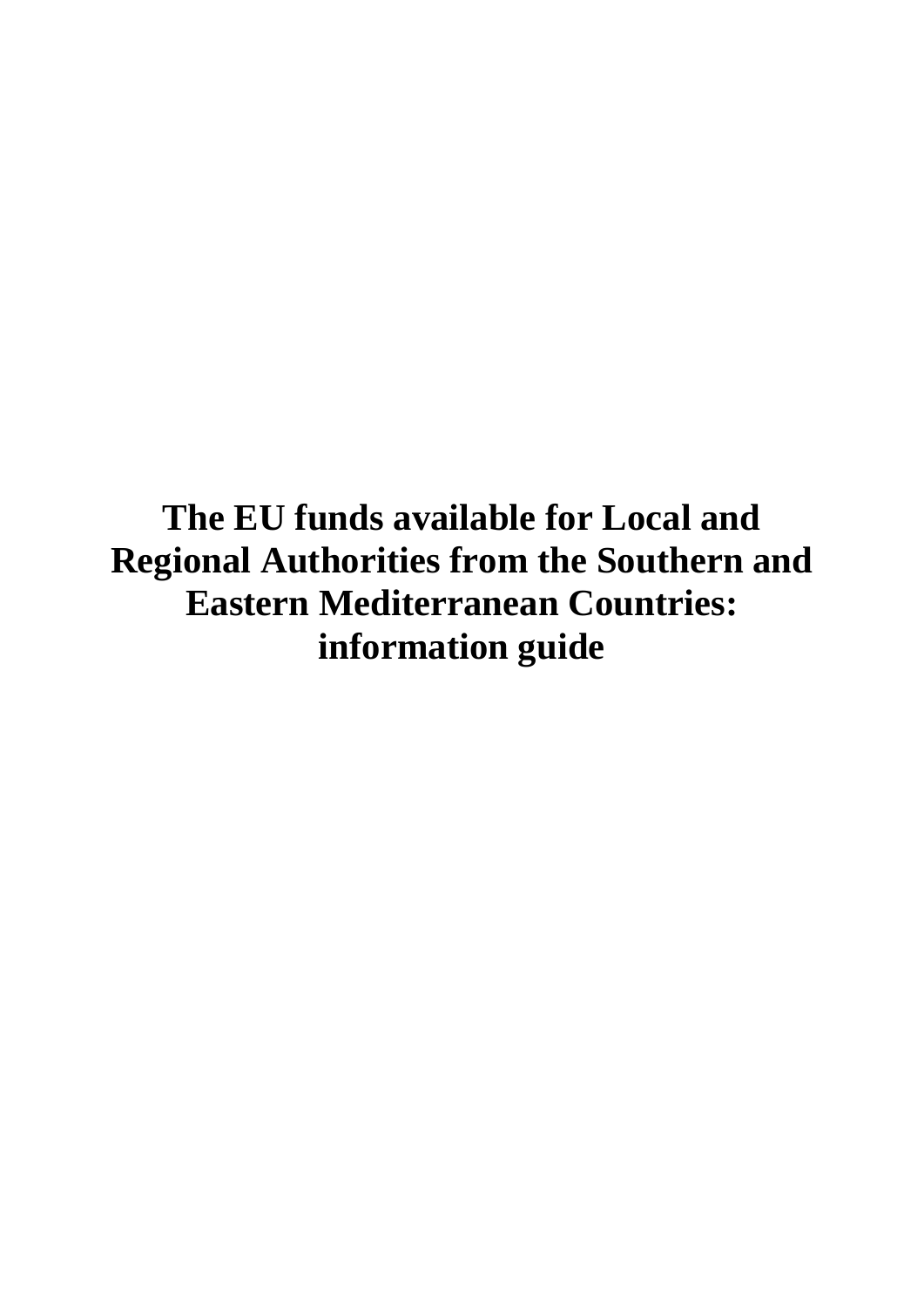#### **The report was written by Aston Centre for Europe - Aston University. It does not represent the official views of the Committee of the Regions.**

More information on the European Union and the Committee of the Regions is available on the internet through [http://www.europa.eu](http://www.europa.eu/) and [http://www.cor.europa.eu](http://www.cor.europa.eu/) respectively.

Catalogue number: QG-31-13-400-EN-C ISBN: 978-92-895-0654-0 DOI: 10.2863/65225

© European Union, December 2012 Partial reproduction is allowed, provided that the source is explicitly mentioned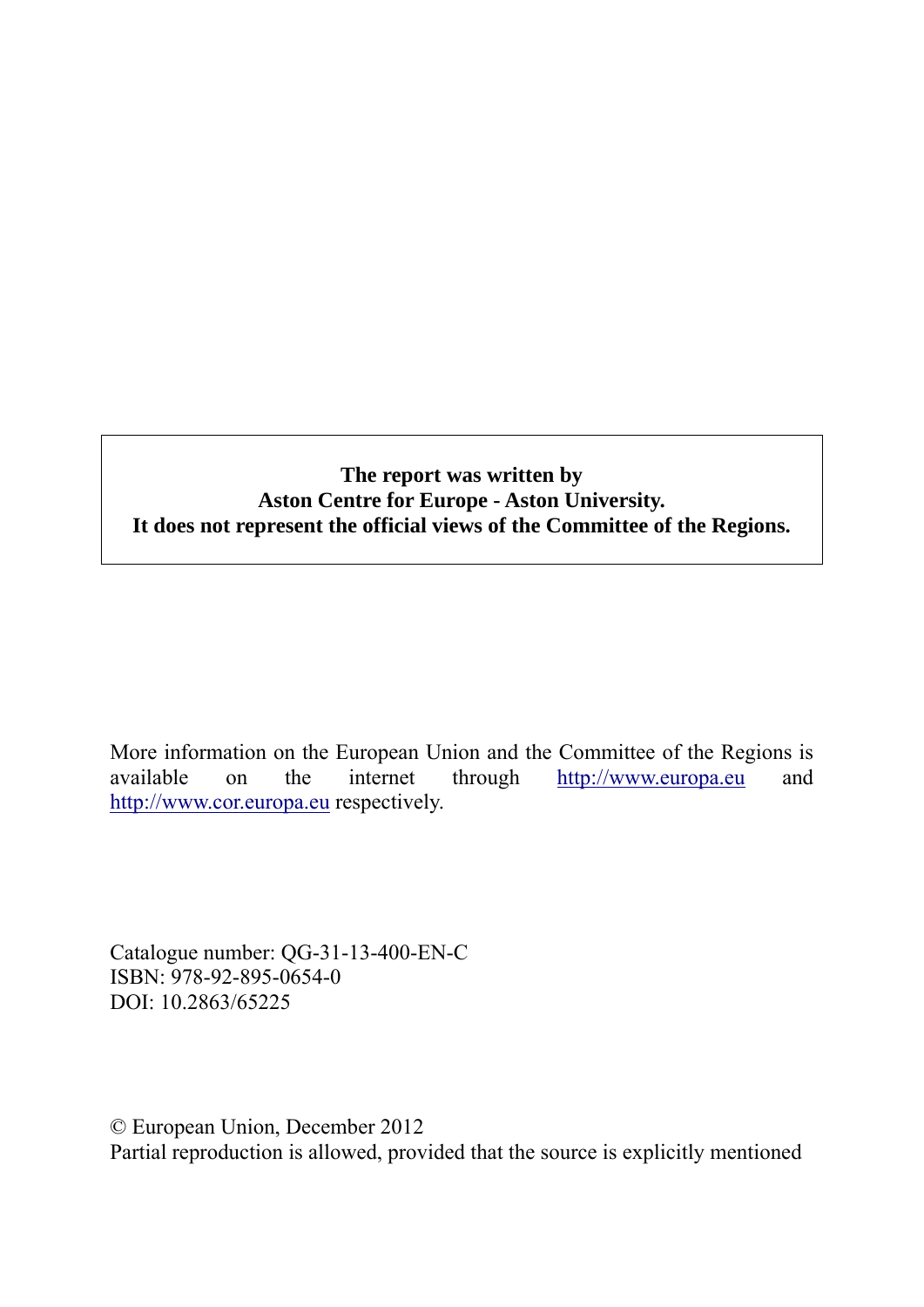# **Table of Contents**

| 1.   | EU financial assistance available to LRAs in Southern and Eastern   |  |
|------|---------------------------------------------------------------------|--|
|      |                                                                     |  |
| 1.1  | Geographic Instruments available to LRAs in Southern and Eastern    |  |
|      |                                                                     |  |
| 1.2  | Thematic instruments available to LRAs in countries of the Southern |  |
|      |                                                                     |  |
| 1.3  | Loan facilities available to LRAs in Southern and Eastern           |  |
|      |                                                                     |  |
|      |                                                                     |  |
| 2.1  |                                                                     |  |
| 2.2  |                                                                     |  |
| 2.3  |                                                                     |  |
| 2.4  |                                                                     |  |
| 2.5  |                                                                     |  |
| 2.6  |                                                                     |  |
| 2.7  |                                                                     |  |
| 2.8  |                                                                     |  |
| 2.9  |                                                                     |  |
| 2.10 |                                                                     |  |
| 2.11 |                                                                     |  |
| 2.12 |                                                                     |  |
| 2.13 |                                                                     |  |
| 2.14 |                                                                     |  |
| 2.15 |                                                                     |  |
|      |                                                                     |  |
|      | 3. Lessons learnt from EU programmes in the Southern and Eastern    |  |
|      |                                                                     |  |
|      |                                                                     |  |
| 4.1  | General recommendations for increasing LRA access to EU funds 43    |  |
| 4.2  |                                                                     |  |
|      |                                                                     |  |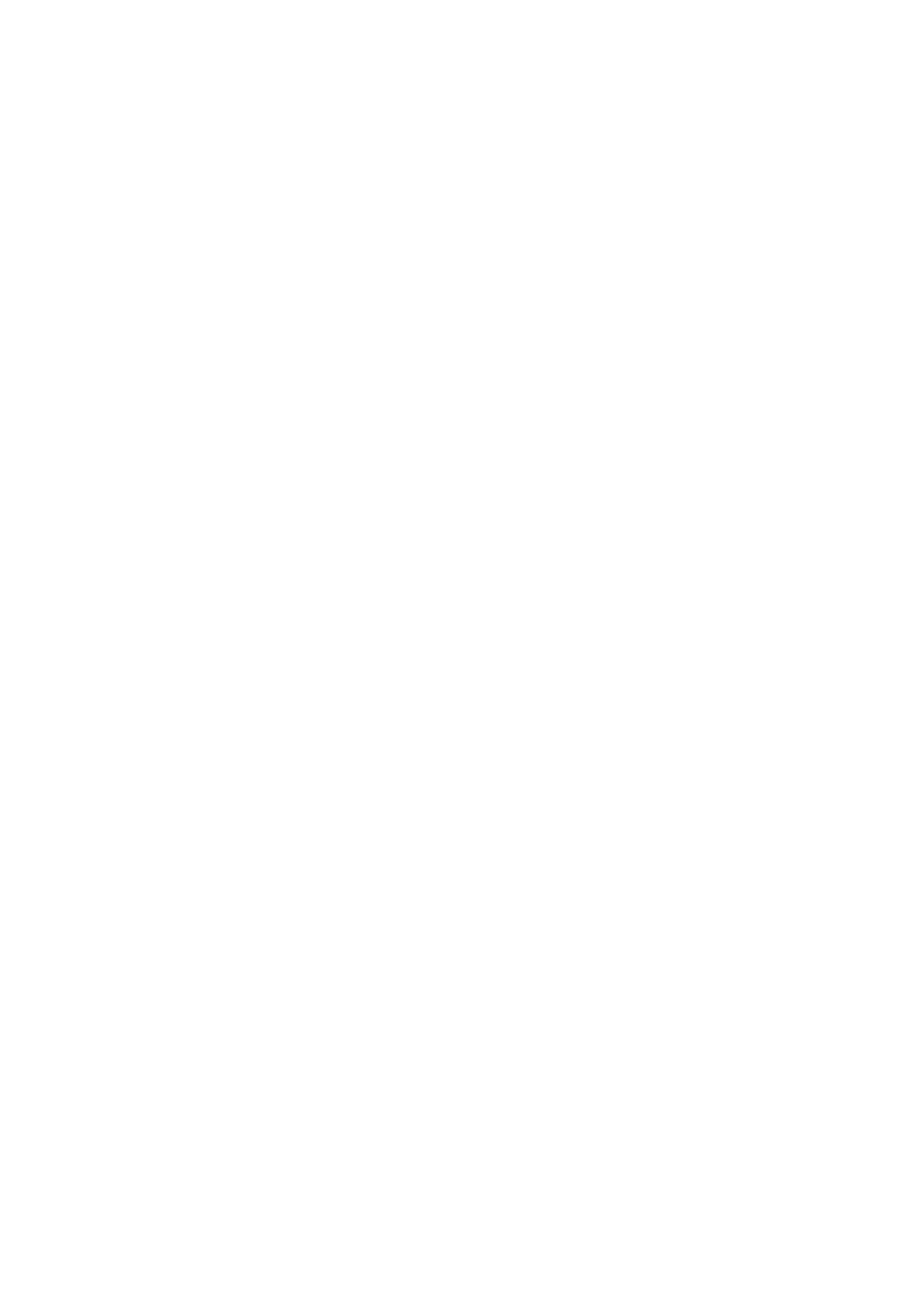# <span id="page-4-0"></span>**Introduction**

The report is organised according to the following structure. Section 1 identifies those EU funds and programmes to which the sub-national authorities from the Southern and Eastern Mediterranean countries have access. Section 2 considers each of the countries from the Southern and Eastern Mediterranean in turn, exploring the institutional framework that local and regional authorities (LRAs) operate within, and identifying sectors that are particularly relevant for each country's individual development potential. Section 3 briefly describes some of main lessons learnt from previous EU experience gained in the implementation of EU-funded programmes at the LRA level in the Southern and Eastern Mediterranean. Section 4 considers how LRAs in the countries of the region can improve their access to EU funds and programmes. A number of recommendations are made which are based on the experience of other countries in implementing LRA development programmes, and also on the countryspecific conditions present within the countries of the Southern and Eastern Mediterranean.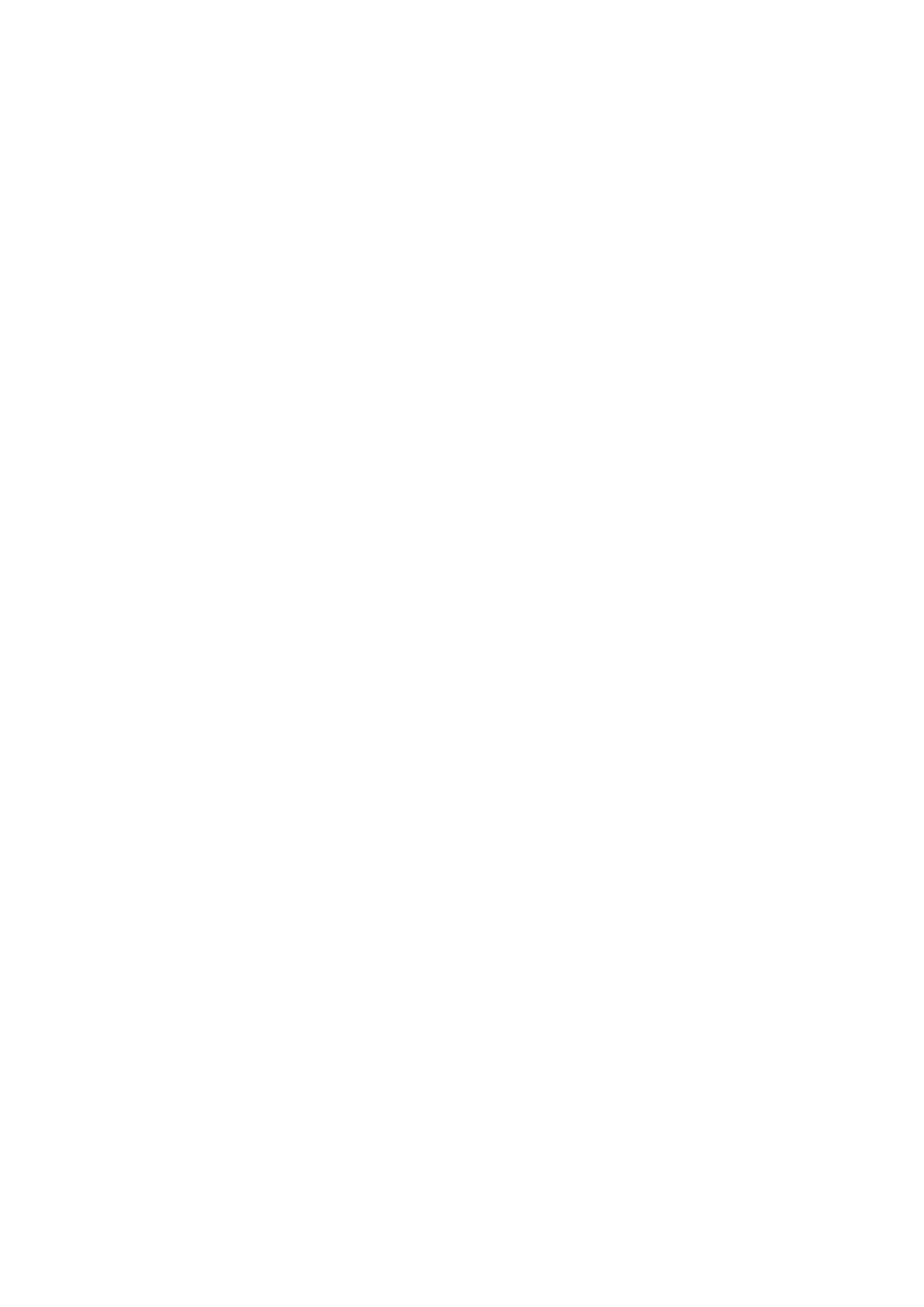# <span id="page-6-0"></span>**1. EU financial assistance available to LRAs in Southern and Eastern Mediterranean Countries**

This section identifies those EU funds and programmes available to the subnational authorities from Southern and Eastern Mediterranean countries. There are two main types of financial instruments used in EU external cooperation with third countries. First, there are *geographic* instruments, used for bilateral and multilateral cooperation with the country/countries concerned. Second, there are *thematic* instruments, used for bilateral and multilateral cooperation, but which cover a wider range of countries than geographic instruments.

# <span id="page-6-1"></span>**1.1 Geographic Instruments available to LRAs in Southern and Eastern Mediterranean countries**

# *The Cross-Border Co-operation (CBC) programme (Southern and Eastern Mediterranean region)*

The CBC programme supports cross border co-operation projects between EU Member States and partner countries along the external borders (land and sea) of the EU. $<sup>1</sup>$  The CBC strategy has four key objectives:</sup>

- Promote economic and social development in border areas;
- Address common challenges;
- Ensure efficient and secure borders:
- Promote people-to-people cooperation.

The land border programmes are carried out in conjunction with Eastern Partnership (EaP) countries only, and do not apply to Southern and Eastern Mediterranean countries. There is one sea basin programme in which all countries of the Southern and Eastern Mediterranean countries can participate: the Mediterranean Sea Basin Programme. In addition, Italy and Tunisia participate in the Italy-Tunisia sea crossing programme.<sup>2</sup> The CBC programmes are open to LRAs and non-government actors.

<sup>-</sup><sup>1</sup>Further details are available from[: http://ec.europa.eu/europeaid/where/neighbourhood/regional-](http://ec.europa.eu/europeaid/where/neighbourhood/regional-cooperation/enpi-cross-border/index_en.htm)

cooperation/enpi-cross-border/index\_en.htm.

[See http://www.italietunisie.eu/.](http://www.italietunisie.eu/)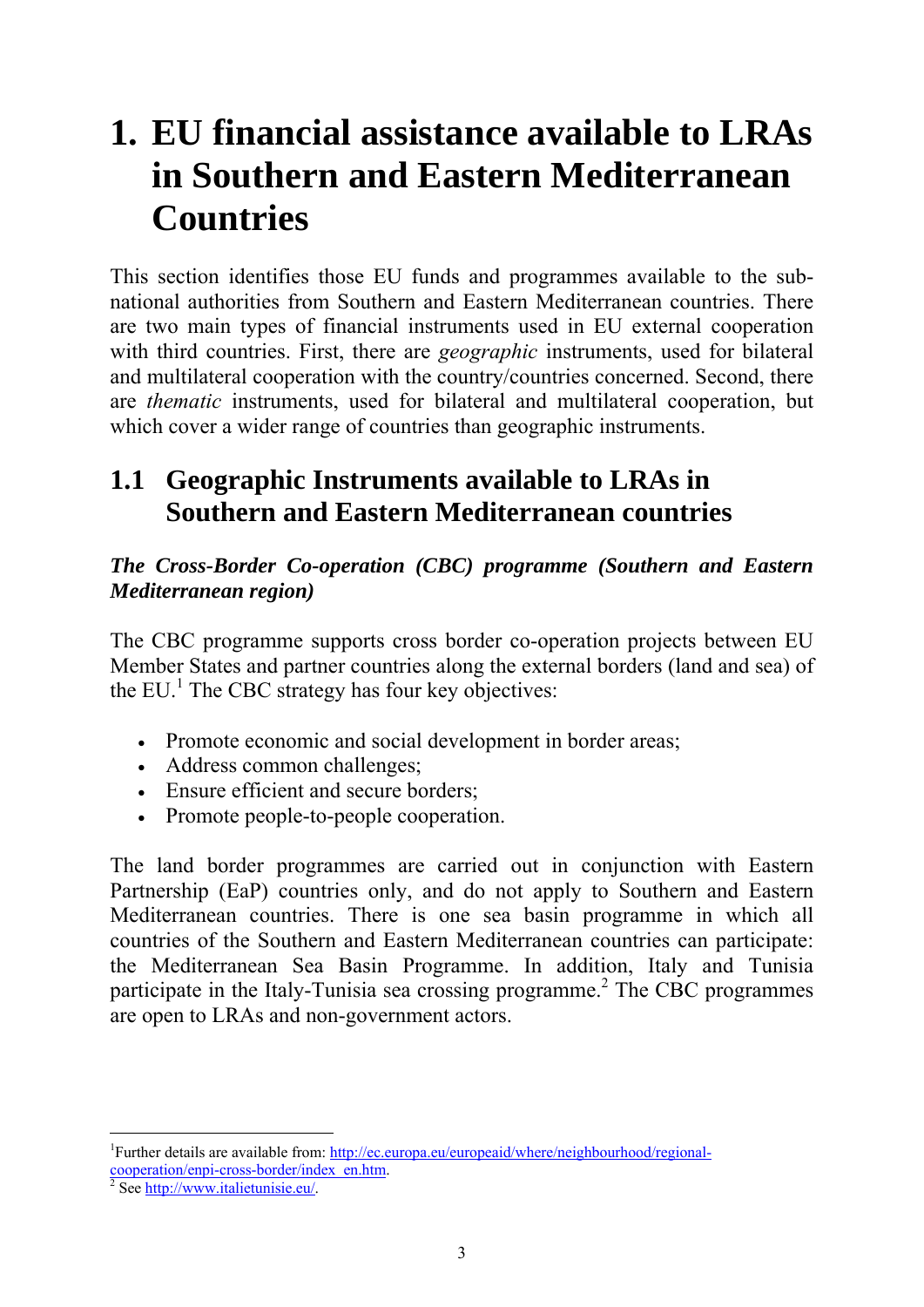# **Mediterranean Sea Basin Programme**

URL:<http://www.enpicbcmed.eu/programme>

#### **Programme overview**

This multilateral cross-border cooperation forms part of the European Neighbourhood Policy (ENP) and of its financing instrument (European Neighbourhood and Partnership Instrument - ENPI) for the 2007-2013 period. Its core objective is to reinforce cooperation between the European Union (EU) and partner countries' regions situated along the shores of the Mediterranean Sea.

Fourteen participating countries, which represent 76 territories and around 110 million people, are eligible under the Programme: Cyprus, Egypt, France, Greece, Israel, Italy, Jordan, Lebanon, Malta, Occupied Palestinian Territory, Portugal, Spain, Syria and Tunisia.

The Operational Programme establishes a strategic framework of four priorities jointly defined by the participating countries:

- 1. promotion of socio-economic development and enhancement of territories;
- 2. promotion of environmental sustainability at basin level;
- 3. promotion of better conditions and modalities for ensuring the mobility of persons, goods and capital;
- 4. promotion of cultural dialogue and local governance.

Public and private actors organized in Mediterranean cross-border partnerships were invited to submit projects proposals following the launch of public calls, which were widely publicized. Intended beneficiaries include LRAs, NGOs, local associations, development agencies, universities and research institutes, as well as private actors operating in the sectors at which the Programme was aimed.

The latest news and information on past, present and future projects is available from: [http://www.enpicbcmed.eu/projects/projects-news.](http://www.enpicbcmed.eu/projects/projects-news)

# **Eligible territories in Southern and Eastern Mediterranean countries**

# *Algeria*

Tlemcen, Aïn Témouchent, Oran, Mostaganem, Chlef, Tipaza, Alger, Boumerdès, Tizi Ouzou, Béjaïa, Jijel, Skikda, Annaba, El Taref.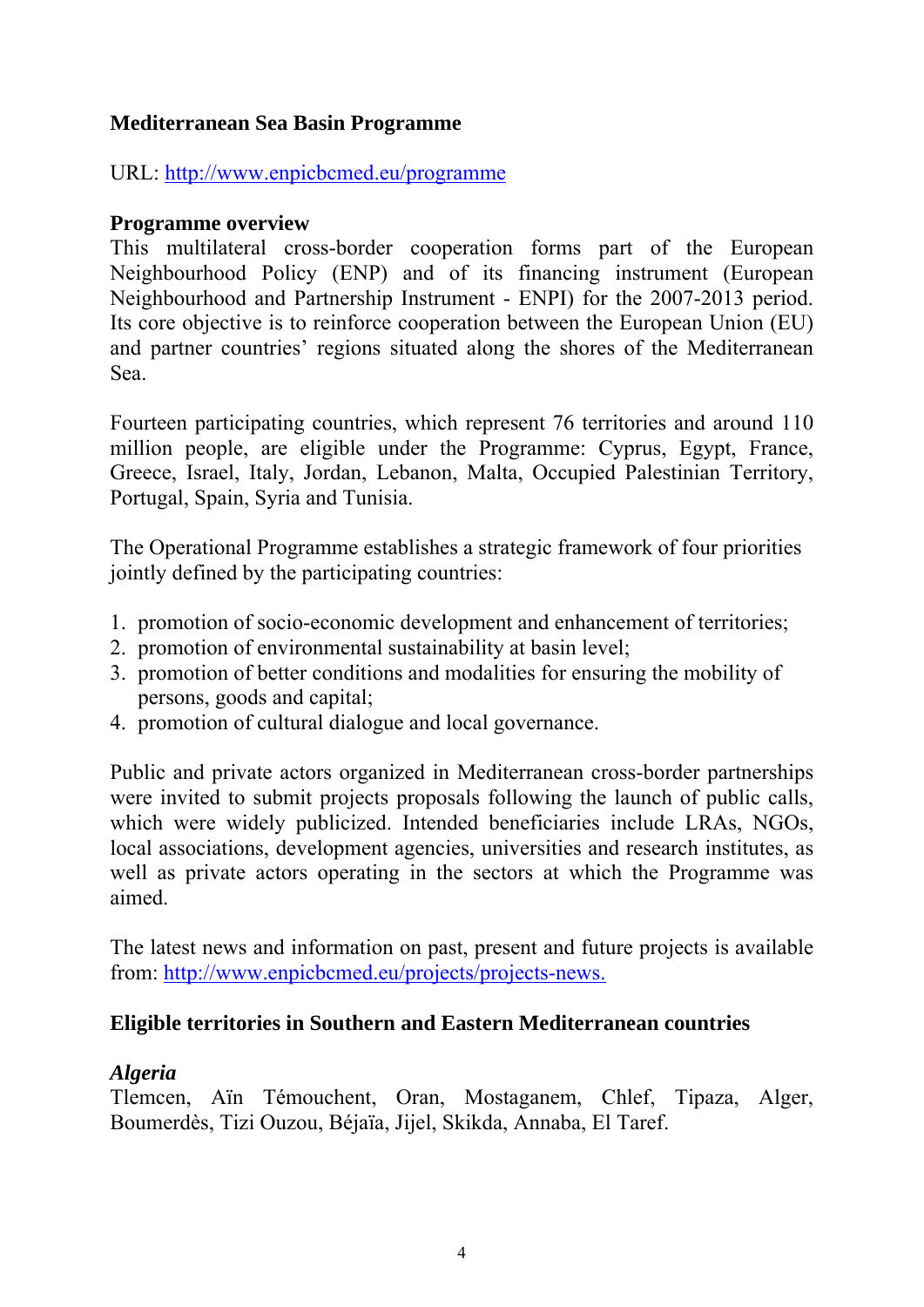#### *Egypt*

Marsa Matruh, Al Iskandanyah, Al Buhayrah, Kafrash Shaykh, Ad Daqahliyah, Dumyat, Ash Sharquiyah, Al Isma'iliyah, Bur Sai'id, Shamal Siná.

#### *Israel*

Hadarom, Tel Aviv, Hamerkaz, Haifa, Hazafon.

### *Jordan*

Irbid, Al Balga, Madaba, Al Karak, al-Tafilah, Al Aqaba.

### *Lebanon*

The entire territory: *Al Jabal Lunban, Bayrut, As Samal*.

### *Libya*

Nuquat Al Kharms, Al Zawia, Al Aziziyah, Tarabulus, Tarunah, Al Khons, Zeleitin, Misurata, Sawfajin, Surt, Ajdabiya, Banghazi, Al Fatah, Al Jabal, Al Akhdar, Damah, Tubruq.

### *Morocco*

Oriental, Taza, Al Hoceima, Taounate, Tanger-Tetouan.

# *Palestinian Authority*

The entire territory.

# *Syria*

Latakia, Tartous.

#### *Turkey*

Tekirdag, Balikesir, Izmir, Aydin, Antalya, Adana, Hatay.

#### **Management**

As main decision-making body, the Joint Monitoring Committee, composed of the representatives of the participating countries, supervises and ensures the quality and effectiveness of Programme implementation and approves projects for funding. The Joint Managing Authority, the Autonomous Region of Sardinia (Italy), is responsible for the operational and financial management of the Programme. As such, this body constitutes the main point of contact for projects that have been approved and financed by the Programme, although queries relating to prospective projects are also welcomed. The JMA is also supported by a Joint Technical Secretariat, an international bureau also located in Cagliari while a network of National Contact Points contributes to the promotion of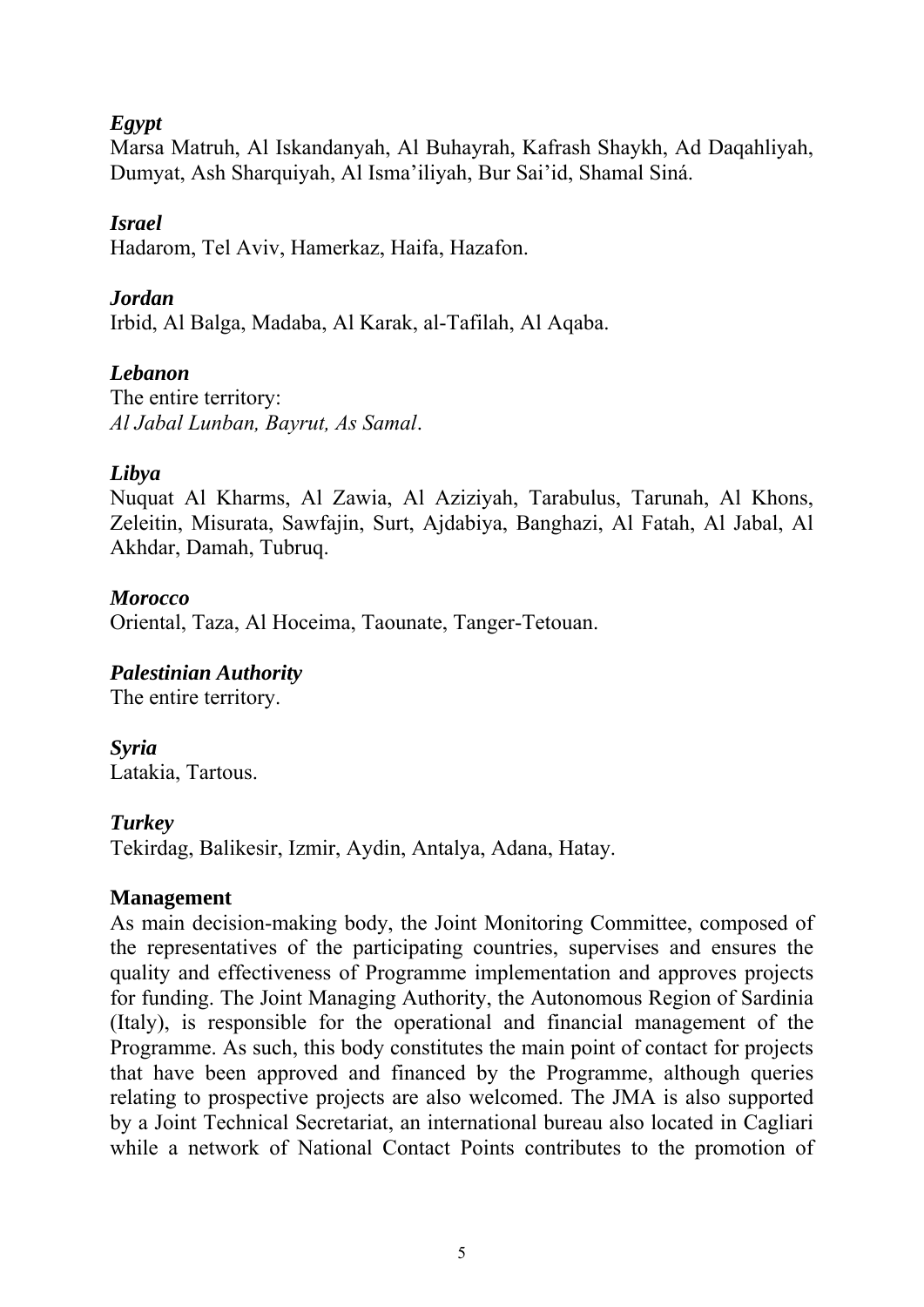Programme opportunities and results in the eligible territories. Any queries about previous or ongoing projects should be directed here.

*Joint Managing Authority contact details*  Regione Autonoma della Sardegna Via Bacaredda, 184 09127 Cagliari - Italy Tel: +39 070 606 2482 Fax:  $+39070400359$ E-mail: [enpi.med@regione.sardegna.it](mailto:enpi.med@regione.sardegna.it) 

#### *National points of contact*

In addition, points of contact for each country can be found at this link: [http://www.enpicbcmed.eu/documenti/30\\_153\\_20120110164525.pdf](http://www.enpicbcmed.eu/documenti/30_153_20120110164525.pdf)

*CBCMED Mailing List*  To sign up to the CBCMED mailing list, fill in the form at: [http://enpicbcmed.us4.list](http://enpicbcmed.us4.list-manage.com/subscribe?u=ba6874c4d5e1c74050f0696af&id=5020afdfb3)[manage.com/subscribe?u=ba6874c4d5e1c74050f0696af&id=5020afdfb3](http://enpicbcmed.us4.list-manage.com/subscribe?u=ba6874c4d5e1c74050f0696af&id=5020afdfb3)

#### **Financial resources**

The ENPI CBC "Mediterranean Sea Basin" Programme has a budget of  $\epsilon$  173 million, coming from the European Regional Development Fund (ERDF) and the Heading Four of the EU budget ("EU as global partner"). Projects can be funded up to a maximum of 90 per cent, while partners have to provide a minimum of 10 per cent co-financing. Funds are allocated according to the schematic areas described in Table 1.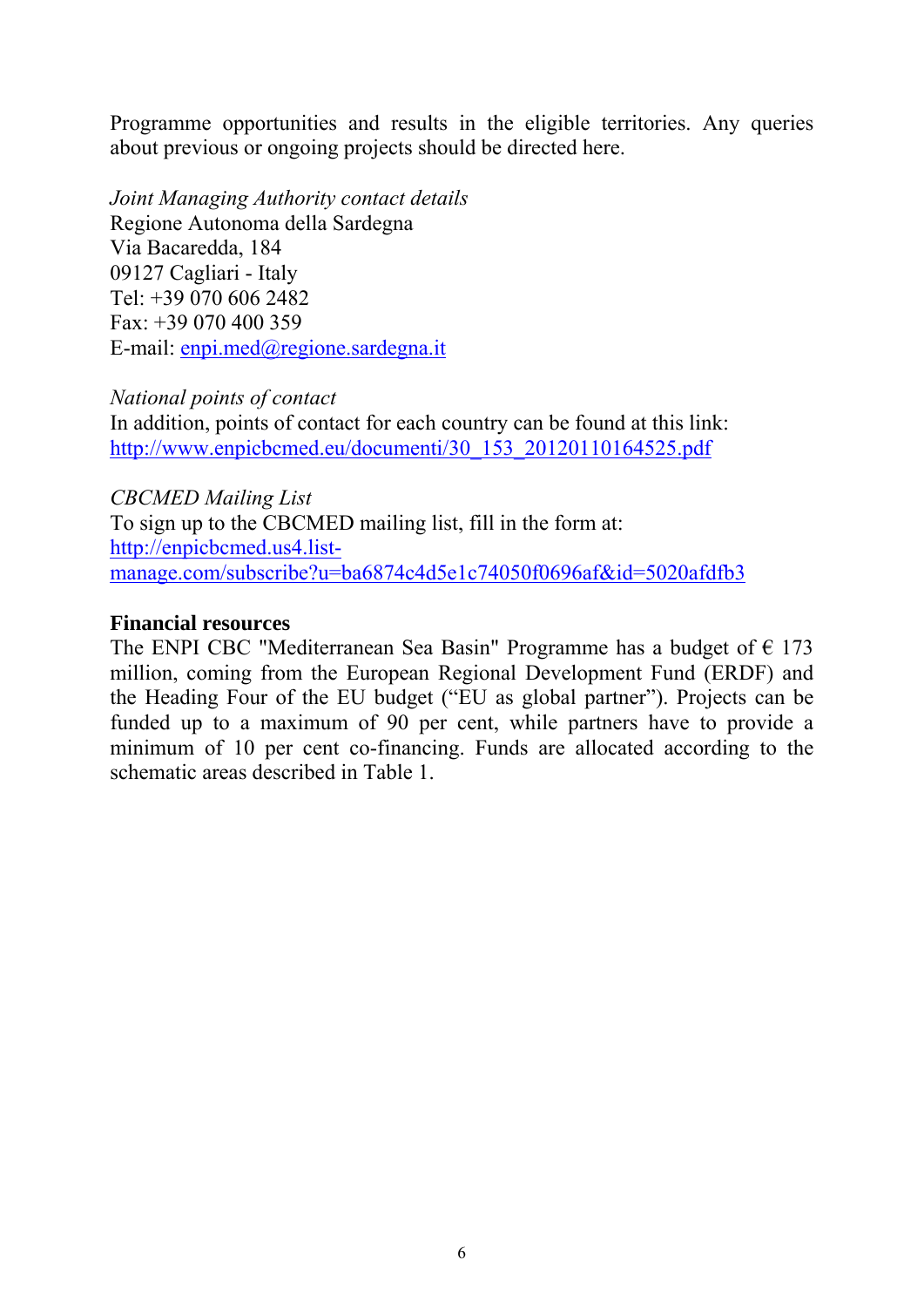# **Table 1.** Budget allocation for Mediterranean Sea Basin programme

| <b>PRIORITIES</b>                                                                                                 | <b>MEASURES</b>                                                                                                                                                                                                                                                                                                                                                            | <b>BUDGET</b><br><b>ALLOCATION</b><br>(Euros) |
|-------------------------------------------------------------------------------------------------------------------|----------------------------------------------------------------------------------------------------------------------------------------------------------------------------------------------------------------------------------------------------------------------------------------------------------------------------------------------------------------------------|-----------------------------------------------|
| 1. Promotion of socio-<br>economic development and<br>enhancement of territories                                  | 1.1 Support to innovation and research in the process of<br>local development of the Mediterranean Sea Basin countries<br>1.2 Strengthening economic clusters, creating synergies<br>among potentials of the Mediterranean Sea Basin countries<br>1.3 Strenghtening the strategies of territorial planning by<br>integrating the different levels, and promotion of socio- | 68, 748, 500<br>40%                           |
| 2. Promotion of<br>enivonmental sustainability<br>at the basin level                                              | 2.1 Prevention and reduction of risk factors for the<br>environment and enhancement of natural<br>energy effectiveness to contribute addressing climate<br>change                                                                                                                                                                                                          | 51, 561, 375<br>30%                           |
| 3. Promotion of better<br>conditions and modalities<br>for ensuring the mobility of<br>persons, goods and capital | 3.1 Support to people flows among territories as a means<br>of cultural, social and economic enrichment<br>3.2 Improvement of conditions and modalities of<br>circulation of goods and capital among the territories                                                                                                                                                       | 17, 187, 125<br>10%                           |
| 4. Promotion of cultural<br>dialogue and local<br>governance                                                      | 4.1 Support to mobility, exchanges, training and<br>professionalism of young people<br>4.2 Support to the artistic creativity in all its expressions to<br>encourage dialogue among communities<br>4.3 Improvement of governance processes at the local level                                                                                                              | 34, 374, 250<br>20%                           |

Up to September 2012, 29 percent of EU funds for Priority One had been allocated, 39 per cent for Priority Two, 6 per cent for Priority Three and 18 per cent for Priority Four.<sup>3</sup> Funding for the 2013-2020 period has yet to be determined.

<sup>-&</sup>lt;br><sup>3</sup> See ENPICBCMED at: http://www.enpicbcmed.eu/sites/default/files/grant\_contracts\_awarded\_17.09.2012.pdf.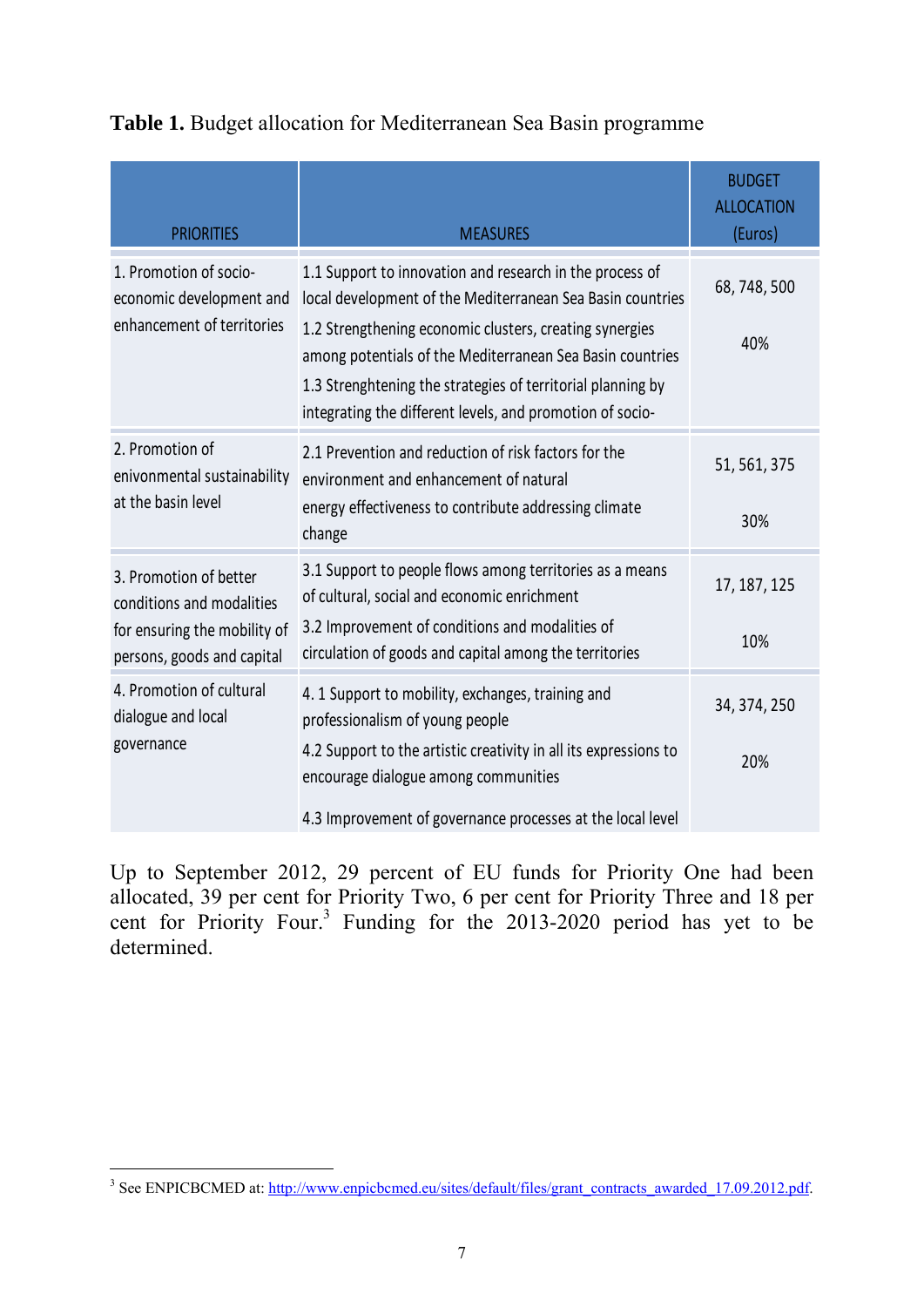# **The Italy-Tunisia Programme** (ENPI-CBC IT-TN)

URL:<http://www.italietunisie.eu/>

#### **Programme Overview**

The aim of the ENPI-CBC IT-TN Programme is to promote the economic, institutional, and cultural integration between the Tunisian and Sicilian regions through a joint sustainable development process in the context of the cross border cooperation.

The priorities of the programme are:

*1. Regional development and integration:* supporting the development and integration of key economic sectors, promotion of the flow of goods, promotion of research and innovation, and institutional cooperation to promote regional development;

*2. Promoting sustainable development:* efficient management of resources in agriculture and fishery, protection and enhancement of natural and cultural heritage, and supporting development of renewable energy sources;

*3. Cultural and scientific cooperation and support to networking:* enhancing cooperation on association level, training and exchange of youths and students.

The latest news and information on past, present and future projects is available at:

[http://www.italietunisie.eu/index.php?option=com\\_content&view=section&layo](http://www.italietunisie.eu/index.php?option=com_content&view=section&layout=blog&id=1&Itemid=54&lang=fr) [ut=blog&id=1&Itemid=54&lang=fr](http://www.italietunisie.eu/index.php?option=com_content&view=section&layout=blog&id=1&Itemid=54&lang=fr)

# **Eligible territories in Tunisia**

- Ariana Governorate
- Governorate of Beja
- Ben Arous
- Bizerte Governorate
- Nabeul Governorate
- Jendouba
- Manouba Governorate
- Tunis Governorate

#### **Management**

#### The Joint Monitoring Committee

The JMC includes: a delegation from each country participating in the program, including one member appointed by each State; a representative of the European Commission is invited to attend meetings of the Joint Monitoring Committee as an observer and without any decision-making power; and it is the decision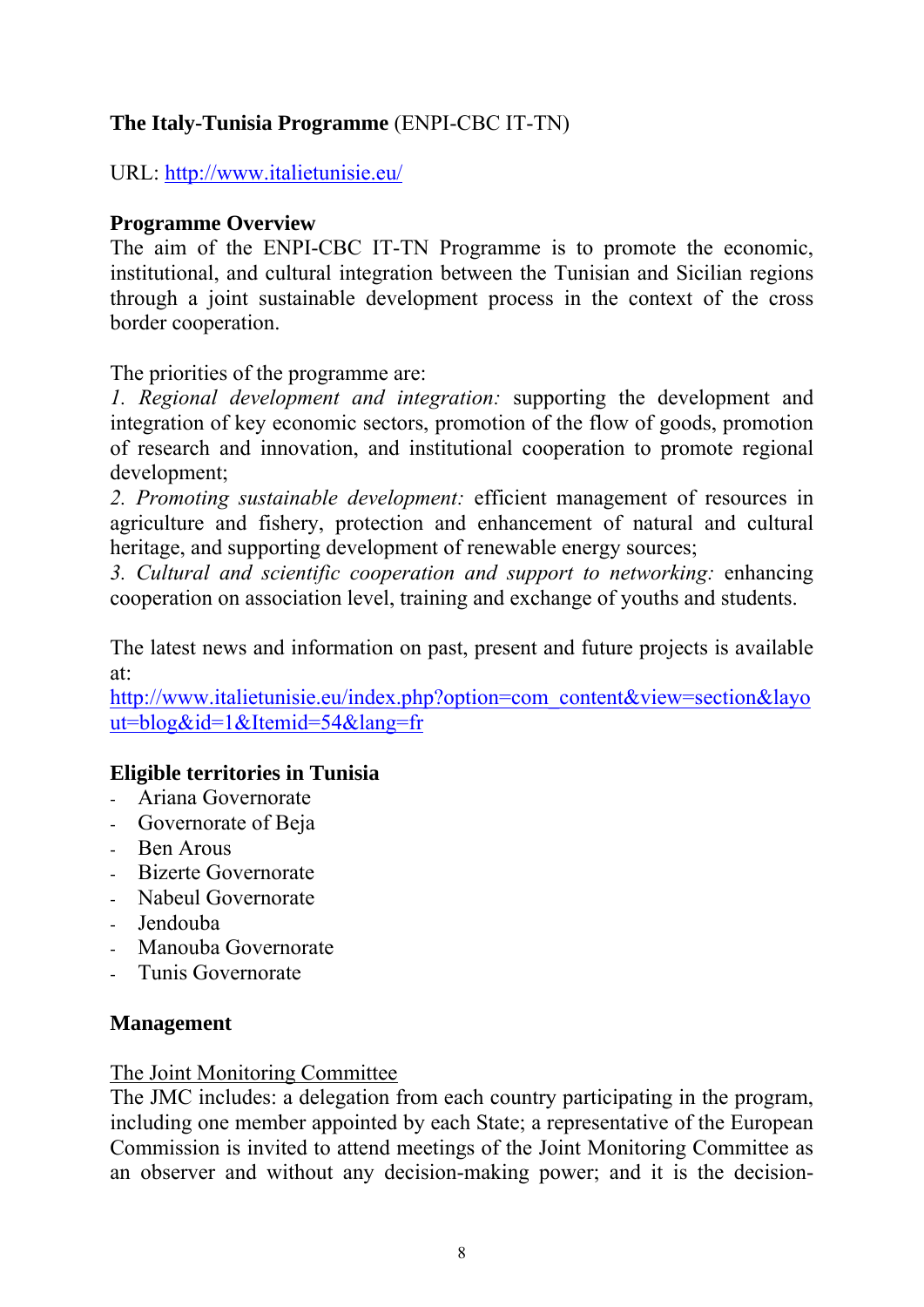making body of the programme, leaving executive functions to the Joint Managing Authority.

#### The Joint Managing Authority (JMA)

In accordance with the agreement between Italy and Tunisia, the responsibility for the management of the programme is assigned to the Region of Sicily (Italy), based in Palermo. As the executive body of the program, it is responsible for the management and implementation of the Programme.

*Joint Managing Authority contact details*  Programme Director: Mr. Felice Bonanno General manager, Department of Programming Piazza Sturzo, 36 90139 PALERMO *E-mail: [dipartimento.programmazione@regione.sicilia.it](mailto:dipartimento.programmazione@regione.sicilia.it)*

The Joint Technical Secretariat (JTS)

The JTS is responsible for the daily management of the programme, and is based in Palermo. *Joint Technical Secretariat contact details* 

Anna Dorangricchia, STC Coordinator

Tel + 39 091 7070 006 – 7070093

E-mail: [projets@italietunisie.eu](mailto:projets@italietunisie.eu)

#### ITA-TUN Mailing List

To sign up to the *ITA-TUN* mailing list, fill in the form at: [http://www.italietunisie.eu/index.php?option=com\\_content&view=category&lay](http://www.italietunisie.eu/index.php?option=com_content&view=category&layout=blog&id=45&Itemid=75&lang=fr) [out=blog&id=45&Itemid=75&lang=fr](http://www.italietunisie.eu/index.php?option=com_content&view=category&layout=blog&id=45&Itemid=75&lang=fr)

#### **Financial resources**

The Italy-Tunisia Programme has funding from the EU for the period 2007-2013 of €22.7 million. Table 2 shows the planned allocation of financial resources according to the programme priorities outlined above. Projects can be funded up to a maximum of 50 per cent, while partners have to provide a minimum of 50 per cent co-financing.

| <b>Table 2.</b> Budget allocation for hary-tunista CBC programme |              |              |              |                    |
|------------------------------------------------------------------|--------------|--------------|--------------|--------------------|
|                                                                  | Contribution | <b>Share</b> | Co-financing | Total $(\epsilon)$ |
|                                                                  |              |              |              |                    |
| Priority 1                                                       | 13603369     | 60%          | 1360336      | 14963705           |
| Priority 2                                                       | 4534456      | 20%          | 453445       | 4987901            |
| Priority 3                                                       | 4534456      | 20%          | 453445       | 4987901            |
| Total                                                            | 22672281     | 100%         | 2267228      | 24939509           |
|                                                                  |              |              |              |                    |

|  |  |  | Table 2. Budget allocation for Italy-Tunisia CBC programme |
|--|--|--|------------------------------------------------------------|
|  |  |  |                                                            |

Source: ITA-TUN website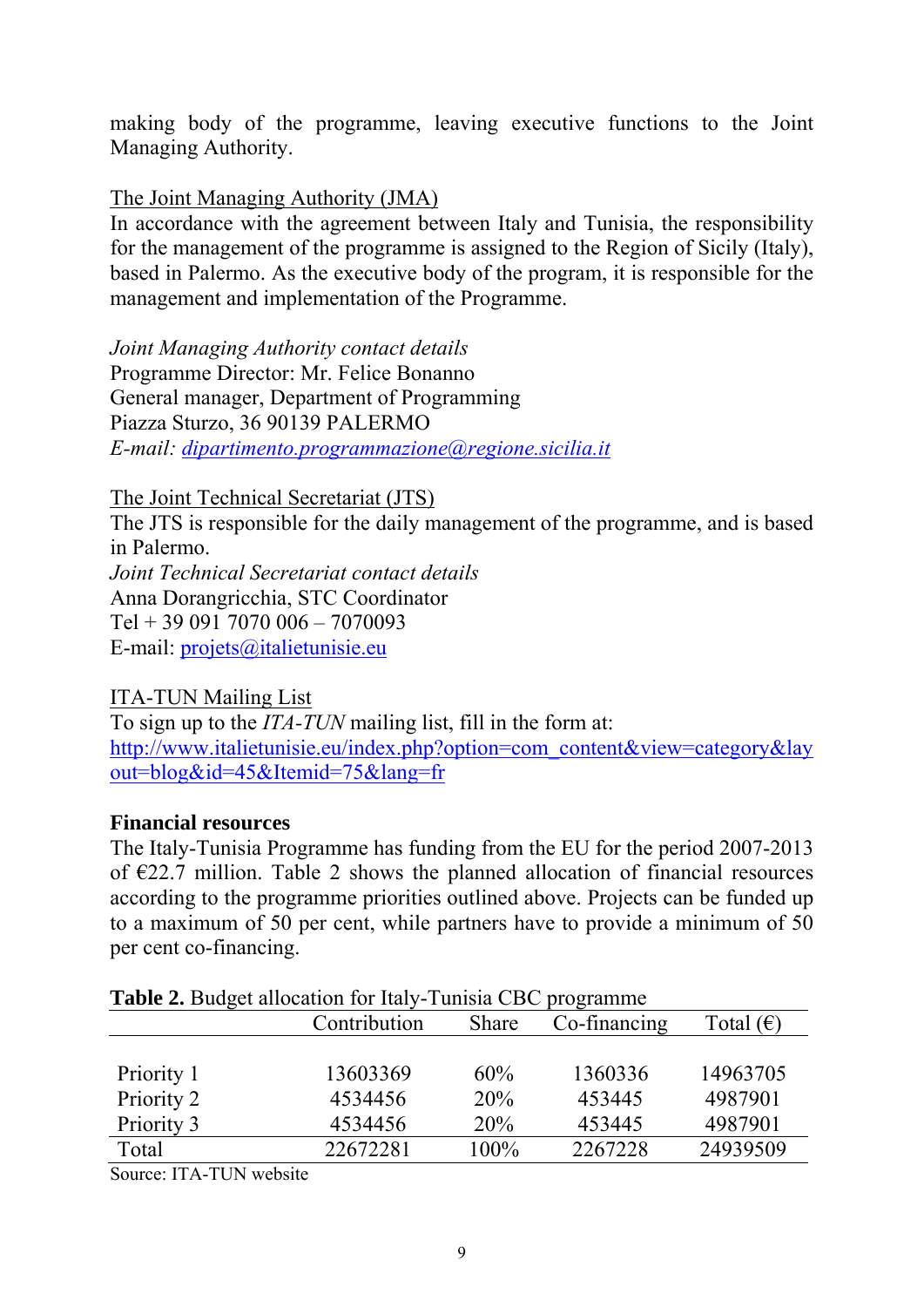#### *The European Neighbourhood Programme for Agriculture & Rural Development (ENPARD)*

#### **Programme Overview**

ENPARD is a new policy initiative, part of the EU's commitment to inclusive growth and stability in its Neighbourhood, which recognises the potential importance of agriculture in terms of food security, sustainable production and rural employment. In the 2014-2020 programming period, partner countries are required to indicate three sectors for cooperation with the EU. ENPARD was established by two joint Communications of the European Commission and the European External Action service of March and May 2011. The EU offers a dialogue on ENPARD to all partner countries, and is prepared to assist in implementing ENPARD policies and related reforms for all those committed to making agriculture/rural development a focal sector in their cooperation with the EU. This will include assistance in preparing long-term agricultural and rural development strategies with all the relevant stakeholders, and in building necessary institutional capacities at national and local levels.

Through ENPARD, the EU aims to meet the needs of Southern Mediterranean countries and to further a more inclusive growth, through the identification and implementation of operations that can be funded under its new SPRING ('Support for Reforms, Partnership and Inclusive Growth') programme and that meet three objectives: (1) to improve farmers' revenue and rural employment, in particular among young people; (2) to increase the productivity of production systems, improving at the same time the quality of products and the capacity to adapt to changes; and (3) to reinforce organizational and institutional capacities and adherence to the operational principles of good governance. To achieve these objectives, a multi-annual work programme will be set through a dialogue with national partners.

The Mediterranean Agronomic Institute of Montpellier of the International Centre for Advanced Mediterranean Studies (IAMM-CIHEAM) has been tasked with the mission of accompanying this initiative in Morocco, Tunisia, Egypt and Jordan. This mission will last 30 months (January 2012-June 2014) and will be divided into two phases: a preparatory phase to identify the initiatives to be reinforced and to prepare the countries' action plans by June 2012; the second phase will include the initiation of a national dialogue to implement ENPARD by June 2014.

ENPARD will draw on the EU experience of reforming agriculture and rural areas in pre-accession countries and will take into account the diversity of experiences and efforts in partner countries. ENPARD also adopts a strategic and holistic approach with a strong focus on civil society and sector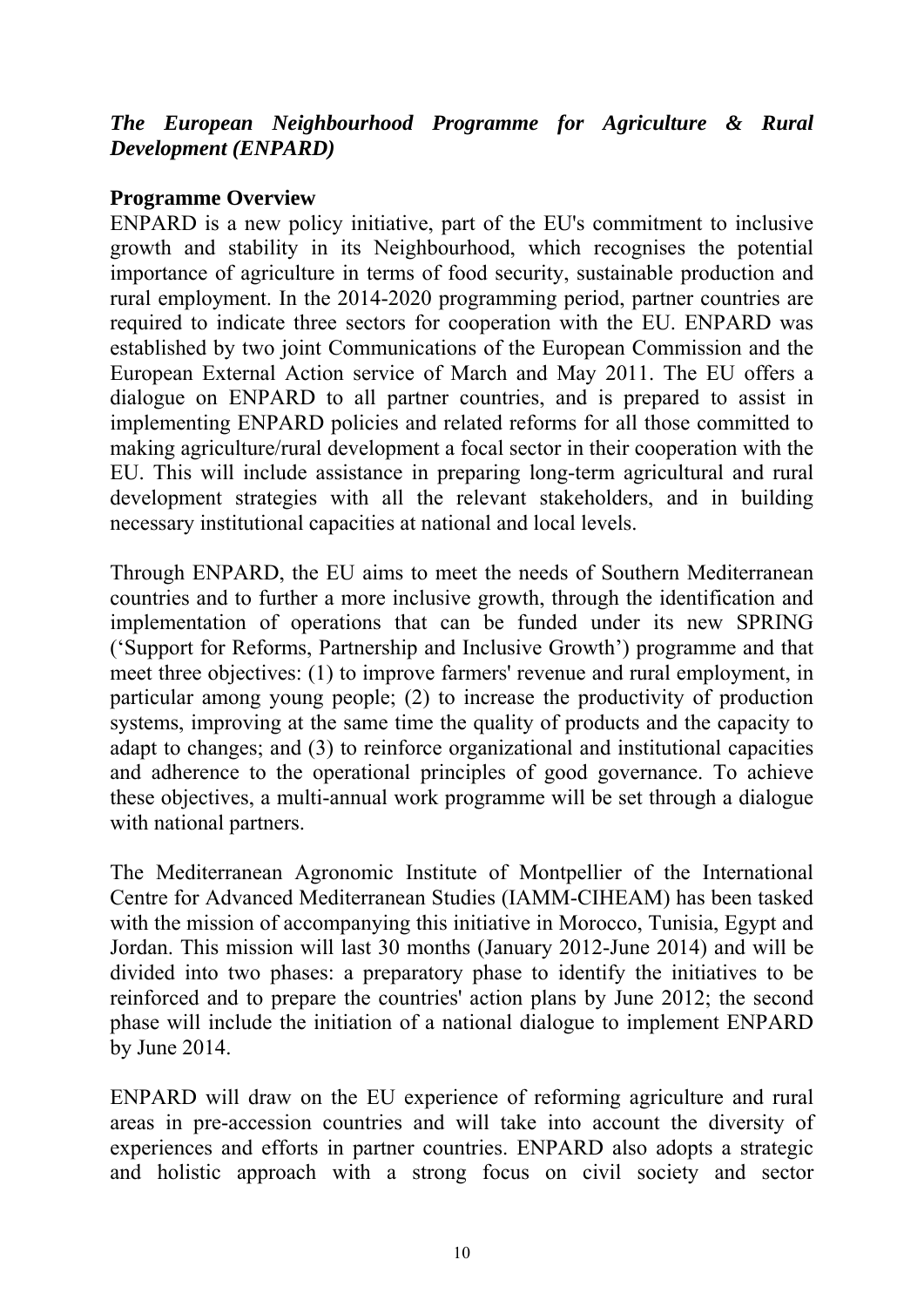stakeholders' participation. Particular attention will be paid to building the institutional capacity of local and regional administrations.

The national sector strategy, defining the challenges and objectives of sectors, is the basis of a policy dialogue between the EU and its partners. For ENPARD the dialogue should result in joint multi-annual work programmes, prepared by partner countries and agreed with the EU, in which countries define their aims for agriculture and rural development policies. Such dialogue will also facilitate regional exchanges and help identify pilot actions, where relevant.

#### **Financial resources**

The precise modalities of ENPARD are not yet known as the programme is still under development. In the short-term, ENPARD will focus on promoting policy dialogue on medium- to long-term strategies for the development of agriculture and rural areas; pilot activities in capacity building initiatives; complementing current agricultural programmes; generating analysis of current agriculture and rural development policies.

In the medium-term, multi-annual programming is expected be carried out over the 2014-2017 period, beginning in 2013. The ENPARD will be financed from ENI country bilateral envelopes for which agriculture/and or rural development is a priority.

#### *The Cooperation in Urban Development and Dialogue (CIUDAD) programme*

#### **Programme Overview**

-

The CIUDAD programme aims to help local governments in the ENPI region enhance their capacity to plan for sustainable, integrated and long-term urban development using good governance principles.<sup>4</sup> It does this through capacity building and by promoting mutual understanding, exchange of experience and cooperation between local actors in the EU and in Partner Countries, including those of the Southern and Eastern Mediterranean region, in the implementation of common projects.

By creating new partnerships and strengthening existing ones among local and regional authorities in the Southern and Eastern Mediterranean region (South-South, East-East and South-East partnerships), it also hopes to achieve longterm benefits extending beyond the life of the programme. It has initiated programmes in good governance and sustainable urban development (e.g. environment, energy, economic development and reduction of social

<sup>&</sup>lt;sup>4</sup> [Further details are available from: http://www.ciudad-programme.eu.](http://www.ciudad-programme.eu/)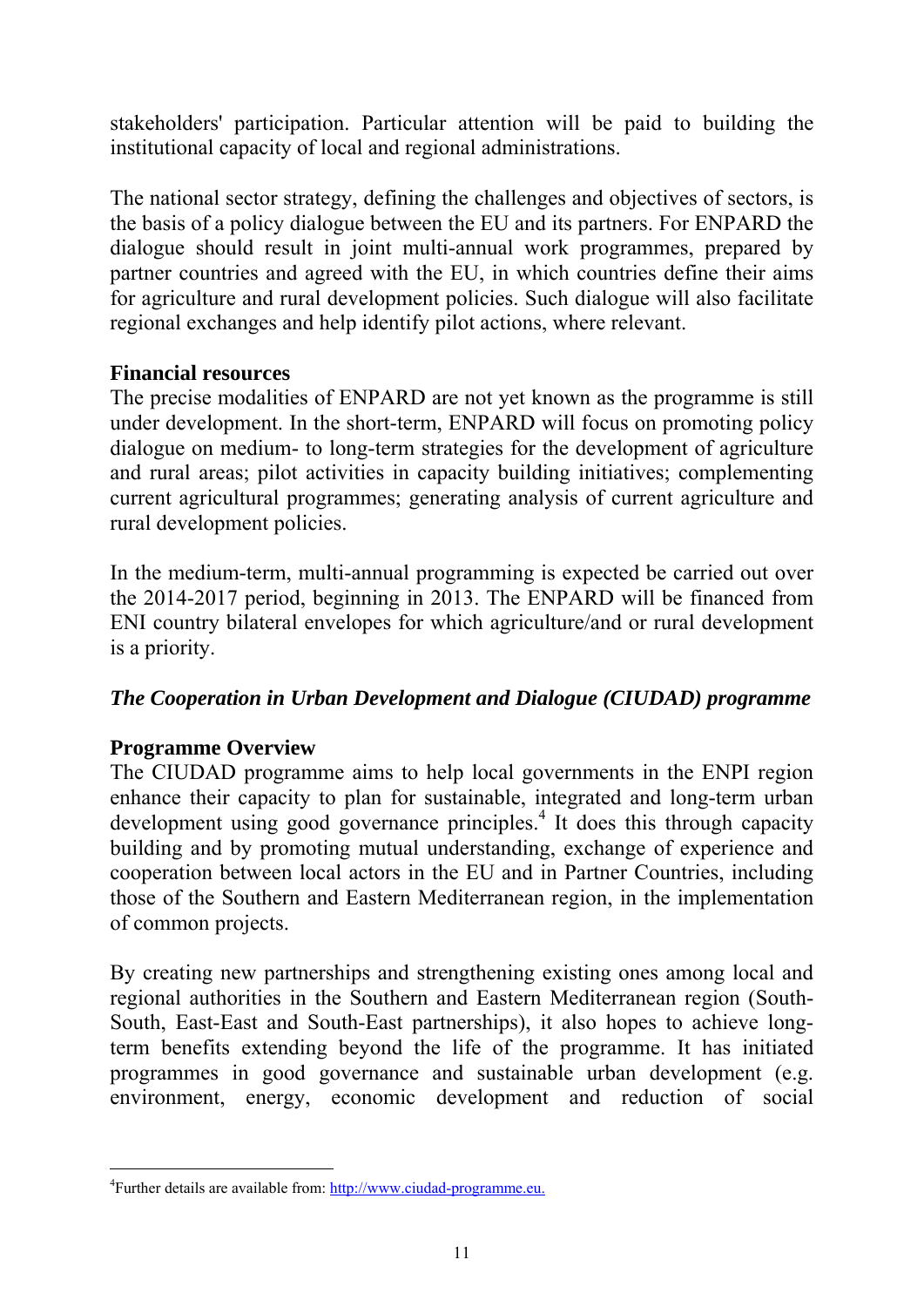disparities), involving co-operation with LRAs and civil society. A second phase of CIUDAD (II) is planned, and is expected to be launched in 2013.

During the first phase, projects covering one or more of the following themes were eligible:

- Environmental sustainability and energy efficiency;
- Sustainable economic development and reduction of social disparities, and;
- Good governance and sustainable urban development planning.

A number of the successful applications cover more than one theme. The crosscutting theme "good governance" is addressed by the majority of the grant projects. "Waste and Water" is most strongly represented in the ENPI South region.

As part of the technical assistance to the CIUDAD grant projects, the CIUDAD Supporting Mechanism has conducted a number of training workshops. These have helped capacity building in the project partners in practical issues at the early stages of project implementation, such as assuring appropriate financial management and reporting, updating and adjusting project planning, and ensuring the visibility of project actions.

# **Management**

The CIUDAD South Supporting Mechanism is based in Tunis.

# **CIUDAD Supporting Mechanism Office Tunis**

Rue du Lac de Constance REGUS Carthage Center, Bloc A - 2ième étage Les Berges du Lac, Tunis 1053, Tunisia Tel.: +216-71-965 060 E-mail: info@ciudad-programme.eu Website: www.ciudad-programme.eu Frank Samol: frank.samol@ciudad-programme.eu Naguib Amin: naguib.amin@ciudad-programme.eu

#### **Financial resources**

Following the Call for Proposals in early 2009, a total of 21 projects were awarded a co-financing grant ranging from  $\epsilon$ 400,000 to  $\epsilon$ 650,000 for projects lasting up to 48 months. The total budget for all ENPI and EU countries was  $\epsilon$ 14 million. The implementation of projects started in the first quarter of 2010, after signing of the grant contracts with the European Commission. As such, no further funds are available for the first phase. The distribution of funds and projects across the Southern and Eastern Mediterranean region is illustrated in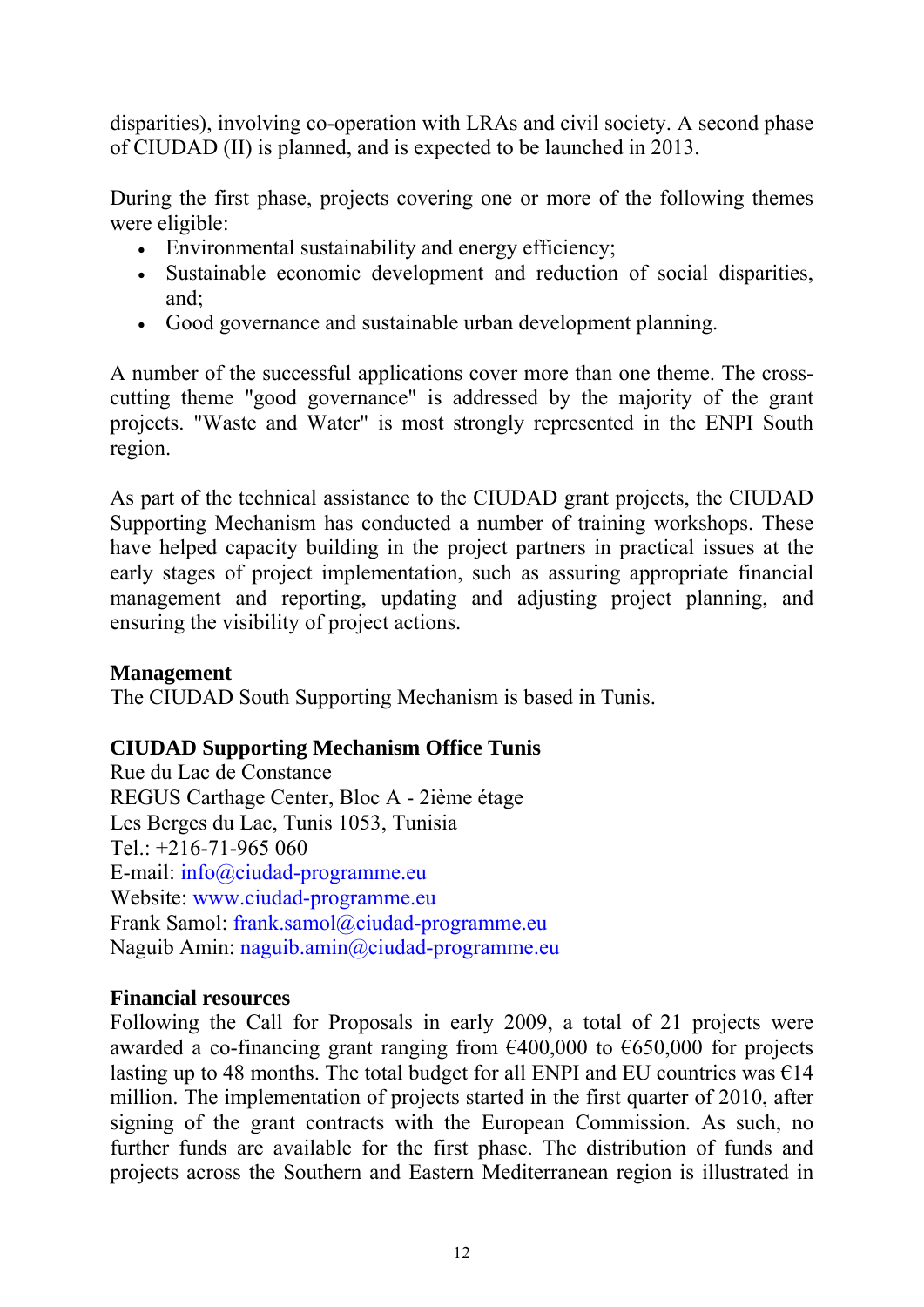Figure 1. A second phase – CIUDAD II - of CIUDAD is expected to start in 2013.

Interested parties should monitor the CIUDAD [website](http://www.ciudad-programme.eu/news.php?pageNum_news=6&totalRows_news=35&lang=1) for any updates on the proposed second phase.<sup>5</sup>

**Fig. 1** Distribution of CIUDAD funding and projects during first phase, 2010- 2013



# *Institution Building Instruments*

There are currently three main institutional building instruments which make resources available to LRAs in Southern and Eastern Mediterranean countries: Institutional Twinning, TAIEX (Technical Assistance and Information Exchange) and SIGMA (Support for Improvement in Governance and Management). The three instruments were adapted for use in the Neighbourhood context in 2004, 2006 and 2008 respectively, following years of substantial success in accession countries. Together, the instruments allow the transfer of European practical knowledge in a constructive, peer-to-peer manner.

-

<sup>5</sup> [See: http://www.ciudad-programme.eu/news.php?lang=1.](http://www.ciudad-programme.eu/news.php?lang=1)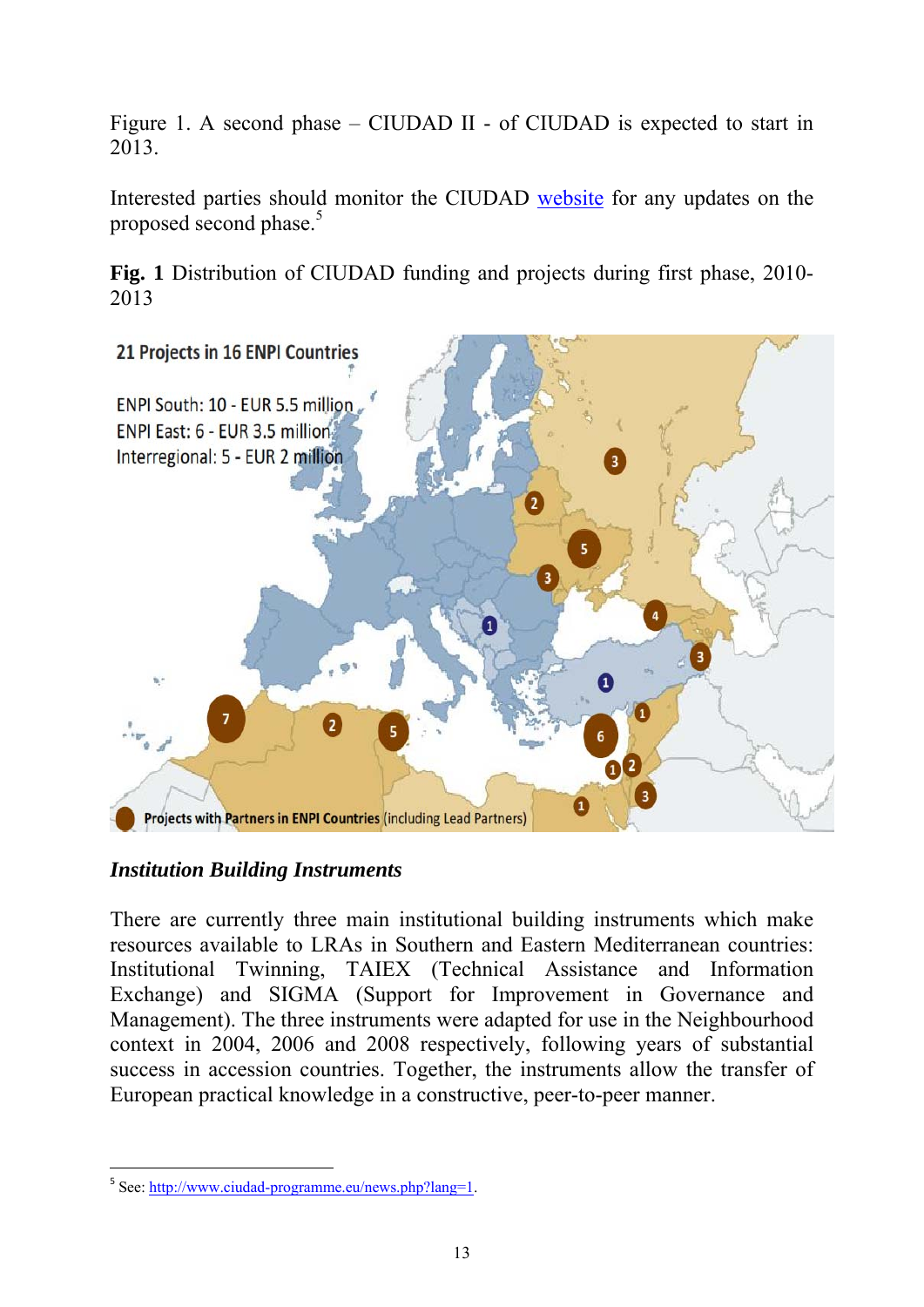Twinning projects have been extensively developed in the Neighbourhood region. They deliver concrete operational results in the beneficiary country in accordance with the objectives agreed between it and the EU (in an Association Agreement, Partnership and Cooperation Agreement or Action Plan depending on the nature of the relationship). By 2011, more than 140 Twinning projects had been awarded, giving a total of more than 260 in progress. These projects cover a wide range of areas including finance and the internal market, environment, justice and home affairs, energy, transport, trade and industry, agriculture, employment, social affairs, health, consumer protection and more. These projects are demand-driven and are available at a sub-national level and to associations of local authorities.

The TAIEX instrument has been equally successful, with more than 1600 requests for assistance received from all Neighbourhood countries (and Russia) since 2006 (an average rate of 50 per month). Over 14,000 participants from the Southern and Eastern Mediterranean region took part in TAIEX events in 2011.6 The TAIEX instrument funds are used to cover seminars, study visits, and expert missions. It is not, however, used for funding projects.

SIGMA activities are carried out in conjunction with the OECD, and aim to support improvements in administrative law  $\&$  administrative justice; expenditure management; civil service; internal/external audit; procurement/concessions; policy capacities and co-ordination; regulatory management and property rights in EU neighbour countries, including most Southern and Eastern Mediterranean countries.<sup>7</sup>

# *The Covenant of Mayors initiative*

The Covenant of Mayors is an initiative of the European Commission launched in February 2008 to seek the commitment of LRAs in the fight against climate change.<sup>8</sup> Following the Euro-Mediterranean Regional and Local Assembly (ARLEM) plenary session held in Bari, Italy, on 29 and 30 January 2012, and co-chaired by President of the Committee of the Regions Mercedes Bresso, the initiative is now open to cities from Southern and Eastern Mediterranean countries.

LRAs joining the Covenant of Mayors make a commitment to:

- To go beyond the EU's CO2 20% reduction objective;
- Prepare a Baseline Emission Inventory;
- Set up and implement a Sustainable Energy Action Plan;

-

<sup>&</sup>lt;sup>6</sup> Author's calculations, using data from: [http://ec.europa.eu/enlargement/pdf/taiex/11216\\_taiex\\_2011\\_en.pdf.](http://ec.europa.eu/enlargement/pdf/taiex/11216_taiex_2011_en.pdf)

 $\frac{7}{1}$  See http://www.oecd.org/site/sigma/.

<sup>&</sup>lt;sup>8</sup> [See: http://www.eumayors.eu/index\\_en.html.](http://www.eumayors.eu/index_en.html)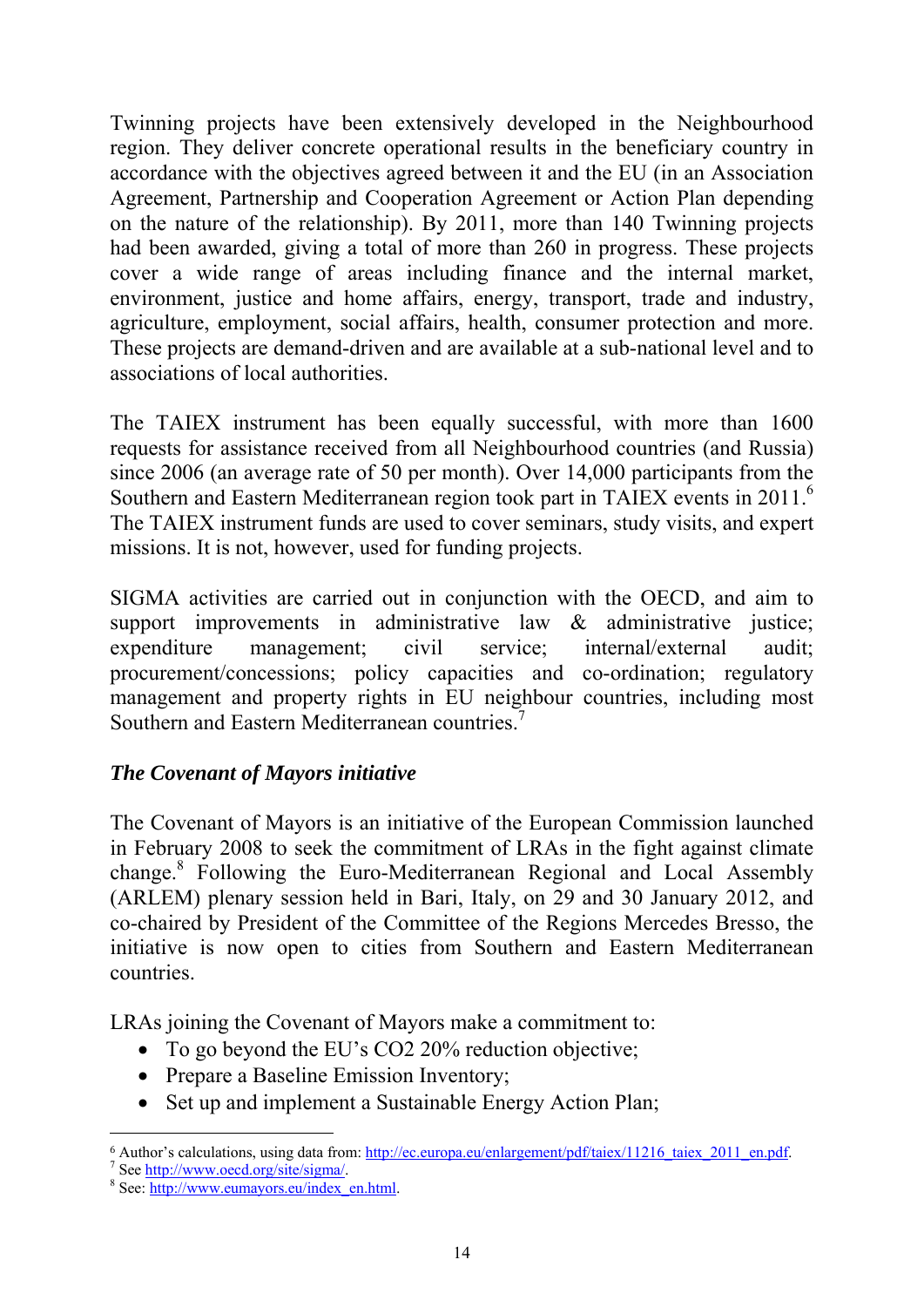- Submit regular Implementation Reports;
- Organise Local Energy Days.

Participating authorities can benefit in a number of ways, including:

- A clear public statement of commitment to  $CO<sub>2</sub>$  reduction is made by the participating authority;
- Authorities can reinforce wider national efforts in  $CO<sub>2</sub>$  reduction on their territory, or help create new pressures;
- Benefiting from the encouragement and example of other pioneers;
- Benefiting from EU endorsement and support, including a contribution to the preparation and implementation of the Covenant-related Sustainable Energy Action Plan, and Public Relations (PR) support;
- Receiving necessary support and advice to apply for specific funding;
- All achievements are widely publicised on the Covenant website.

Contact: Head of Covenant of Mayors Office: Kristina Dely 1 Square de Meeûs 1000-Brussels (Belgium) Tel: +32 2 504 7862 Website: [http://www.eumayors.eu/about/covenant-of-mayors\\_en.html](http://www.eumayors.eu/about/covenant-of-mayors_en.html) 

# *Pilot Regional Development Programmes*

#### **Programme Overview**

To address the structural challenges faced by some Southern and Eastern Mediterranean partners due to the economic and social disparities between their regions and population groups, pilot regional development programmes are planned to address local needs for infrastructure, human capital, and small and medium sized enterprises (SMEs), modelled on EU cohesion policy. The programmes will be based on the needs and territorial organisation of the respective Southern and Eastern Mediterranean country.

The possibility of launching pilot regional development programmes inspired by the EU cohesion policy to promote economic, social and territorial cohesion (drawing inter alia on the pilot regional development programmes under the Eastern Partnership) is currently being be explored with partners from the region. Co-operation in this area will be pursued in the first instance with Morocco and Tunisia, but is open to all partners determinedly embarking on political reforms who are interested in exploring how disparities between rich and poor can be narrowed, and multilevel governance can be promoted.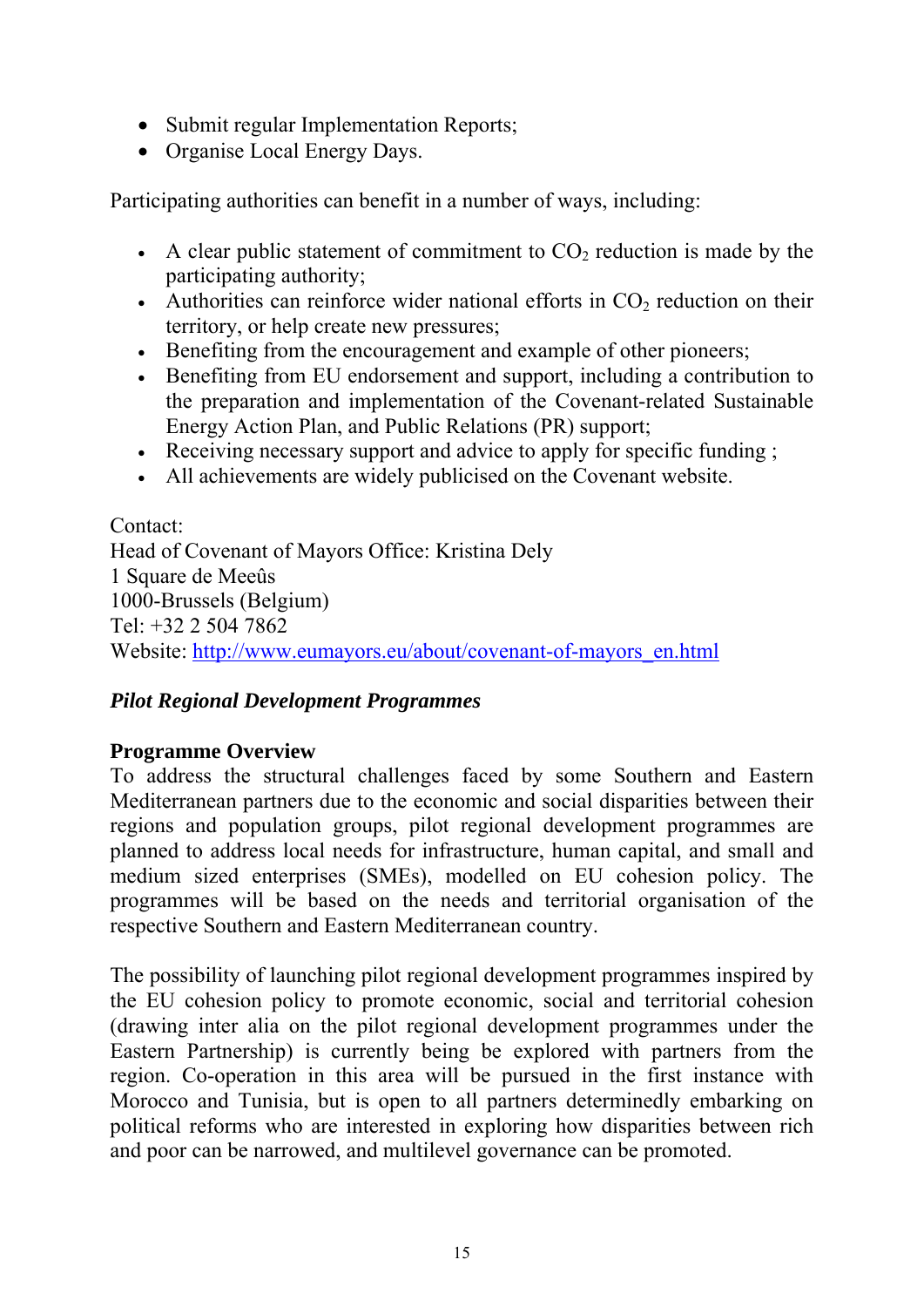### *Civil Society Facility (CSF)*

#### **Programme Overview**

The Civil Society Facility (CSF) aims to strengthen civil society actors in partner countries and contribute to promoting an enabling environment for their work. It will seek to promote their involvement in policy dialogue and increase interaction between them and authorities at the local and national level. It will also seek to increase civil society actors' involvement in programming, implementation and monitoring of EU assistance and policies in the region.

The Facility will financially support (through local and ENPI region-wide calls for proposals) projects led by civil society which are relevant in the context of the Neighbourhood Policy and responding to the Partnership for Democracy and Shared Prosperity for the South. It will also strengthen the capacities of civil society actors in the region to enhance their role in promoting reform and increasing public accountability in their countries. It will also seek to increase civil society involvement in sector policy dialogues and implementation of EU cooperation in relevant fields.

#### **Financial Resources**

The funding dedicated to the EU southern neighbourhood was  $\epsilon$ 12 million in 2011. Similar amounts are foreseen for 2012 and 2013. The Facility is being implemented through calls for proposals and capacity development, both at regional and national level.

#### *MED-ENEC II - Energy Efficiency in Construction*

#### **Programme Overview**

This project encourages energy efficiency and the use of solar energy in the construction sector, playing a major role in the design and implementation of cooperation efforts between the EU and its Mediterranean Partners and among the Partners themselves. The Energy Efficiency in the Construction Sector II (MED-ENEC) project, which follows on from MED-ENEC I, carried out between 2005 and2009, also endeavours to raise public awareness and involve civil society in climate-oriented building techniques, energy efficiency and renewable energy use in buildings.<sup>9</sup> The project is aimed at both the national and local and regional levels.

It focuses on strengthening business services and supporting markets, improving institutional capacities and establishing favourable institutional structures as

<sup>9&</sup>lt;br>9 See: http://www.enpi-info.eu/mainmed.php?id=27&id\_type=10.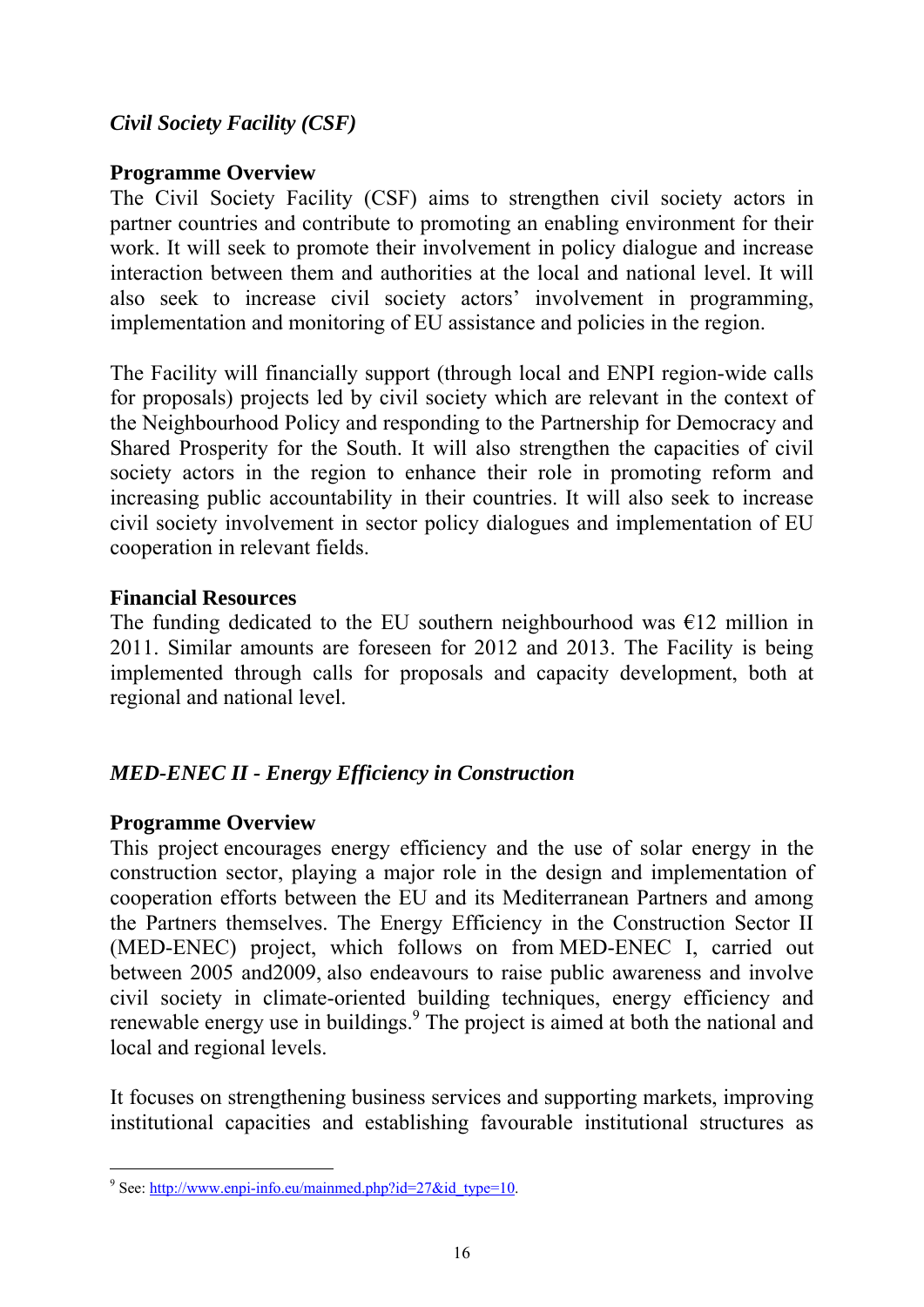well as fiscal and economic instruments. Pilot projects are carried out to demonstrate best practices and for training purposes. Established dissemination structures are used to ensure knowledge transfer. To build capacity, it organises national and regional workshops and consulting events, while encouraging the creation of information, communication and cooperation networks. The project also offers instruments, standards and incentive measures to policy makers, supports communities, local banks and municipalities, real estate developers and building owners with comprehensive and cost-effective services.

#### **Financial Resources**

The funding dedicated to the EU southern neighbourhood was  $\epsilon$ 5 million in 2011. Similar amounts are foreseen for 2012 and 2013. The Facility is being implemented through calls for proposals and capacity development, both at regional and national level.

#### *Paving the Way for the Mediterranean Solar Plan*

#### **Programme Overview**

The Mediterranean Solar Plan (MSP), one of the flagship initiatives of the Union for the Mediterranean, aims at expanding the use of renewable energy in the region and contributes to developing an integrated 'Euro-Mediterranean green electricity market'. In order to achieve this objective, a number of framework conditions must be in place, involving legislation, policies, a business development framework, technology transfer and industrial development in the region, at both the national and local levels. The "Paving the Way for the Mediterranean Solar Plan" project aims to help develop these conditions.

The project assists the Southern Mediterranean Partner Countries in creating conditions conducive to greater use of renewable energy in general and solar energy in particular. The project will contribute to a significant increase in deployment of sustainable energy systems based on solar, wind and other renewable energy sources, combined with energy efficiency and savings in the region. This includes results and activities which contribute to the development and implementation of the MSP.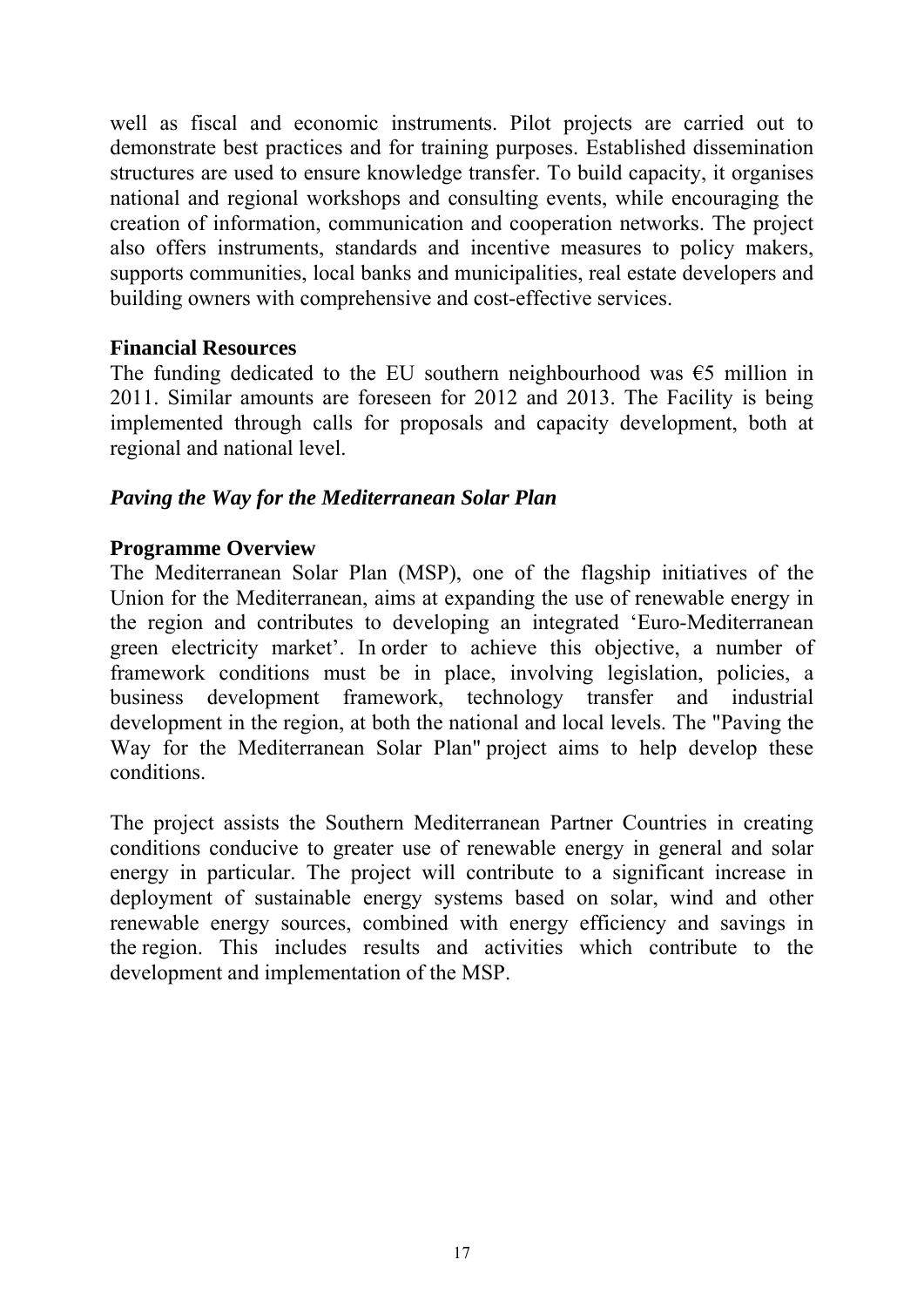The project works along four lines of activity:

- 1. Harmonisation of the legal and regulatory framework;
- 2. Transfer of knowledge and capacity building;
- 3. Development of sustainable energy policy;
- 4. Support of investment.

The project assists the relevant local, regional and national authorities in developing and implementing a regulatory and legislative framework that supports renewable energy. It works to strengthen existing renewable energy and energy efficiency networks and helps Partner Countries, through transfer of knowledge, to implement sustainable energy policies, working closely with authorities at different levels to favour investment in the sector, while at the same time preserving energy affordability for consumers. The project also facilitates efforts to draw up a roadmap and to the creation of a favourable climate towards sustainable energy investments.

Activities in brief:

- Setting up a website indicating all the activities in the region relating to renewable energy;
- Developing national and regional road maps for regulatory reform, institutional development, and transfer of knowledge;
- Conducting training courses on the opportunities for industrial development of the MSP;
- Preparation of suitable national policies for the promotion of energy efficiency and renewable energy sources.

# **Financial Resources**

For the period 2010-2013,  $\epsilon$ 4,642,500 was allocated and is being implemented through calls for proposals and capacity development, both at regional and national level.

# <span id="page-21-0"></span>**1.2 Thematic instruments available to LRAs in countries of the Southern and Eastern Mediterranean**

*Instrument for Development Cooperation: the Non-State Actors and Local Authorities in Development (NSA-LA) programme*

# **Programme Overview**

Thematic instruments are complementary to geographic programmes. They provide direct support to civil society and local authorities where it is not possible or difficult to pass through the authorities of the beneficiary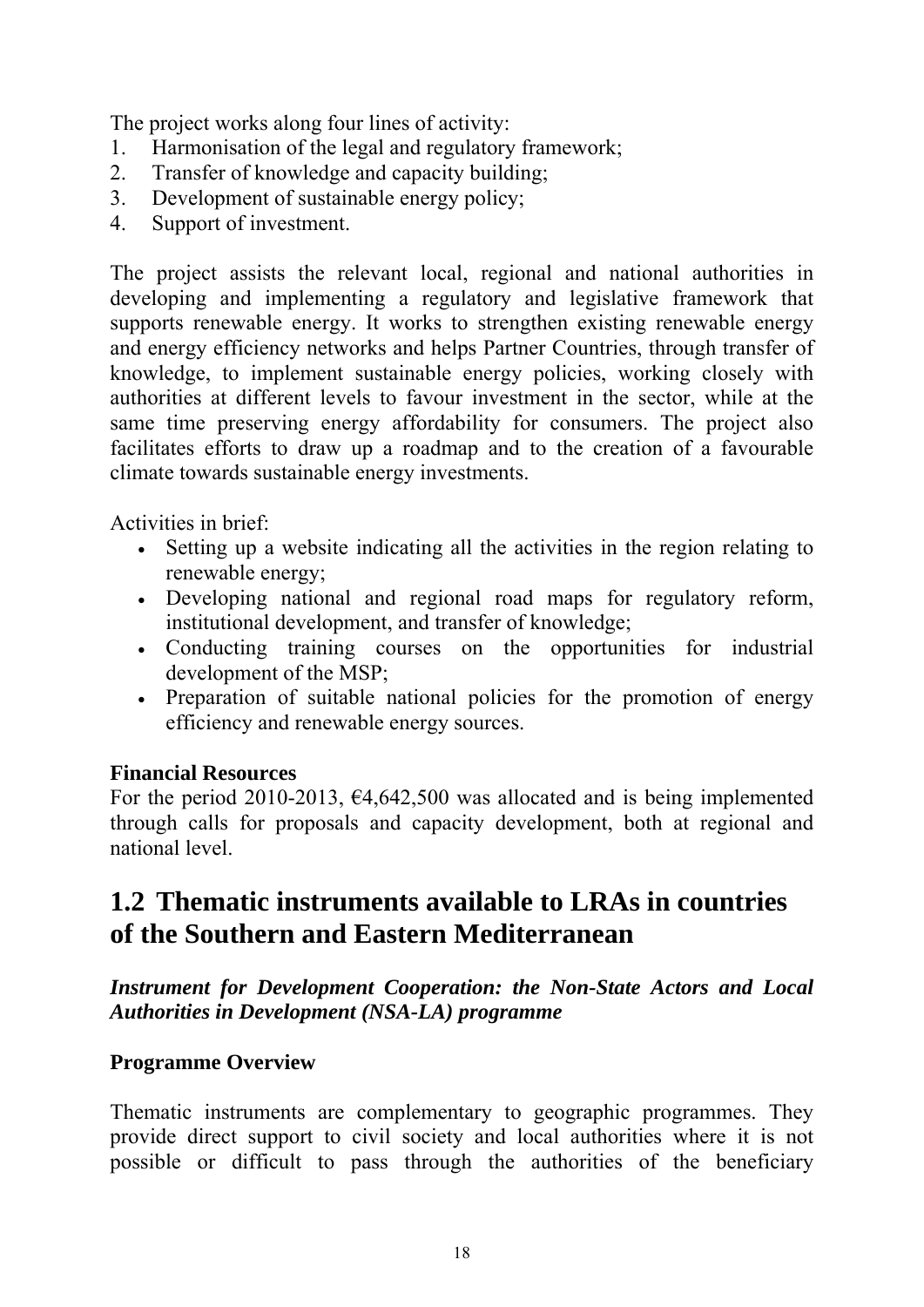country/countries. In contrast to geographical programmes, EU thematic programmes are more widely open to European and local civil society organisations and local and regional authorities, international non-government organisations, etc.

Supporting Non-State Actors and Local Authorities is based on encouraging local participation in development, at both national and the local and regional levels. It also aims to develop better governance and more participative development that are of greater relevance to citizens. These organisations are a real asset given their proximity to local communities and their greater flexibility when it comes to implementation.

The primary aim of this programme is to strengthen the abilities of Non-State Actors and Local Authorities to provide help. It also serves to co-finance actions in areas as diverse as rural development, health, environmental protection and education, as well as long-term partnerships between civil society and local authorities. These initiatives may be grouped according to the following three major objectives:

• Supporting actions aimed at a democratic, cohesive and autonomous society in partner countries by enhancing the capacities of Non-State Actors and Local Authorities, supporting populations with no access to resources or basic services and excluded from the political decision-making process, and favouring dialogue between State and Non-State Actors;

• Financing awareness-raising and educational initiatives among the European population on the topic of development, by encouraging a better understanding of the stakes involved and stronger involvement of all in the fight against poverty and more balanced relations between the differing regions of the world;

• Facilitating coordination and communication between local authority networks and civil society stakeholders, both involved in the European public debate on development.

# **Financial Resources**

Access to resources from this programme is available worldwide, including for Southern and Eastern Mediterranean countries. The total budget (i.e., for all countries) for the 2011-13 period was  $\epsilon$ 702 million.<sup>10</sup> The distribution of these funds is geographically weighted, with around 5 per cent ( $\epsilon$ 33.2 million) of the in-country funding available to all ENPI countries, including Russia and the EaP countries, for the period between 2011 and 2013. A total of  $\epsilon$ 16.3 million has been allocated to the local and regional authorities of the Southern and Eastern

<sup>-</sup><sup>10</sup> See http://ec.europa.eu/europeaid/how/finance/dci/non\_state\_actors\_en.htm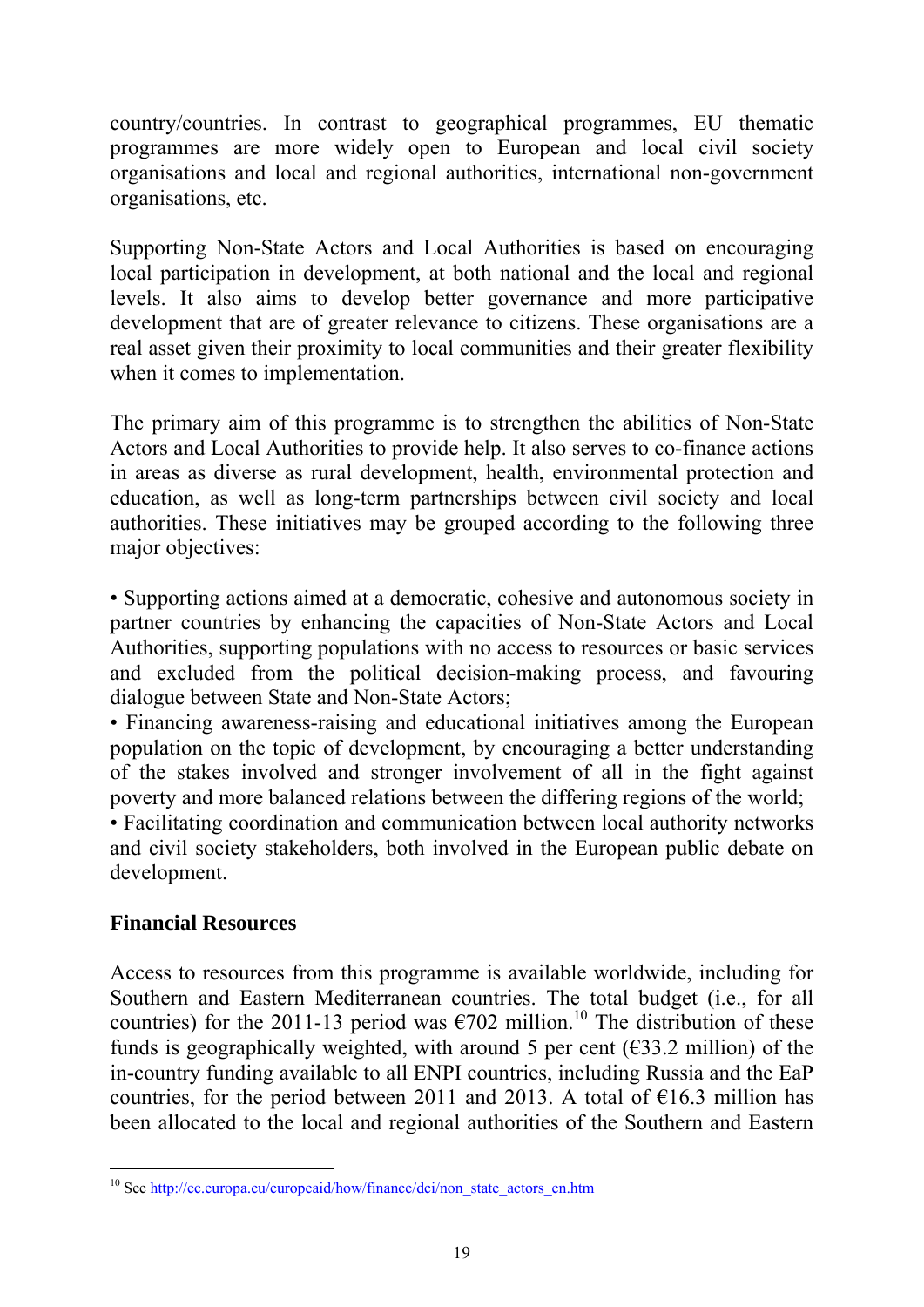Mediterranean countries of the ENPI region, although nearly half this amount is reserved for the Occupied Palestinian Territory ( $\epsilon$  7.2 million). The programme takes the form of single-country and multi-country interventions.

An up-to-date database of calls for proposals and procurement notices is available from the Europe-Aid website at:

[https://webgate.ec.europa.eu/europeaid/online-](https://webgate.ec.europa.eu/europeaid/online-services/index.cfm?do=publi.welcome&nbPubliList=15&orderby=upd&orderbyad=Desc&searchtype=AS&pgm=7573847&ZGEO=&ccnt=7573876&debpub=&finpub=&aoet=36538)

[services/index.cfm?do=publi.welcome&nbPubliList=15&orderby=upd&orderby](https://webgate.ec.europa.eu/europeaid/online-services/index.cfm?do=publi.welcome&nbPubliList=15&orderby=upd&orderbyad=Desc&searchtype=AS&pgm=7573847&ZGEO=&ccnt=7573876&debpub=&finpub=&aoet=36538) [ad=Desc&searchtype=AS&pgm=7573847&ZGEO=&ccnt=7573876&debpub=](https://webgate.ec.europa.eu/europeaid/online-services/index.cfm?do=publi.welcome&nbPubliList=15&orderby=upd&orderbyad=Desc&searchtype=AS&pgm=7573847&ZGEO=&ccnt=7573876&debpub=&finpub=&aoet=36538) [&finpub=&aoet=36538](https://webgate.ec.europa.eu/europeaid/online-services/index.cfm?do=publi.welcome&nbPubliList=15&orderby=upd&orderbyad=Desc&searchtype=AS&pgm=7573847&ZGEO=&ccnt=7573876&debpub=&finpub=&aoet=36538)

# <span id="page-23-0"></span>**1.3 Loan facilities available to LRAs in Southern and Eastern Mediterranean countries**

*European Investment Bank: Facility for Euro-Mediterranean Investment and Partnership (FEMIP)*

Through the Facility for Euro-Mediterranean Investment and Partnership (FEMIP), the European Investment Bank assists the economic and social development of a number of Mediterranean partner countries. These countries originally included Algeria, Egypt, the Occupied Palestinian Territory, Israel, Jordan, Lebanon, Morocco, Syria and Tunisia. However, following EU sanctions in November 2011, the EIB suspended all disbursements for loans and technical assistance contracts with the Syrian state. In addition, the change of regime in Libya has led to the EIB making arrangements to include Libya in the near future.

The partnership aims to support growth and job creation in two priority areas:

# *(i) Private sector support*

- *small and medium-sized enterprises (SMEs),* especially those involved in industry, tourism and services;
- *the industrial sector:* cement and steel works, chemical and metallurgical plants, high-tech industries, automotives and agro-industry.

# *(ii) Improving the investment environment*

Creating an investment-friendly environment enabling the private sector to flourish by improving infrastructure in the following sectors:

- *Energy:* power generation, transmission and distribution, renewable energies;
- *Transport and telecoms:* airports, air transport, roads and motorways, bridges, railways, telecommunications;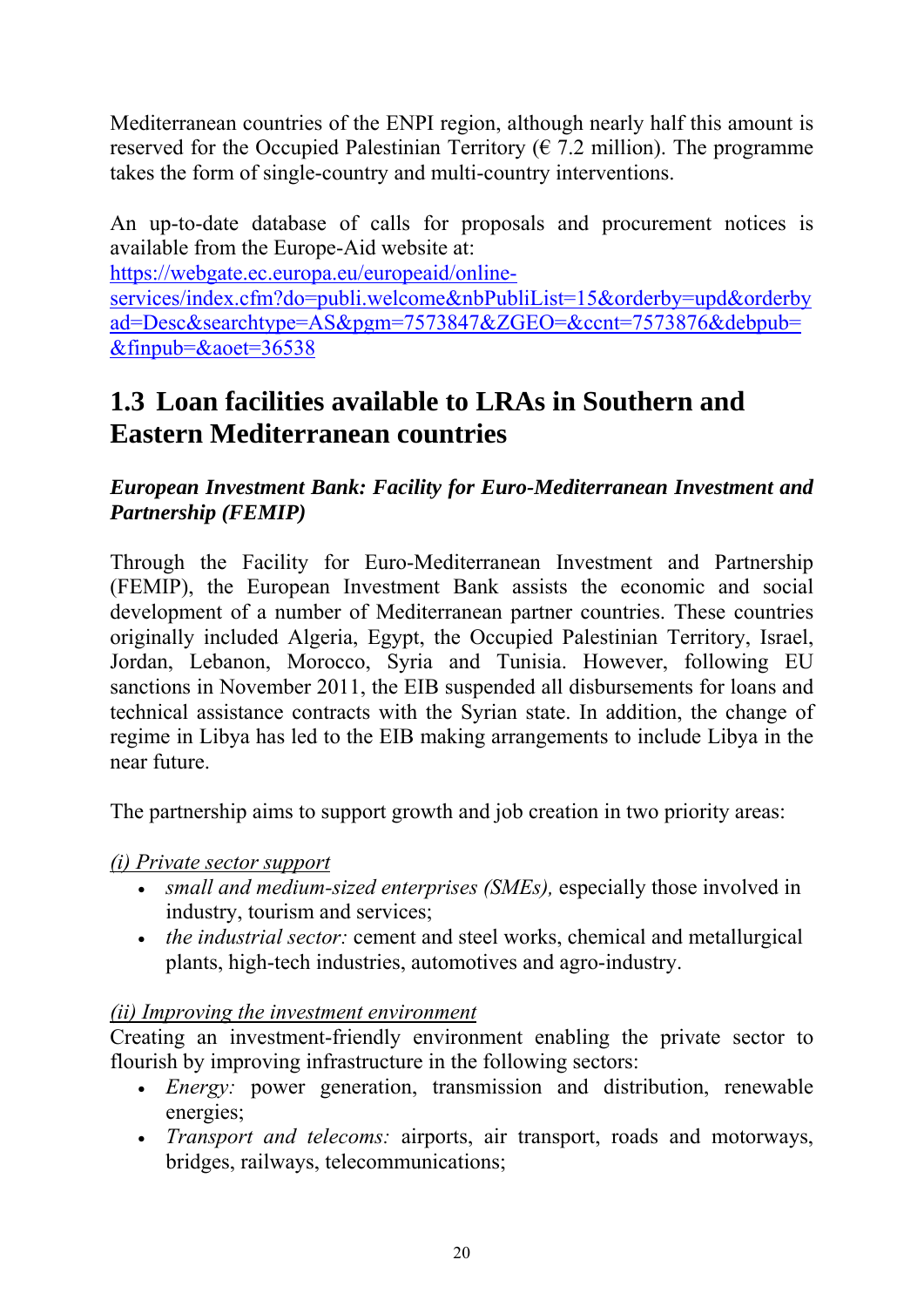- *Environment:* water and sanitation, solid waste disposal and treatment, pollution abatement, irrigation;
- *Human and social capital*: construction and refurbishment of hospitals/healthcare centres, schools/colleges, and social housing.

#### **Financial resources**

In 2011, FEMIP focused on strategic projects that brought substantial change to local economies:

- $\bullet$   $\in$  1bn was invested by FEMIP in the Mediterranean partner countries;
- 23 projects and technical assistance operations benefited from FEMIP financing and private equity operations in public and private sectors;
- 63 per cent of total financing was provided to the private sector and 37 per cent to the public sector;
- $\cdot$   $\in$ 9m was allocated to technical assistance operations, helping promoters in the day-to-day management of their projects.

FEMIP has allocated the following investments by region:

- $\epsilon$ 503m for projects in the Maghreb countries, and  $\epsilon$ 423m for projects in the Near East countries;
- $\cdot$   $\in$  49m for local and regional projects.

Figure 2 shows the amount of loans disbursed across the Southern and Mediterranean each year since 2002, while Figure 3 describes the allocation of funds by country in 2011.

**Fig. 2** Annual EIB loans in the Southern and Eastern Mediterranean, 2002-2011 (million  $\epsilon$ )

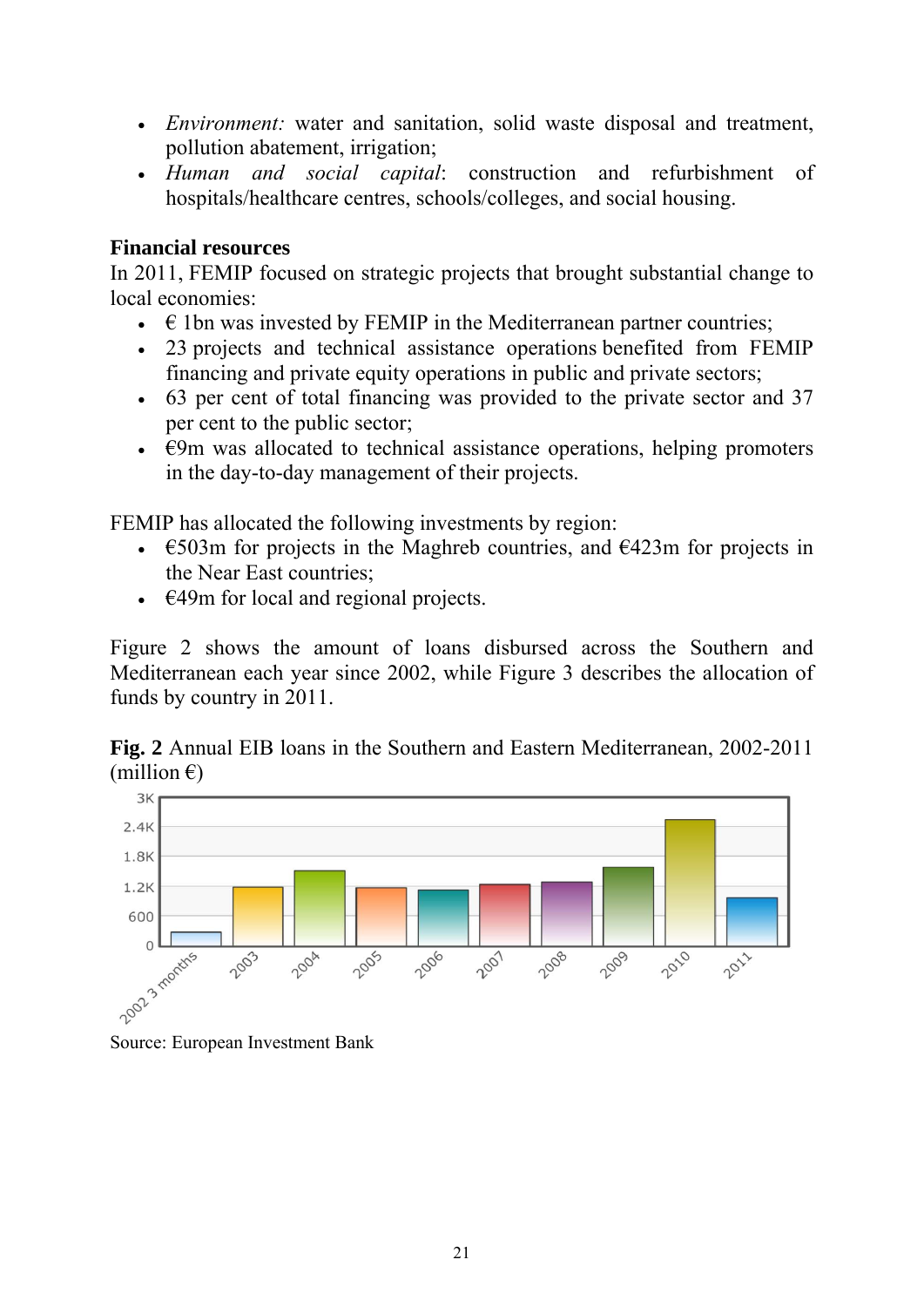# **Fig. 3** EIB investments by country, 2011



Source: European Investment Bank

# *Neighbourhood Investment Facility*

The Neighbourhood Investment Facility (NIF) is a financial mechanism aimed at mobilising additional funding to cover the investment needs of the EU Neighbouring region. It covers a number of sectors, including transport, energy, the environment and social issues (e.g. construction of schools or hospitals). The NIF also supports the private sector primarily through risk capital operations targeting Small and Medium-sized Enterprises.

For the 2007-2013 period, the European Commission earmarked a total amount of  $\epsilon$ 745 million for the NIF, which is complemented by direct contributions from Member States kept in a trust fund managed by the European Investment Bank. To date, the NIF has contributes  $\epsilon$ 417.7 million to infrastructure and private sector projects, leveraging a total project volume of more than  $\epsilon$ 14 billion.

Further information is available on the NIF website: [http://ec.europa.eu/europeaid/where/neighbourhood/regional](http://ec.europa.eu/europeaid/where/neighbourhood/regional-cooperation/irc/investment_en.htm)[cooperation/irc/investment\\_en.htm](http://ec.europa.eu/europeaid/where/neighbourhood/regional-cooperation/irc/investment_en.htm)

# *European Bank for Reconstruction and Development (EBRD)*

Following agreement by the EBRD Governors in September 2011, the mandate of the EBRD is being extended to allow it to fund activities in Egypt, Jordan, Morocco and Tunisia. The Commission submitted a proposal to the Council and the EP in December 2011 ensuring that the EU supports this extension. The Board of Directors formally agreed for EBRD operations to begin in Tunisia through the use of Cooperation Funds on 17 January. A temporary office was opened in Tunis on 1 March 2012, in which a senior banker is currently working.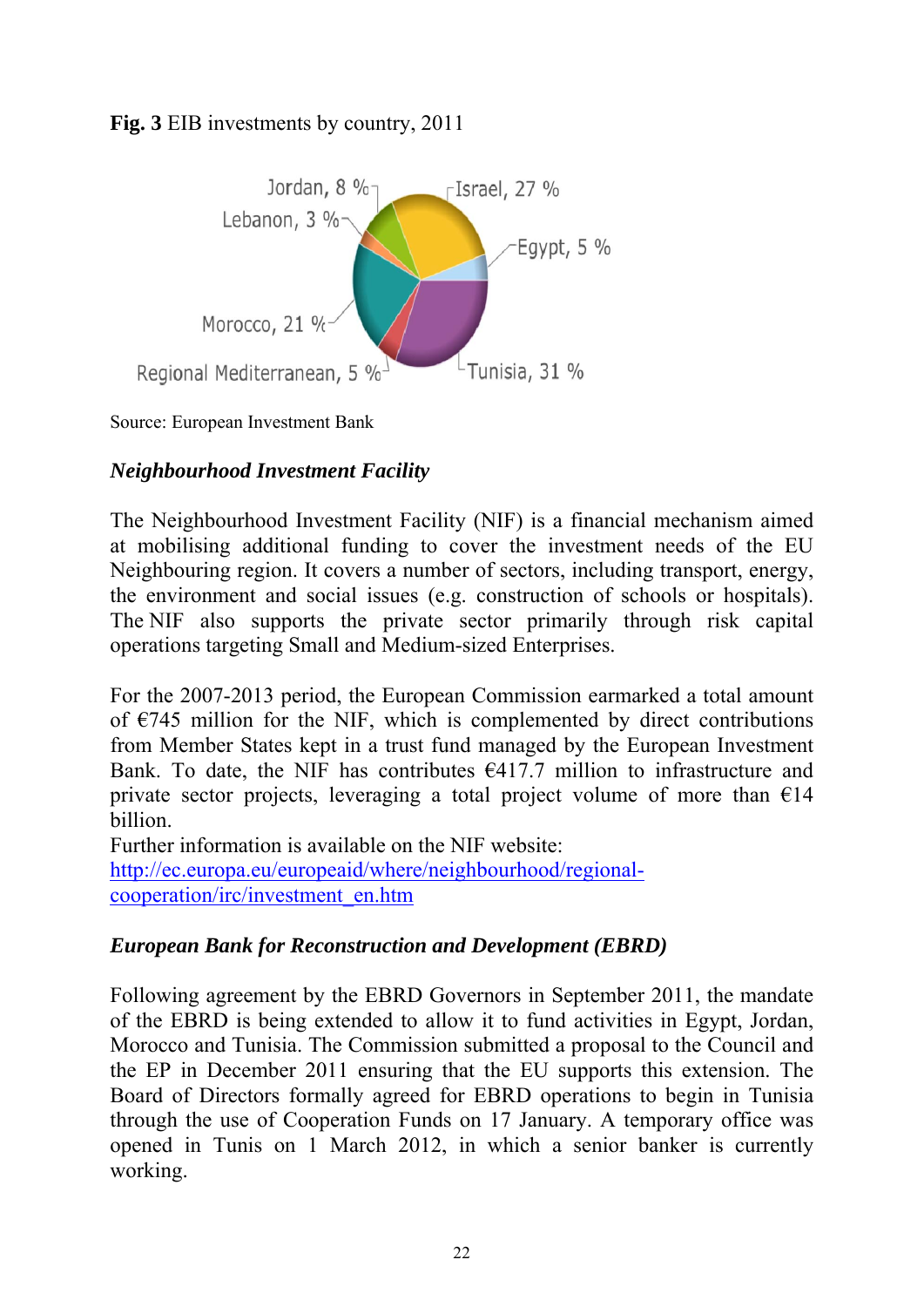As a "Quick-Start" mechanism, the EBRD has agreed to mobilise up to EUR 100 million of financial assistance, including a  $\epsilon$  20 million contribution from the EU Neighbourhood Investment Facility (NIF) for technical assistance to improve the beneficiaries' absorption and project management capacity. In 2011, the NIF provided a first  $\epsilon$ 5 million grant contribution to EBRD for SME support in the region. An additional  $E15$  million contribution has been agreed at the beginning of 2012 to allow the EBRD to prepare several investment operations mainly targeting energy efficiency, transport and municipal infrastructure initially in Egypt, Morocco and Tunisia. Local private sector development is one of the key priorities for EIB and EBRD operations, alongside infrastructure and climate change mitigation and adaptation.

Further information is available from the website at: <http://www.ebrd.com/pages/news/features/ebrd-and-semed.shtml>

A summary of the different funding sources described in Section 1 is presented in Figure 4.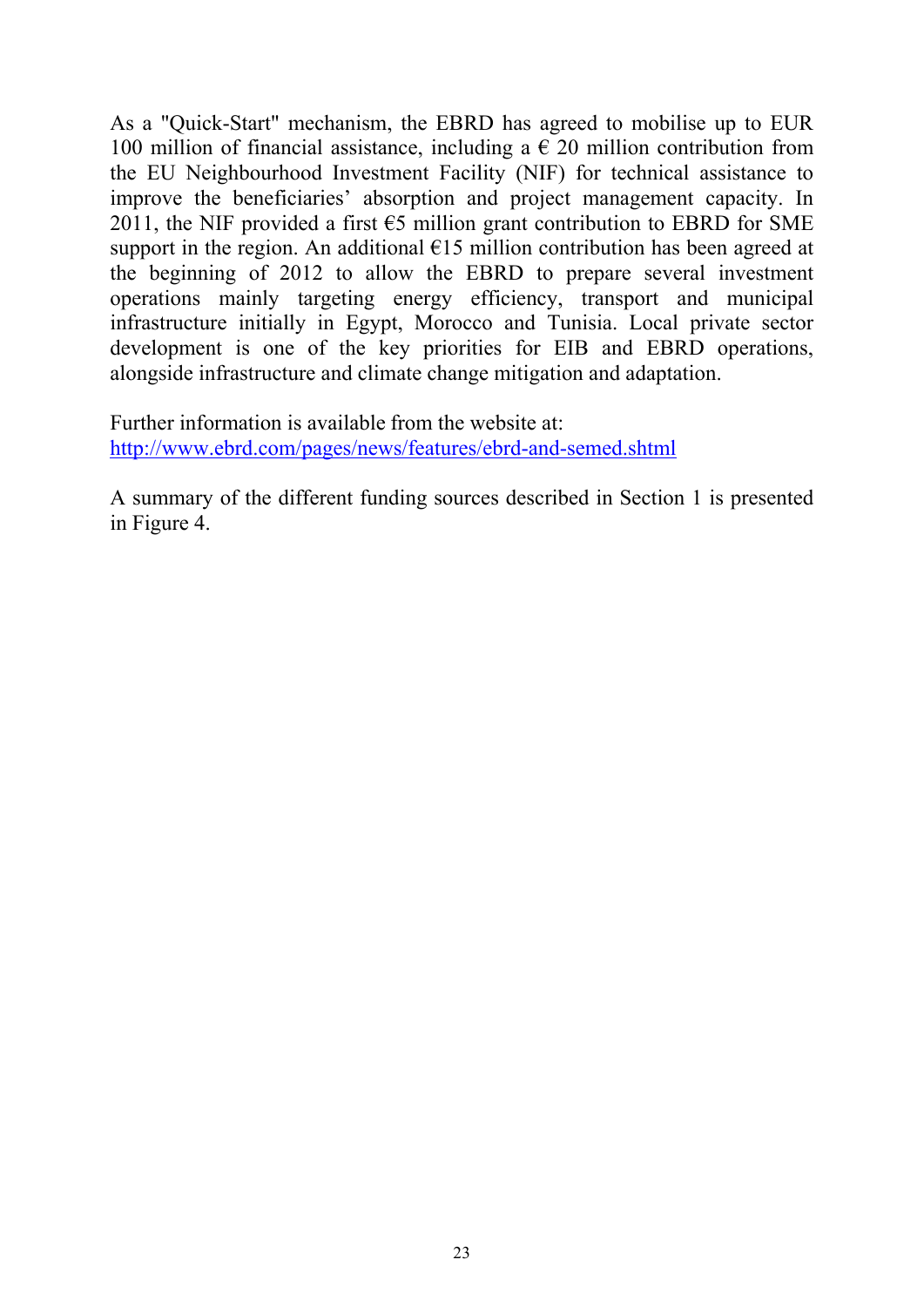**Fig. 4** Summary of major sources of EU funding available to LRAs in the Southern and Eastern Mediterranean

| <b>NAME</b>                                       | <b>THEME</b>                                                                                                                                                                                                                                         | <b>TARGET REGION</b>   | <b>BUDGET</b>                                      |
|---------------------------------------------------|------------------------------------------------------------------------------------------------------------------------------------------------------------------------------------------------------------------------------------------------------|------------------------|----------------------------------------------------|
|                                                   |                                                                                                                                                                                                                                                      |                        |                                                    |
| <b>Cross Border Cooperation programmes</b>        | Subjects: promoting rule of law and good governance,<br>sustainable development                                                                                                                                                                      | East and South         | 2009-2013; €195<br>million in South                |
|                                                   |                                                                                                                                                                                                                                                      |                        |                                                    |
| CIUDAD - Sustainable urban development            | Promotion of mutual understanding, dialogue and co-<br>operation between local actors in EU and Partner<br>Countries (capacity building for the modernisation of<br>local and regional governments).                                                 | East and South         | 2009-2013; €14<br>million in South                 |
|                                                   |                                                                                                                                                                                                                                                      |                        |                                                    |
| TAIEX                                             | Short-term technical assistancefor approximation,<br>application, enforcement of EU legislation, target group:<br>Civil servants working in public administrations at<br>national and subnational level and in associations of<br>local authorities. | East and South         | Case specific                                      |
|                                                   |                                                                                                                                                                                                                                                      |                        |                                                    |
| TWINNING                                          | Skill acquisition and experience to adopt, implement<br>and enforce EU legislation. Twinning projects are joint<br>projects, shared by the two partner administrations. The<br>partner country retains ownership.                                    | East and South         | Case specific                                      |
|                                                   |                                                                                                                                                                                                                                                      |                        |                                                    |
| SIGMA                                             | To strengthen public management in administrative<br>reform, public procurement, anticorruption, external<br>and internal financial control.                                                                                                         | East and South         | Case specific                                      |
|                                                   |                                                                                                                                                                                                                                                      |                        |                                                    |
| Neighbourhood Civil Society Facility              | Aims to strengthen civil society actors and contribute to<br>promoting an enabling environment for their work.                                                                                                                                       | East and South         | 2010-2013; c. € 12<br>million annually in<br>South |
|                                                   |                                                                                                                                                                                                                                                      |                        |                                                    |
| Paving the Way to the Mediterranean<br>Solar Plan | Development of Sustainable Energy Policy: Prepares<br>suitable national policies for the promotion of energy<br>efficiency and renewable energy sources                                                                                              | Southern Neighbourhood | 2010-2013; €4.6<br>million                         |
|                                                   |                                                                                                                                                                                                                                                      |                        |                                                    |
| MED-ENEC II                                       | Energy efficiencyand use of solar energy in the<br>construction sector, awareness raising, involvement of<br>civil society in building techniques, policy makers,<br>communities, real estate developers, tenants.                                   | Southern Neighbourhood | 2009-2013; € 5 million                             |
|                                                   |                                                                                                                                                                                                                                                      |                        |                                                    |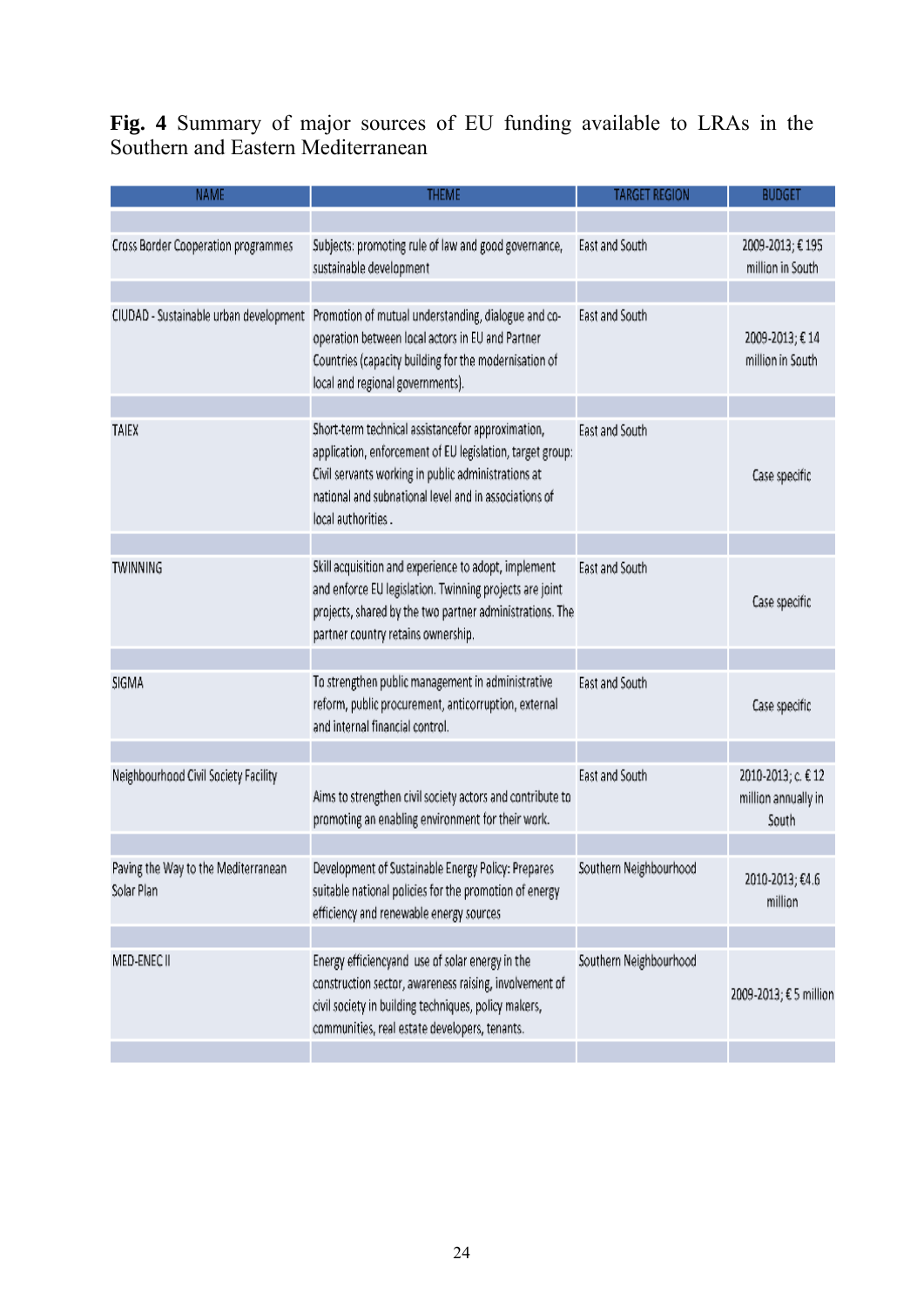# <span id="page-28-0"></span>**2. LRAs in the Southern and Eastern Mediterranean**

This section considers each country in turn, outlining the general political background and the institutional framework that LRAs operate within. A separate table contains information on existing LRA capacities and sectors that are particularly relevant for each country's potential for development. The extent to which LRAs in the Southern and Eastern Mediterranean participate in EU programmes directed at the sub-national level varies significantly. This variation is a function of the diverse institutional arrangements governing LRAs across the region.

# <span id="page-28-1"></span>**2.1 Albania**

# **General political background**

Polarization and deadlock between the ruling Democratic Party (PD) and opposition Socialist Party (PS) continued into 2012, further hindering Albania's bid for European Union candidate status. Most notably, a corruption scandal forced the resignation of Deputy Prime Minister Ilir Meta in 2011, and triggered opposition protests. In municipal elections held in May 2011, a PD candidate won the important mayoralty of Tirana by a razor-thin margin after a highly politicized legal battle.

# **Local and Regional Authorities in Albania**

The country is divided into *qark* (counties), which are further divided into *rrethe* (districts). Beneath the districts in the administrative hierarchy are *komuna* (communes) and *bashkia* (municipalities). The counties are governed by councils, whose members are either representatives of the municipalities and communes from within the county or are chosen by the council. The cabinet appoints a prefect as its representative for each county. Government at the district and lower levels operates through local councils elected by direct vote for three-year terms.

# <span id="page-28-2"></span>**2.2 Algeria**

# **General political background**

Fearing a popular uprising similar to the Arab Spring movements sweeping the region, the Algerian government committed to a number of political reforms in early 2011. While the government also promised reforms to the constitution, the electoral law, and laws governing the media, real progress was slow to materialize, due in part to concerns about increasing extremist violence.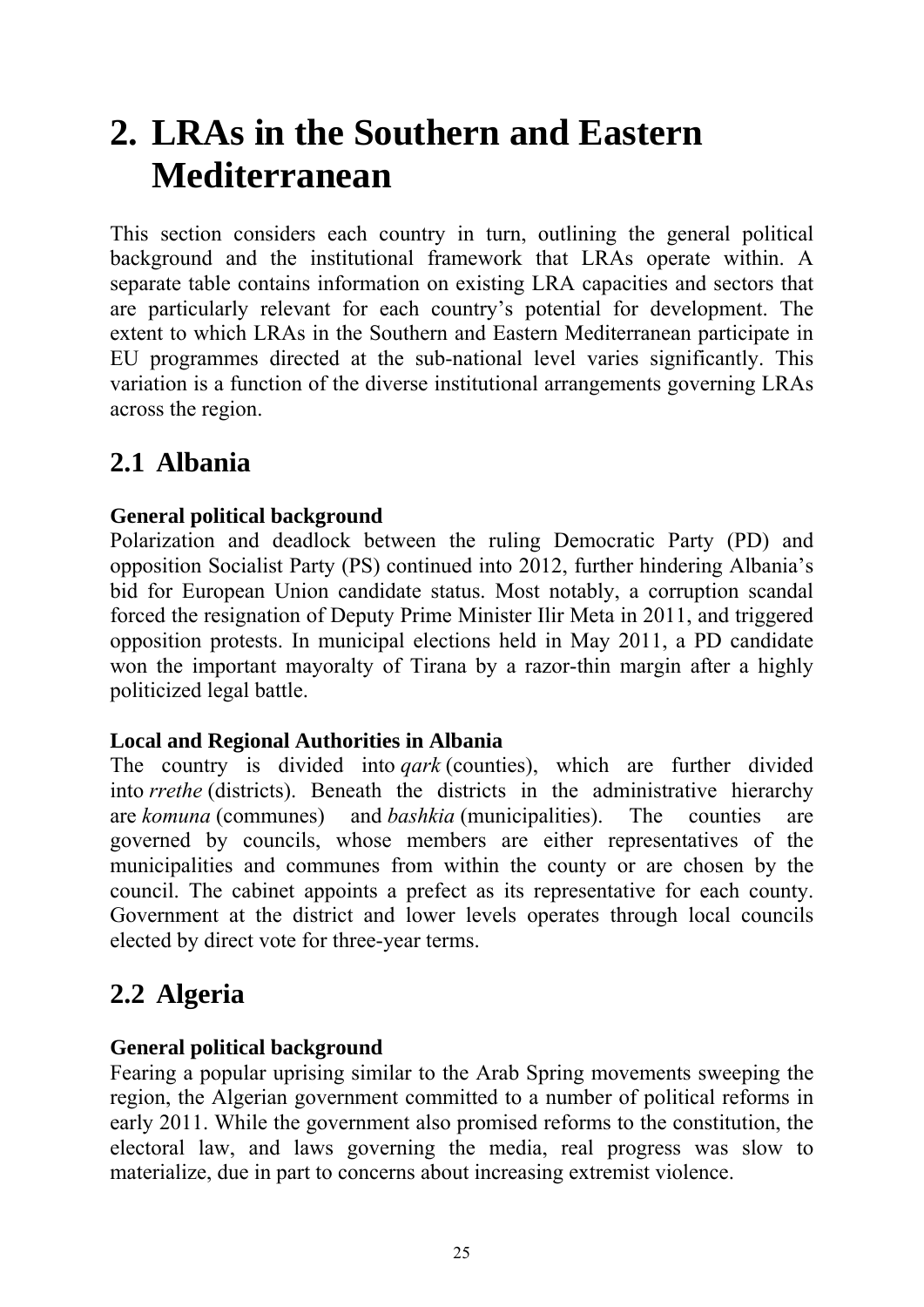# **Local and Regional Authorities in Algeria**

Below the national level, the country is divided into 44 *wilāyāt* (provinces), each with its own elected assembly (Assemblée Populaire de Wilaya; APW), executive council, and governor. The provinces are in turn divided into *dawāir* (administrative districts) and then into *baladīyāt* (communes), each one having its own assembly (Assemblée Populaire Communale) to run local affairs.

The executive council of the province is the chief regional authority. It is composed of the regional directors of the state agencies that are located in the province. The council is thus responsive to both regional and national concerns. Through the provincial governor, the province exercises trusteeship and administrative control of local collectives, public establishments, independent enterprises, and national societies. As an organ of the national government, the provincial leadership participates in the planning and application of the national development plan and helps coordinate matters related to the province.

The governor is solely responsible for interaction between the national government and the province. Appointed by the president for an indeterminate term, the governor assumes any necessary function in order to coordinate relations between the national government and its local constituency. As the representative of the province, the governor presides over the implementation of the decisions of the APW, and, as a senior state functionary, the governor is the direct representative in the province of each national ministry.

# <span id="page-29-0"></span>**2.3 Bosnia and Herzegovina**

# **General political background**

After a 15-month deadlock following the October 2010 elections, Bosnia and Herzegovina's political parties formed a government in December 2011. In the meantime, the country experienced political stagnation, with the parliament failing to pass any significant reforms deemed necessary by the international Peace Implementation Council.

#### **Local and Regional Authorities in Bosnia and Herzegovina**

The Federation of Bosnia and Herzegovina is decentralized; it is administratively divided into 10 cantons, which in turn are divided into dozens of municipalities (*općine*). The Republika Srpska is relatively centralized and is administratively divided into dozens of municipalities (*opštine*). Citizens of both entities directly elect mayors and representatives to municipal and cantonal assemblies. Arbitration in 1997 established Brčko , in the northeast, as a selfgoverning special district.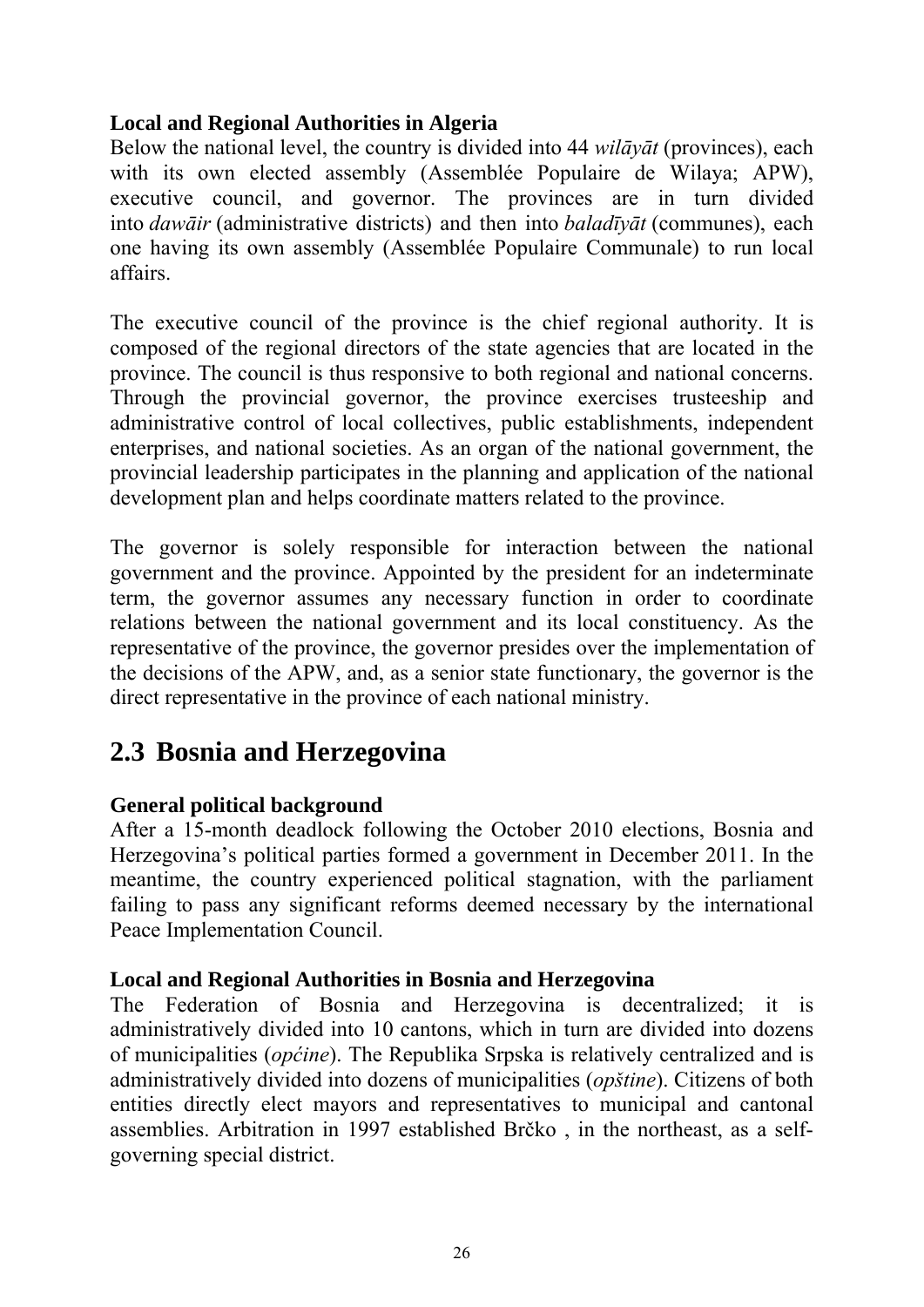# <span id="page-30-0"></span>**2.4 Croatia**

# **General political background**

Croatia completed European Union accession negotiations in June 2011, with membership expected in 2013. The government made progress on key EU reforms and continued to cooperate with the International Criminal Tribunal for the former Yugoslavia in a year that saw significant war crimes convictions. The opposition coalition *Kukuriku* defeated the ruling Croatian Democratic Union in December parliamentary elections.

### **Local and Regional Authorities in Croatia**

Below the national level, Croatia is divided into 20 administrative districts called *županije* (counties). One city, Zagreb has an administrative status equivalent to that of the counties. Within the *županije*are hundreds of *općine* (municipalities).

# <span id="page-30-1"></span>**2.5 Egypt**

# **General political background**

President Hosni Mubarak was forced to resign on February 11, 2011, after nearly 30 years in power, as a result of 18 days of popular protests and a harsh government crackdown that caused more than 800 deaths. A military council that took over after Mubarak's ousting was initially welcomed but soon faced criticism for continuing human rights violations, harassment of activists and nongovernmental organizations, and its apparent attempts to postpone a transfer to civilian rule. Parliamentary elections, monitored by the judiciary and featuring previously outlawed political parties, have resulted in a popular Islamic political party exercising power in Egypt.

#### **Local and Regional Authorities in Egypt**

The 1960 Local Administration Law provides for three levels of subnational administration: *muāfaāt* (governorates; sing. *muāfaah*), *markaz* (districts or counties), and *qariyyah* (villages). The structure combines features of both local administration and local self-government. There are two councils at each administrative level: a people's council that is mostly elected and an executive council that is appointed. Although these councils exercise broad legislative powers, they are controlled by the central government.

The country is divided into 27 governorates. Five cities—Cairo, Alexandria, Port Said, Suez, and Luxor—have governorate status. The governor is appointed and can be dismissed by the president of the republic. The governor is the highest executive authority in the governorate, has administrative authority over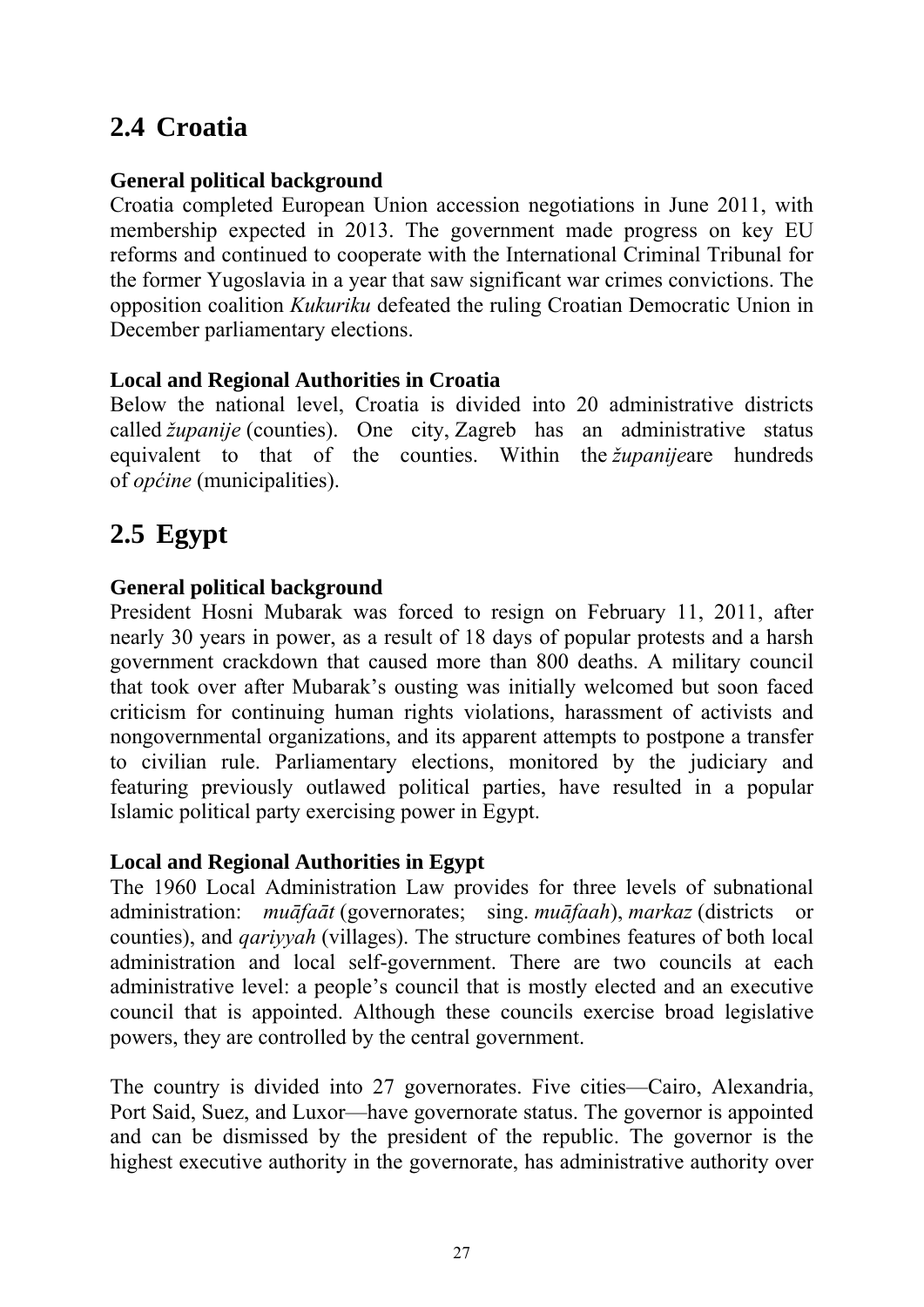all government personnel except judges in the governorate, and is responsible for implementing policy.

The governorate council is composed of a majority of elected members. According to law, at least half of the members of the governorate council are to be farmers and workers. In practice, however, it has not been possible to achieve this ratio, in part because farmers work long hours with little spare time to run for office, let alone attend long meetings. Moreover, many older farmers and workers do not have a high enough level of formal education to serve effectively. The town or district councils and the village councils are established on the same principles as those underlying the governorate councils.

The local councils perform a wide variety of functions in education, health, public utilities, housing, agriculture, and communications; they are also responsible for promoting the cooperative movement and for implementing parts of the national plan. Local councils obtain their funds from national revenue, a tax on real estate within the governorate, miscellaneous local taxes or fees, profits from public utilities and commercial enterprises, and national subsidies, grants, and loans.

# <span id="page-31-0"></span>**2.6 Israel**

# **General political background**

Over the course of 2011, Israel saw wide-scale social protests over economic conditions. The military periodically attacked Gaza-based militants who fired ordnance into Israel, and small-scale terrorist or militant attacks killed several people.

# **Local and Regional Authorities in Israel**

The country is divided into 6 districts—Central, Jerusalem, Haifa, Northern, Southern, and Tel Aviv—and into 15 sub-districts. Local government consists of municipalities, local councils (for smaller settlements), or regional rural councils. The bylaws of the councils, as well as their budgets, are subject to approval by the Ministry of the Interior. Local government elections are held every five years.

# <span id="page-31-1"></span>**2.7 Jordan**

# **General political background**

Although demands for political reform grew as the year progressed, Jordan's King Abdullah avoided the major challenges to his rule that characterized other uprisings across the Middle East and North Africa in 2011. Constitutional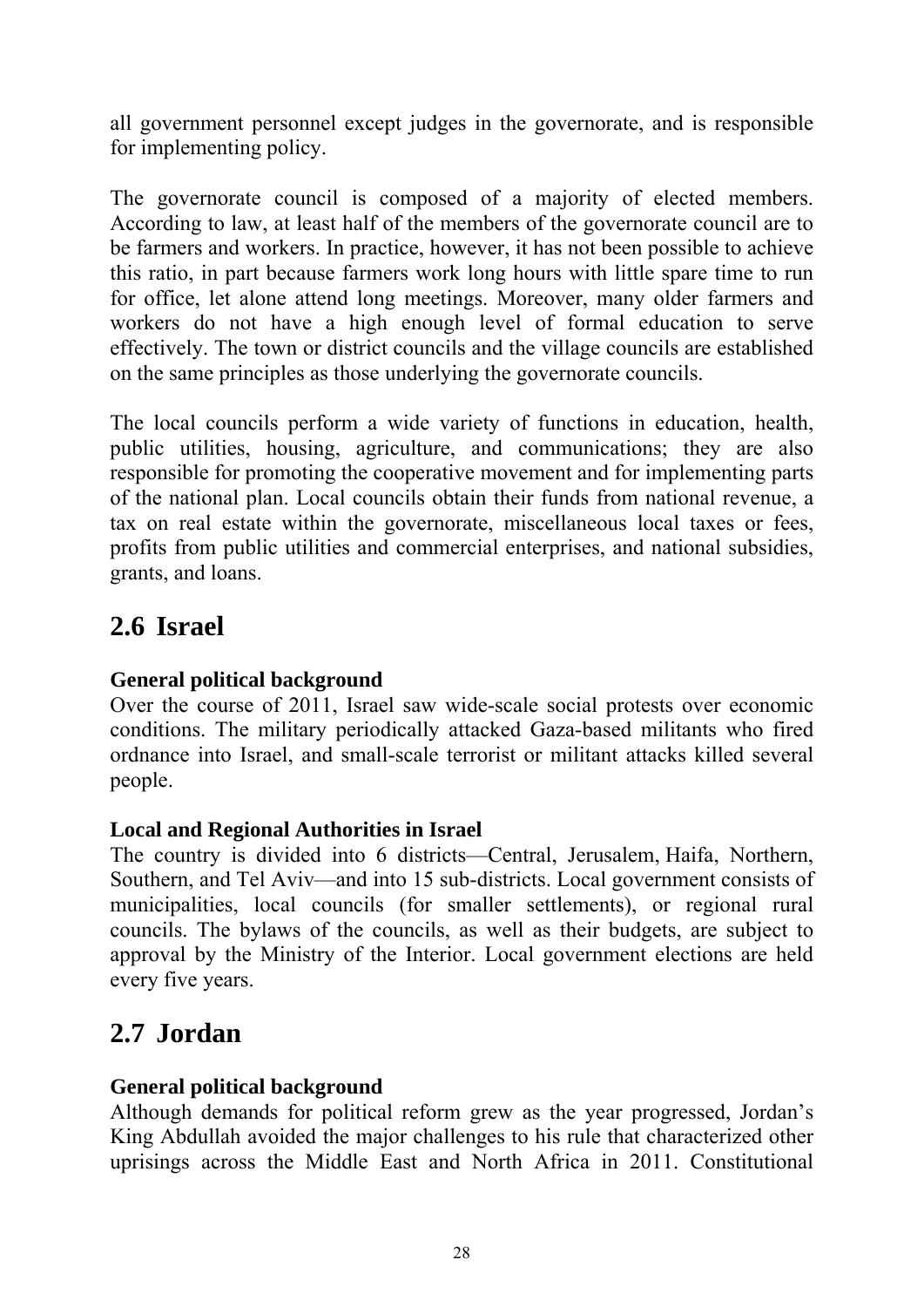amendments and a government reshuffle allowed the king to temporarily alleviate any signs of popular discontent.

# **Local and Regional Authorities in Jordan**

Jordan is divided into 12 administrative muhāfazāt (governorates), which in turn are divided into districts and subdistricts, each of which is headed by an official appointed by the minister of the interior. Cities and towns each have mayors and partially elected councils.

# <span id="page-32-0"></span>**2.8 Lebanon**

# **General political background**

Najib Miqati was named as new prime minister in 2011, triggering protests and related violence that formed part of the wider 'Arab Spring'. Although Miqati was put under considerable pressure, he was able to form a government that has remained in power since. Since 2011, the civil conflict in neighbouring Syria has caused refugees and defecting soldiers to cross into Lebanon.

# **Local and Regional Authorities in Lebanon**

Lebanon is divided into *muāfaāt* (governorates) administered by the *muāfi* (governor), who represents the central government. The governorates are further divided into *aqiyyah* (districts), each of which is presided over by a *qāim-maqām* (district chief), who, along with the governor, supervises local government. Municipalities (communities with at least 500 inhabitants) elect their own councils, which in turn elect mayors and vice-mayors. Villages and towns (more than 50 and fewer than 500 inhabitants) elect a *mukhār* (headman) and a council of elders, who serve on an honorary basis. Officers of local governments serve four-year terms.

# <span id="page-32-1"></span>**2.9 Libya**

# **General political background**

Influenced by uprisings in neighbouring Tunisia and Egypt, and spurred by the arrest of a human rights activist in Benghazi, citizens in several Libyan cities took to the streets in February 2011 to protest the 42-year rule of Mu'ammar al-Qadhafi. The protesters soon faced violence from regime loyalists and security forces, and a civil war began in the country within days, eventually resulting in the removal from power of al-Qadhafi and the formation of a National Transitional Council that had formed in rebel-held Benghazi. It subsequently moved to Tripoli at the end of 2011, but has had little effective control over the country's array of locally organized militias.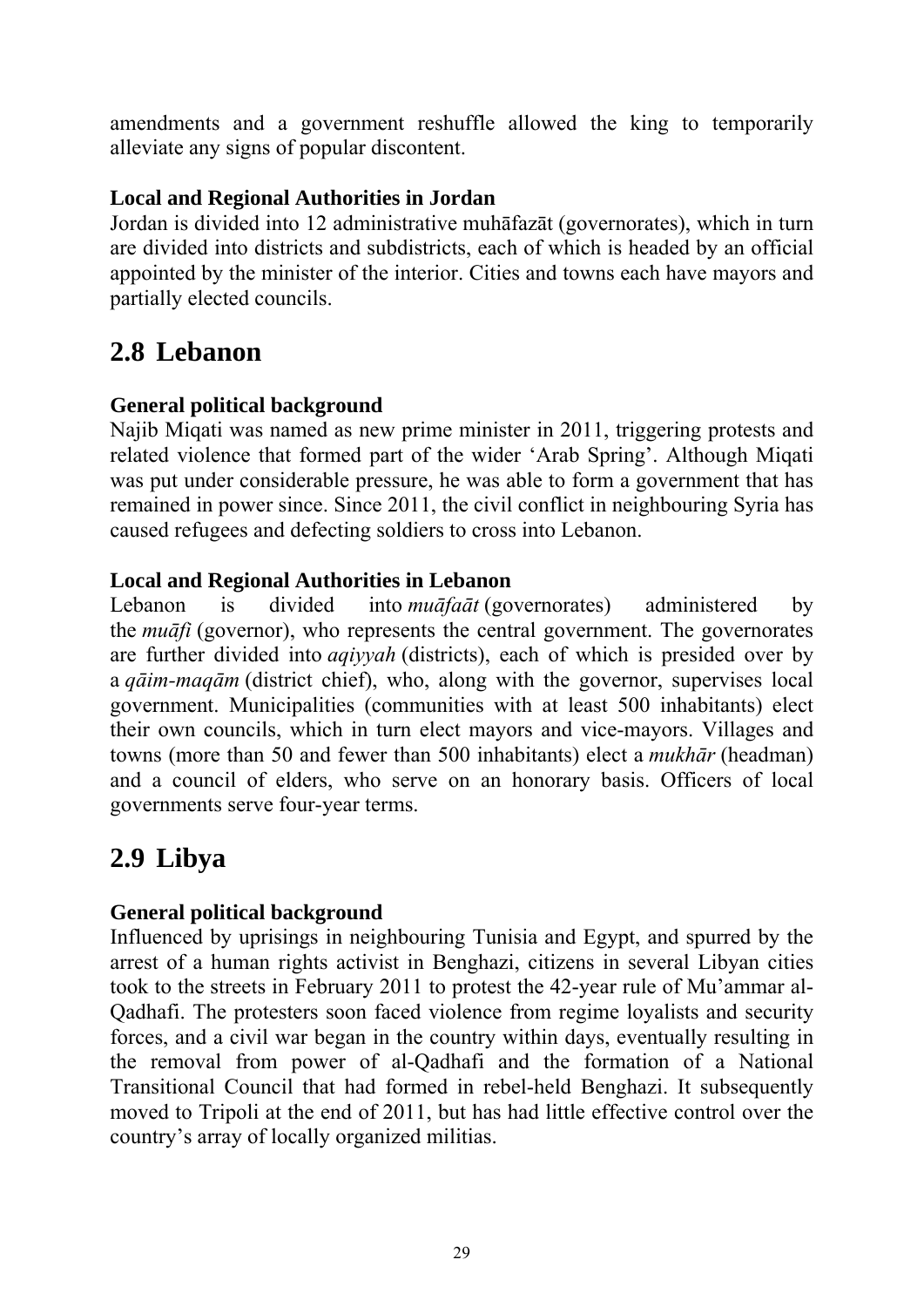### **Local and Regional Authorities in Libya**

The country is divided into *shabiyyāt* (municipalities), which in turn are subdivided into smaller administrative units. Under Qaddafi, Libyan citizens were members of more than 500 "basic popular congresses," each headed by an appointed revolutionary committee. Legal relationships between LRAs and Tripoli are likely to emerge from the new constitution that is currently under construction.

# <span id="page-33-0"></span>**2.10 Mauritania**

### **General political background**

Municipal and legislative elections planned for October 2011 were postponed indefinitely. Two leading opposition parties had requested this delay, claiming that a promised dialogue with the country's leader, President Aziz, on wideranging political and electoral reforms had yet to occur. A national dialogue took place from September to October 2011 to address those issues, as well as opposition complaints about lack of access to the media. Although some protests took place over the course of 2011-12, they were much more limited than in some neighbouring countries.

### **Local and Regional Authorities in Mauritania**

The country is divided into 13 administrative regions, each of which is directed by a governor. The capital forms a separate district. They are responsible for the administration of local education and police.

# <span id="page-33-1"></span>**2.11 Montenegro**

# **General political background**

In October 2011, the EU cleared Montenegro to begin accession negotiations following progress on seven priorities, including the September passage of a new election reform law. However, the EU noted that further efforts were needed in several areas, including judicial reform.

#### **Local and Regional Authorities in Montenegro**

Montenegro's local government has 21 communes (opština) that range in size from about 18 to more than 770 square miles (50 to 2,000 square km) and in population from 5,000 to more than 130,000. Local governments are granted competences and resources in the fields of education, primary health care, social welfare and employment.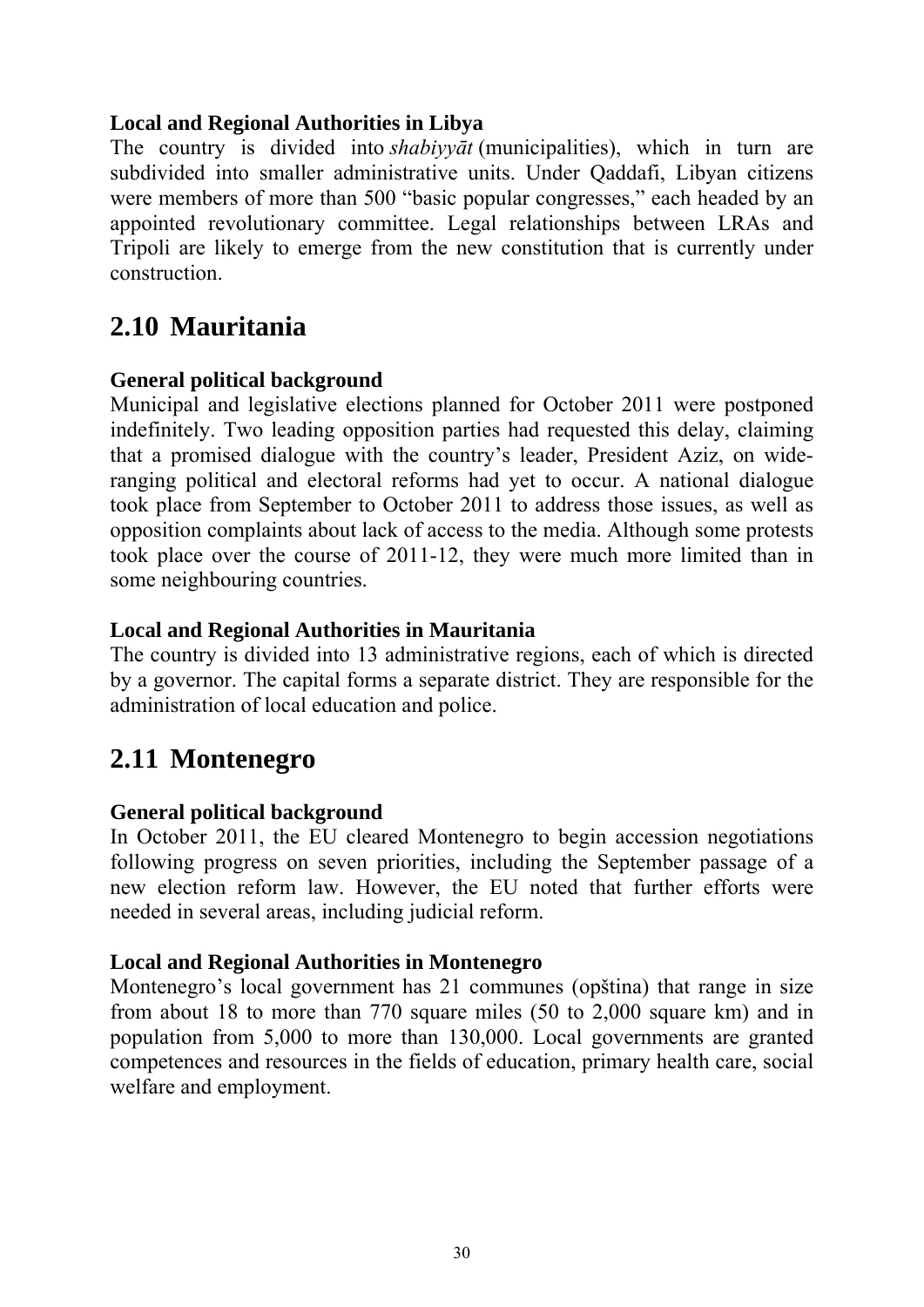# <span id="page-34-0"></span>**2.12 Morocco**

#### **General political background**

In response to protests during the spring of 2011, the king put forward a revised constitution that won approval in a July referendum. However, the protest movement continued to press for more substantive curbs on the monarch's power. Parliamentary elections held in November 2011 resulted in a victory for the Islamist opposition Justice and Development Party, with Abdelilah Benkirane named prime minister.

#### **Local and Regional Authorities in Morocco**

At the local level, Morocco is subdivided into multiple levels of government, all directly under the Ministry of the Interior. At the top are 16 regions, which are further divided into several dozen provinces and urban prefectures, each ruled by a governor appointed by the king. Beneath this second-order subdivision are rural *qa'awāt* (districts) and municipalities, governed by *chefs de cercle*. The fourth level comprises rural communes and autonomous urban centres, governed respectively by *qā'id*s (caids) and pashas. Lower-order officials are appointed either by the Ministry of the Interior or by the governors. Each level has popularly elected bodies whose primary function is to help determine local matters and priorities, such as initiating development projects and deciding budget expenditures.

# <span id="page-34-1"></span>**2.13 Occupied Palestinian Territory**

# **General political background**

In West Bank, President Mahmoud Abbas continued to serve after the 2009 expiration of his elected term, and his appointed government functioned without an elected legislature. A short period of direct peace talks between Abbas's government and Israel ended in late 2011 after Israel refused to extend a moratorium on settlement construction, and the territory suffered from regular, often violent confrontations over land and other issues during the year.

In Gaza, since no new election dates were set despite the expiration of the terms of the Palestinian Authority's executive and legislative bodies, Hamas has continued to govern the territory. Israel has continued to enforce a blockade and political tensions have deepened.

# **Local and Regional Authorities in the Occupied Palestinian Territory**

In the territories administrated by the Palestinian Authority, a municipality is an administrative unit of local government similar to a city. They were established and decided after the creation of the Local Government Ministry of the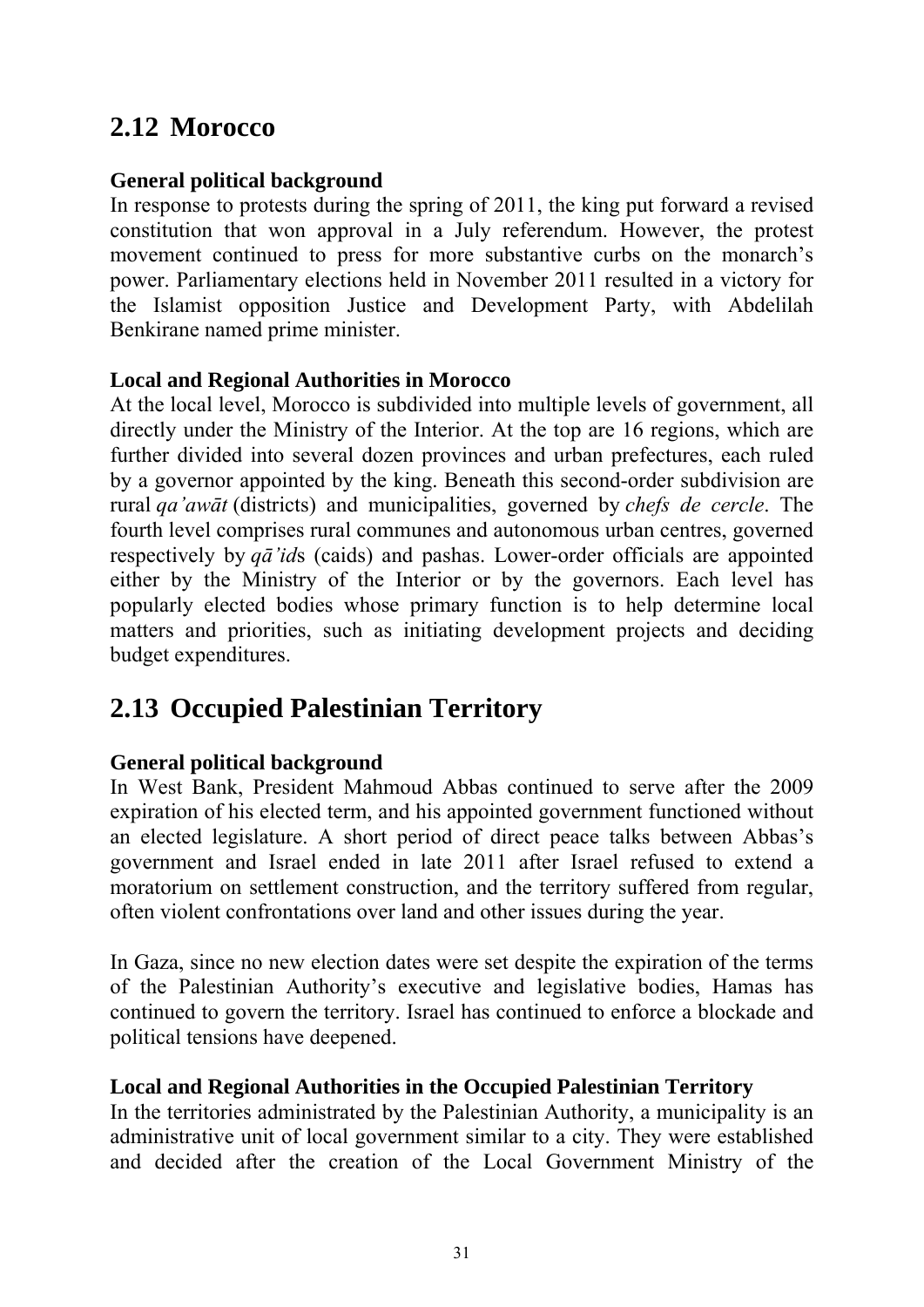Palestinian National Authority in 1994. All municipalities are assigned by the Local Government Ministry. Municipal council members and mayors are elected by the residents of the particular locality. Municipalities are divided into four sectors depending on their population and importance to their particular governorate.

# <span id="page-35-0"></span>**2.14 Syria**

# **General political background**

Responding to persistent popular protests that began in March 2011, the government used the military and other security forces to pursue a violent campaign of repression, periodically besieging towns and killing several thousand people. The country is currently in a state of civil war.

# **Local and Regional Authorities in Syria**

Syria is divided into governorates (one of which, Damascus, is a governoratelevel city), *manā'iq*(districts), and *nawā'ī* (sub-districts). The governors, or *mu'āfi'ūn*, enjoy some power within their administrative divisions, but local government is centralized and is dependent upon the minister of the interior in the national government.

# <span id="page-35-1"></span>**2.15 Tunisia**

# **General political background**

Since the Jasmine Revolution and the dissolution of the government led by the Democratic Constitutional Rally (known by its French acronym, RCD) in 2011, dozens of new political parties have gained formal recognition. The Nah'ah Party emerged as the strongest, and several centre-left parties also have significant support. Since independence, a prominent feature of Tunisian social policy has been the effort to improve the status and lives of women. Compared with their counterparts in other Arab countries, women in Tunisia have enjoyed greater equality before the law.

# **Local and Regional Authorities in Tunisia**

The country is divided into 24 administrative areas called *wilāyāt* (provinces; singular *wilāyah*), each of which is headed by a *wālī* (governor). Each province is designated by the name of its chief town and is in turn subdivided into numerous units called *mu'tamadiyyāt* (delegations), whose number varies according to province size. Delegations are administered by a *mu'tamad* and are in turn divided into more than 2,000 districts called *min'aqah turābiyyah*s. Tunisia is further divided into scores of municipalities and rural councils.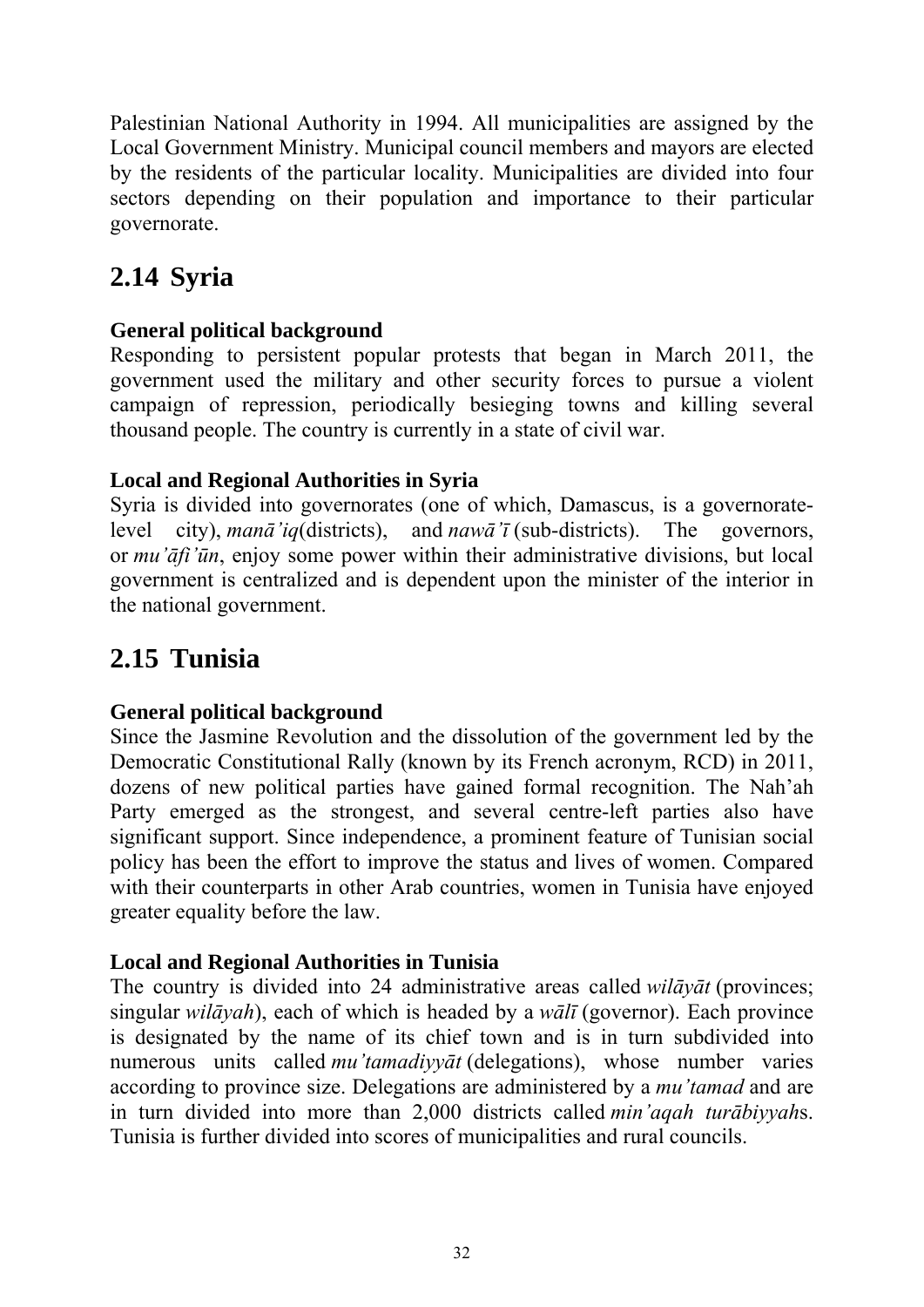# <span id="page-36-0"></span>**2.16 Turkey**

#### **General political background**

The ruling Justice and Development Party (AKP) won a strong majority in the June 2011 parliamentary elections, securing another term for Prime Minister, Recep Tayyip Erdoğan. In July, Turkey's top military commanders resigned en masse following the arrest of dozens of officers suspected of conspiring to stage a coup, giving the civilian government an unprecedented opportunity to increase civilian control over government.

### **Local and Regional Authorities in Turkey**

Turkey is divided into 76 provinces (*vilayetlar*). Each province is further subdivided into an average of about eight districts, or *kazalar*. Each district is segmented into an average of 493 subdistricts, or *bucaklar*. Each provincial capital, each district seat, and each town of more than 2,000 people is organized as a municipality headed by an elected mayor. Government at the provincial level is responsible for implementing national programs for health and social assistance, public works, culture and education, agriculture and animal husbandry, and economic and commercial matters.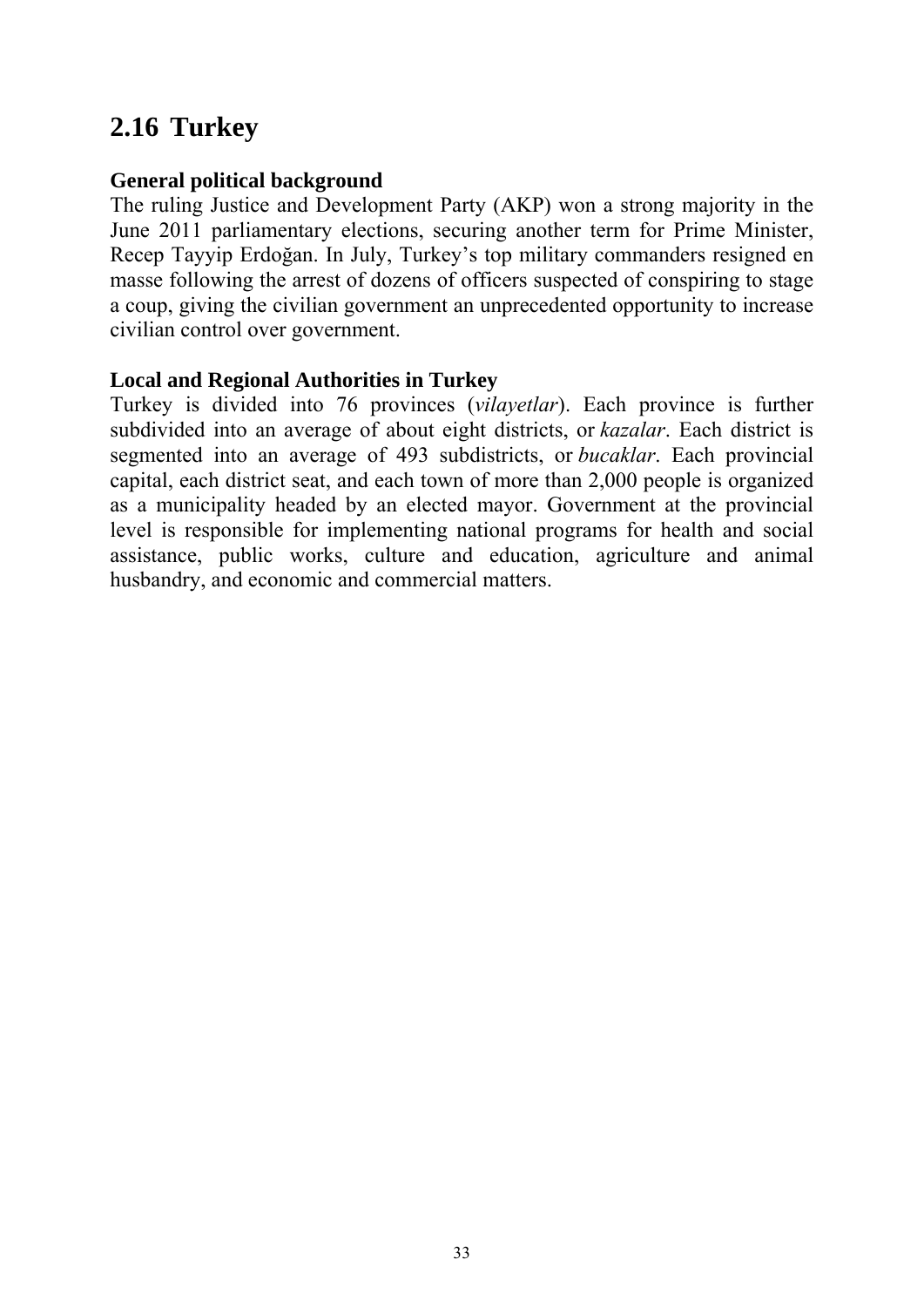**Table 3.** Summary of existing capacities and areas for future development in the Southern and Eastern Mediterranean

| <b>Country</b> | <b>Existing capacities</b>   | <b>Areas for future</b>   |
|----------------|------------------------------|---------------------------|
|                |                              | development               |
| Albania        | CBC programmes (Albania-     | Environment, climate      |
|                | Montenegro & Greece-         | change and energy;        |
|                | Albania; Albania-Kosovo);    | Citizenship,              |
|                | Institution building: TAIEX, | governance,               |
|                | Sigma and Twinning.          | institutional and         |
|                |                              | external affairs.         |
| Algeria        | Mediterranean Sea (CBC)      | Education, youth and      |
|                | programme;                   | research; Environment,    |
|                | CIUDAD programme;            | climate change and        |
|                | Institution building: TAIEX, | energy; Citizenship,      |
|                | Sigma and Twinning;          | governance,               |
|                | MED ENEC II;                 | institutional and         |
|                | Paving the Way.              | external affairs; Natural |
|                |                              | resources.                |
| Bosnia and     | CBC programmes (B&H-         | Environment, climate      |
| Herzegovina    | Montenegro; B&H-Croatia      | change and energy;        |
|                | B&H-Serbia Adriatic          | Citizenship,              |
|                | CBC);                        | governance,               |
|                | Institution building: TAIEX, | institutional and         |
|                | Sigma and Twinning.          | external affairs.         |
| Croatia        | CBC programmes               | Environment, climate      |
|                | (Hungary-Croatia; B&H-       | change and energy;        |
|                | Croatia; Slovenia-Croatia;   | Citizenship,              |
|                | Croatia-Serbia; Adriatic     | governance,               |
|                | CBC);                        | institutional and         |
|                | Institution building: TAIEX, | external affairs.         |
|                | Sigma and Twinning.          |                           |
| Egypt          | Mediterranean Sea (CBC)      | Economic and social       |
|                | programme;                   | policy; Education,        |
|                | CIUDAD programme;            | youth and research;       |
|                | Institution building: TAIEX, | Environment, climate      |
|                | Sigma and Twinning;          | change and energy;        |
|                | MED ENEC II;                 | Citizenship,              |
|                | Paving the Way.              | governance,               |
|                |                              | institutional and         |
|                |                              | external affairs.         |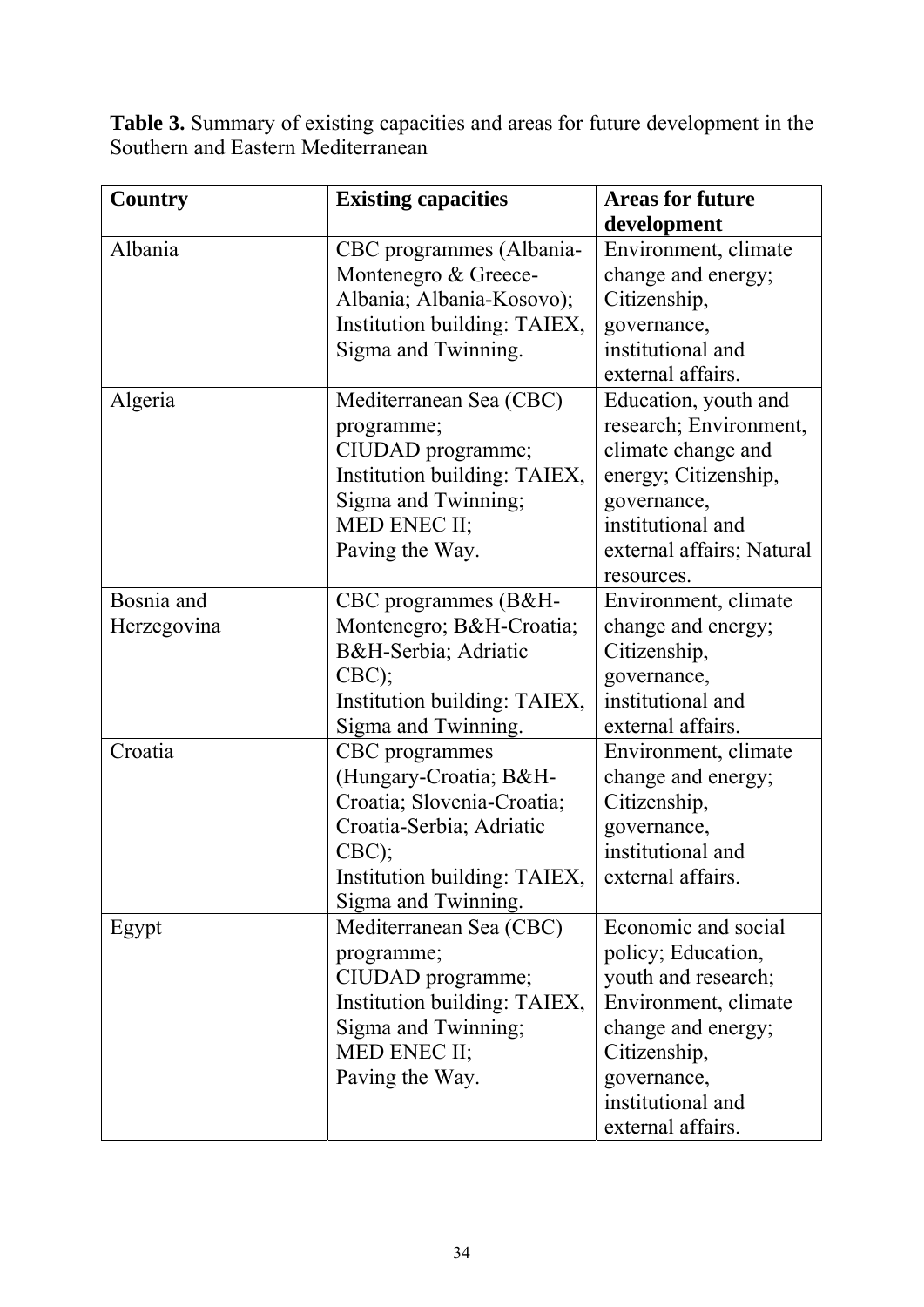| <b>Country</b> | <b>Existing capacities</b>         | <b>Areas for future</b>   |
|----------------|------------------------------------|---------------------------|
|                |                                    | development               |
| Israel         | Mediterranean Sea (CBC)            | Environment, climate      |
|                | programme;                         | change and energy;        |
|                | CIUDAD programme;                  | Citizenship,              |
|                | <b>Institution building: TAIEX</b> | governance,               |
|                | and Twinning;                      | institutional and         |
|                | MED ENEC II;                       | external affairs.         |
|                | Paving the Way.                    |                           |
| Jordan         | Mediterranean Sea (CBC)            | Environment, climate      |
|                | programme;                         | change and energy;        |
|                | CIUDAD programme;                  | Citizenship,              |
|                | <b>Institution building: TAIEX</b> | governance,               |
|                | and Twinning;                      | institutional and         |
|                | MED ENEC II;                       | external affairs.         |
|                | Paving the Way.                    |                           |
| Lebanon        | Mediterranean Sea (CBC)            | Education, youth and      |
|                | programme;                         | research; Environment,    |
|                | CIUDAD programme;                  | climate change and        |
|                | Institution building: TAIEX,       | energy; Citizenship,      |
|                | Sigma and Twinning;                | governance,               |
|                | MED ENEC II;                       | institutional and         |
|                | Paving the Way.                    | external affairs.         |
| Libya          | Institution building: TAIEX;       | Territorial cohesion;     |
|                | Paving the Way.                    | Economic and social       |
|                |                                    | policy; Education,        |
|                |                                    | youth and research;       |
|                |                                    | Environment, climate      |
|                |                                    | change and energy;        |
|                |                                    | Citizenship,              |
|                |                                    | governance,               |
|                |                                    | institutional and         |
|                |                                    | external affairs; Natural |
|                |                                    | resources.                |
| Mauritania     | <b>Institution building: TAIEX</b> | Economic and social       |
|                | and Twinning.                      | policy; Education,        |
|                |                                    | youth and research;       |
|                |                                    | Environment, climate      |
|                |                                    | change and energy;        |
|                |                                    | Citizenship,              |
|                |                                    | governance,               |
|                |                                    | institutional and         |
|                |                                    | external affairs.         |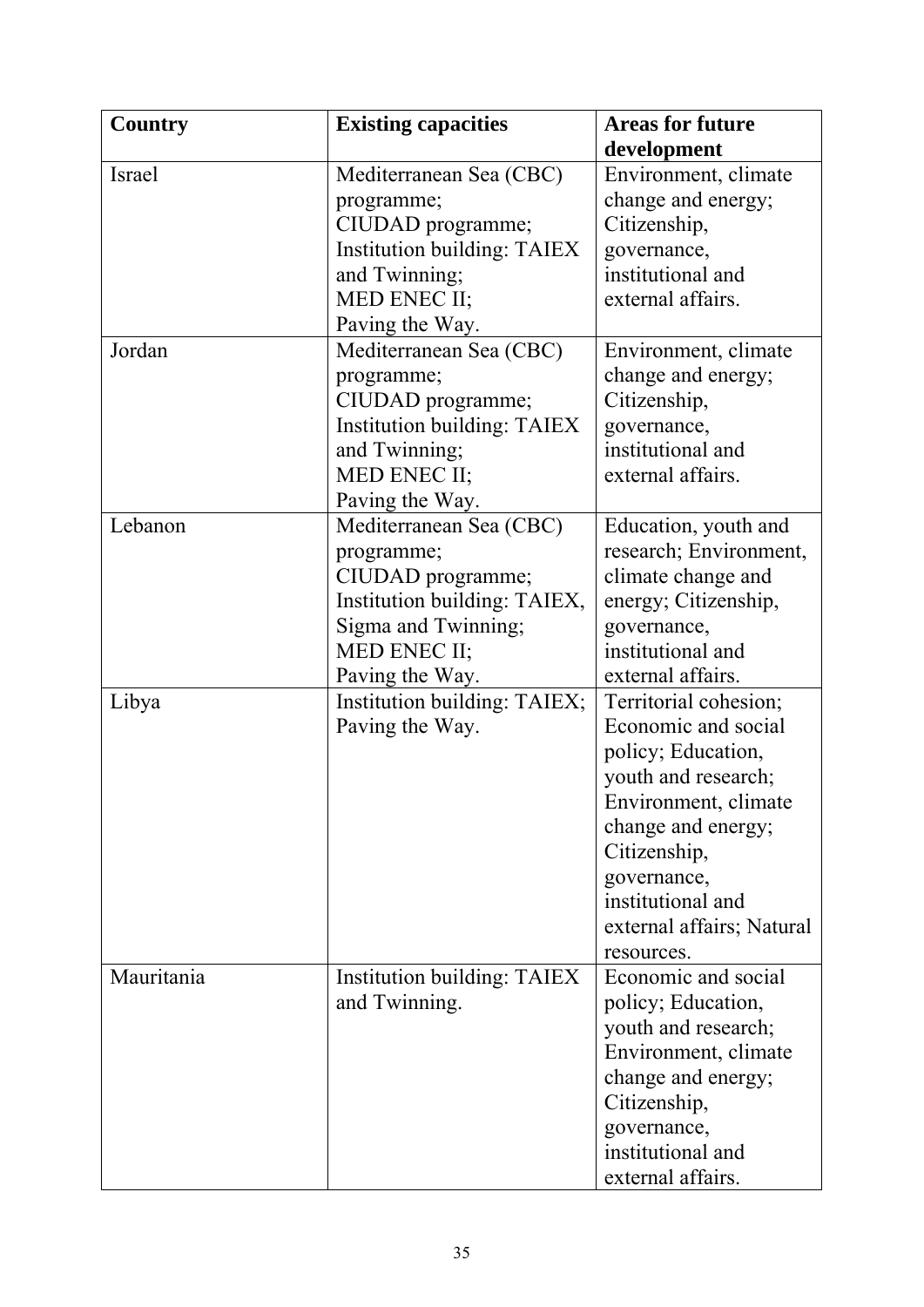| Country              | <b>Existing capacities</b>         | <b>Areas for future</b> |
|----------------------|------------------------------------|-------------------------|
|                      |                                    | development             |
| Montenegro           | CBC programmes (B&H-               | Environment, climate    |
|                      | Montenegro; Montenegro-            | change and energy;      |
|                      | Serbia; Albania-                   | Citizenship,            |
|                      | Montenegro; Adriatic CBC);         | governance,             |
|                      | Institution building: TAIEX,       | institutional and       |
|                      | Sigma and Twinning.                | external affairs.       |
| Morocco              | Mediterranean Sea (CBC)            | Education, youth and    |
|                      | programme;                         | research; Environment,  |
|                      | CIUDAD programme;                  | climate change and      |
|                      | Institution building: TAIEX,       | energy; Citizenship,    |
|                      | Sigma and Twinning;                | governance,             |
|                      | Covenant of Mayors;                | institutional and       |
|                      | MED ENEC II;                       | external affairs.       |
|                      | Paving the Way.                    |                         |
| Occupied Palestinian | Mediterranean Sea (CBC)            | Territorial cohesion;   |
| Territory            | programme;                         | Economic and social     |
|                      | CIUDAD programme;                  | policy; Education,      |
|                      | <b>Institution building: TAIEX</b> | youth and research;     |
|                      | and Twinning;                      | Environment, climate    |
|                      | MED ENEC II;                       | change and energy;      |
|                      | Paving the Way.                    | Citizenship,            |
|                      |                                    | governance,             |
|                      |                                    | institutional and       |
|                      |                                    | external affairs.       |
| Syria                | Mediterranean Sea (CBC)            | Territorial cohesion;   |
|                      | programme;                         | Economic and social     |
|                      | CIUDAD programme;                  | policy; Education,      |
|                      | Institution building: TAIEX        | youth and research;     |
|                      | and Twinning;                      | Environment, climate    |
|                      | MED ENEC II;                       | change and energy;      |
|                      | Paving the Way.                    | Citizenship,            |
|                      | * Note - all participation is      | governance,             |
|                      | currently suspended.               | institutional and       |
|                      |                                    | external affairs.       |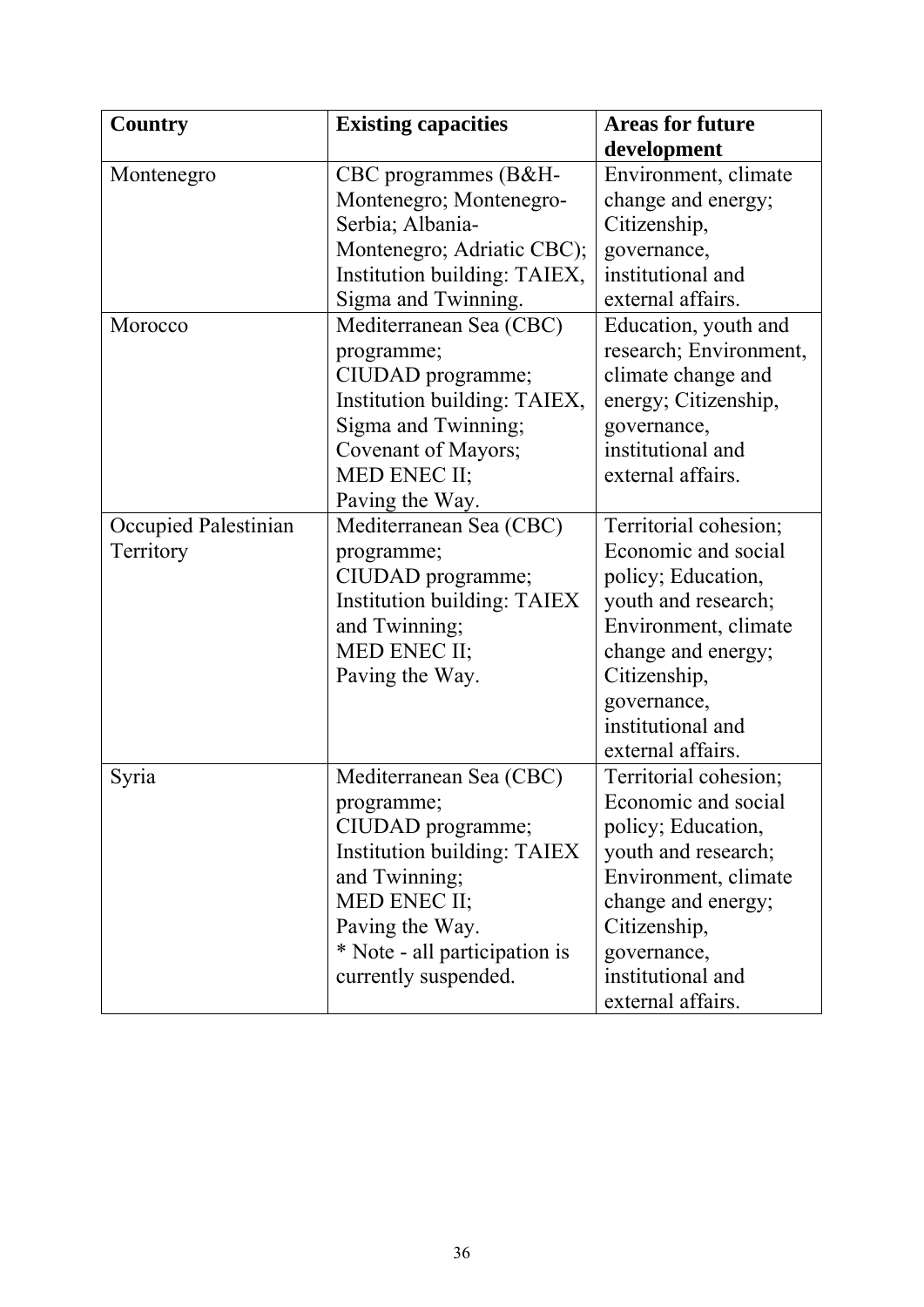| Country | <b>Existing capacities</b>                                                                                                                                              | <b>Areas for future</b><br>development                                                                                                                                                  |
|---------|-------------------------------------------------------------------------------------------------------------------------------------------------------------------------|-----------------------------------------------------------------------------------------------------------------------------------------------------------------------------------------|
| Tunisia | Mediterranean Sea (CBC)<br>programme;<br>CIUDAD programme;<br>Institution building: TAIEX,<br>Sigma and Twinning;<br>MED ENEC II;<br>Paving the Way.                    | Economic and social<br>policy; Education,<br>youth and research;<br>Environment, climate<br>change and energy;<br>Citizenship,<br>governance,<br>institutional and<br>external affairs. |
| Turkey  | CBC programmes<br>(Bulgaria-Turkey; Black Sea<br>Basin);<br>CIUDAD programme;<br>MED ENEC II;<br>Paving the Way;<br>Institution building: TAIEX,<br>Sigma and Twinning. | Economic and social<br>policy; Education,<br>youth and research;<br>Environment, climate<br>change and energy.                                                                          |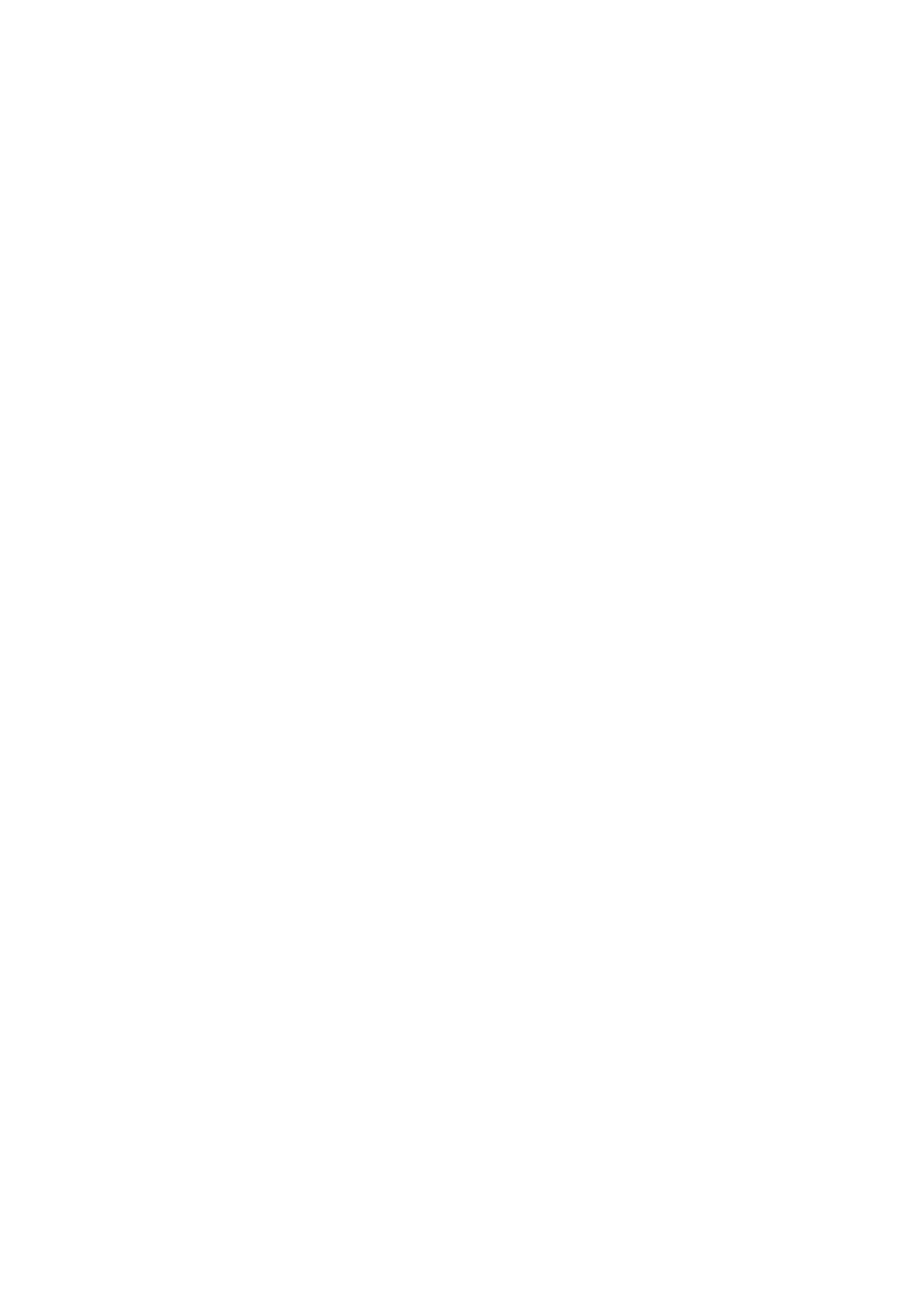# <span id="page-42-0"></span>**3. Lessons learnt from EU programmes in the Southern and Eastern Mediterranean region**

In addition to the ongoing programmes listed in Section 1, the EU has participated in additional programmes across the Southern and Eastern Mediterranean region. One significant initiative was the MED-PACT programme, which emerged as a result of a Committee of the Regions request in a 2003 Opinion for the need to support cooperation between local authorities within the Euro-Mediterranean partnership.<sup>11</sup> The main objective of the programme was to encourage a better understanding between the civil society of the north and the south of the Mediterranean by developing cooperation, exchanges and dialogue between cities. Specifically, this involved assisting the EU's Mediterranean partner countries to ensure a more balanced and durable local development, via partnerships between cities; and promoting better municipal planning and management, involving a wide range of city actors. A total of nine projects were funded, with EU co-financing reaching  $64.8$  million.

A number of important lessons were learned during the implementation of the MED-PACT programme. Of particular significance was ensuring the transformation of projects from a pilot project stage (output) to a sustainable change in behaviour (outcomes) and which can ultimately lead to a lasting impact towards the achievement of MED-PACT goals. The following factors were identified as being important:

- *Local ownership*: The identification of pilot projects in a participatory manner which involves all concerned stakeholders is, by itself, a very important outcome in decentralized cooperation projects such as MED-PACT. However, it is very important to ensure that these projects are "owned" by the communities who identified them, i.e., the project setup is concrete enough and responds to real-felt needs expressed by the stakeholders, its scale is realistic enough to ensure that it can be executed with the local means at hand, and its results can be felt/seen within a reasonable timeframe.
- *The importance of building local capacities*: Building local capacity is crucial to the sustainability of the funded projects. Without robust local capacity, the whole effort runs the risk of being jeopardized once external funding comes to an end.

<sup>-</sup> $11$  For more information see:  $\frac{http://www.med-pact.eu.}$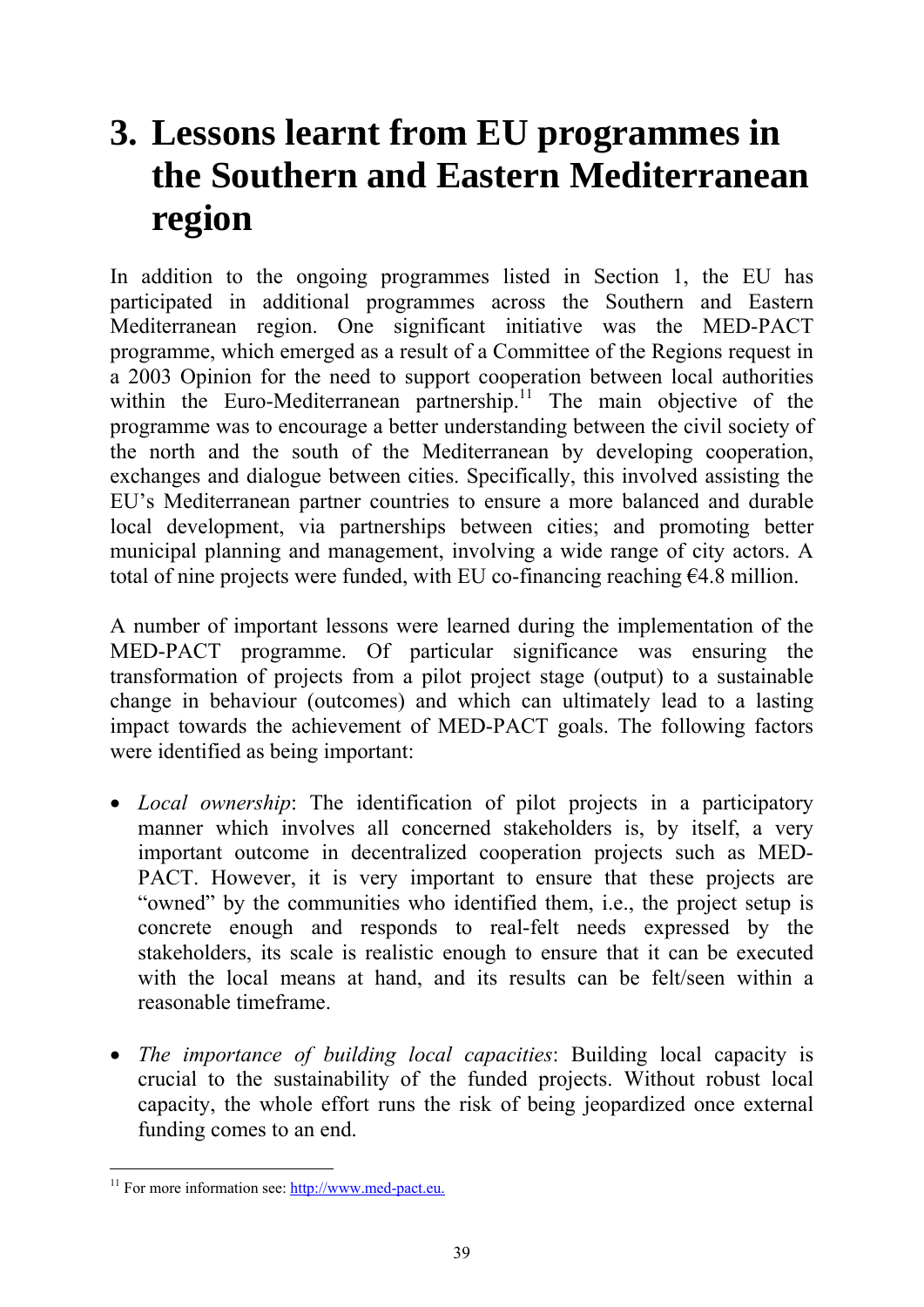- *The importance of mobilizing and committing local resources*: Southern partners sometimes conceive decentralized cooperation as a one way exchange of capacities and resources. However, this should not be the case, as there should be an equitable exchange of resources within a partnership. A pilot project would hence have much stronger chances of being implemented if the local partners commit their own resources to it, no matter how modest these resources are. Sometimes it might be too easy to assume that the administrative momentum at the local partners' institutions is insufficient, however the MED-PACT experience in different countries, and in different thematic contexts, has proven that a lot can be done in this regard.
- *The importance of mainstreaming pilot projects within the broader policy context at the city, regional and governmental levels*: a pilot project runs the risk of remaining an isolated one-time initiative or event if it fails to influence/catalyze/inspire the broader policy context. In Southern and Eastern Mediterranean countries in particular, influence at the national level might be difficult to achieve. However, the local and regional contexts are increasingly open and receptive to the types of participatory governance processes promoted by projects such as MED-PACT.

A number of other general lessons were learnt from the implementation of MED-PACT, with a number of best practices identified:

- *Acknowledging the importance of the socio-political context:* It is very important to carefully study not only the technical aspects of any proposed project, but also the socio-political aspects of any proposed intervention. Consulting local partners is crucial in this regard. Above all, adopt a casespecific approach to projects! Avoid assuming that what worked well in Europe will ultimately work well in any other environment.
- *Preparation of the partnership is crucial:* The careful preparation of any partnership is instrumental for the success of any project. Negotiations and consensus building should take place directly with the LRAs involved and not through intermediaries, including central governments. Rather than signing a simple partnership statement prior to the start of the action, it advisable that the statement also includes a section for certifying that the partner reads and approves the technical proposal and another section that the budget is read and approved as well.
- *Learn about the local administrative environment in which partners operate:*  Make enquires about the local system and the local administrative requirements prior to conceiving the project. Simple administrative glitches can sometimes delay an entire project and even stop it at times. Decentralised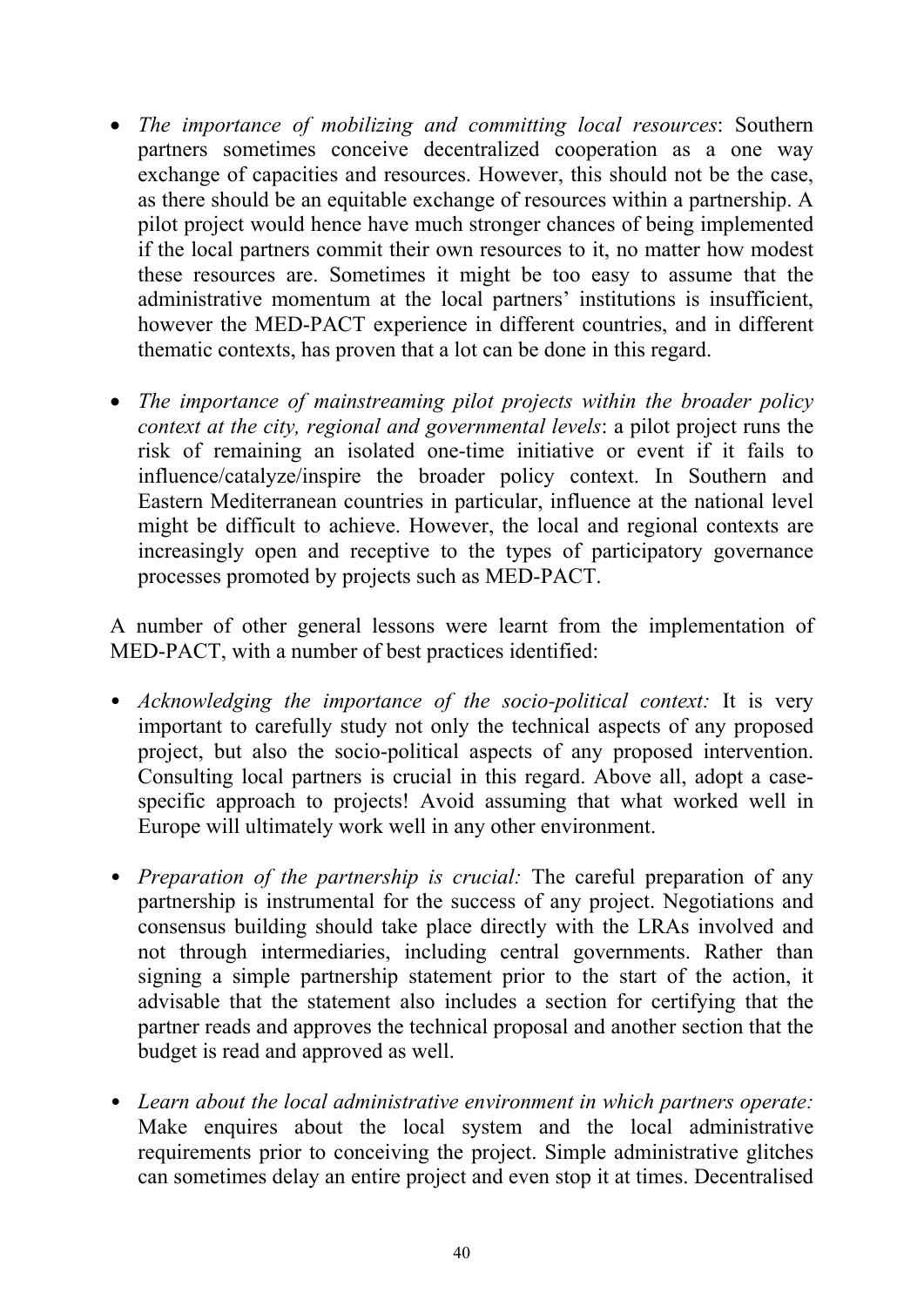Cooperation in non-EU environments can differ from the EU. This is especially true of the Southern and Eastern Mediterranean countries and something to be taken into consideration in designing effective policies aimed at the sub-national level.

- *Shared objectives are the key to success:* In the case of both North-South and South-South partnerships, project leaders should ensure that the collaboration is built around shared objectives and includes a comprehensive set of activities, and not a one-time-shot activity that is often labelled as "partnership". Networks need to be built around a shared vision and a wellestablished agenda for action to be successful and sustained.
- *Use robust financial management processes:* The transfer of EU funds to partners is not always easy and requires complicated administrative procedures, but without properly addressing these difficulties decentralized cooperation will still be missing an essential element. It is unfair to ask partners and individuals to advance costs and then wait for several months to get reimbursed. Either the Lead Partner should advance the money needed to properly execute the activities or it should pre-pay them. Respect of the financial and administrative milestones set by the EU is also a positive sign for the chances of success of a project.
- *Clarity of management structures is essential:* Projects have a greater chance of success when there is a clear ownership at the LRA level of a project. The evaluation of proposals should clearly take into consideration the demonstrated capacity of the applicant to mobilize core services from within the applying region (such as clearly designating the agencies and services which will be involved in the project) and avoid proposals that plan to contract the management of the project to an external technical assistance.

Having both Steering Committees and Scientific Committees helps in improving project performance. The performance of the project should be regularly assessed and benchmarked in the light of the Logical Framework of the project. An external evaluation mechanism (which also collects and studies monitoring data) has the potential of improving project performance, provided that the results of the evaluation are disseminated and shared among the constituency of the project.

• *Language skills can go a long way:* Respecting language specificity is often regarded as a sign of respect and acknowledgement of the diversity within the partnership. It is important hence to set an adequate budget aside for translation and to take the time (and the trouble) to translate the outputs of the projects into local languages. The presence of at least one team member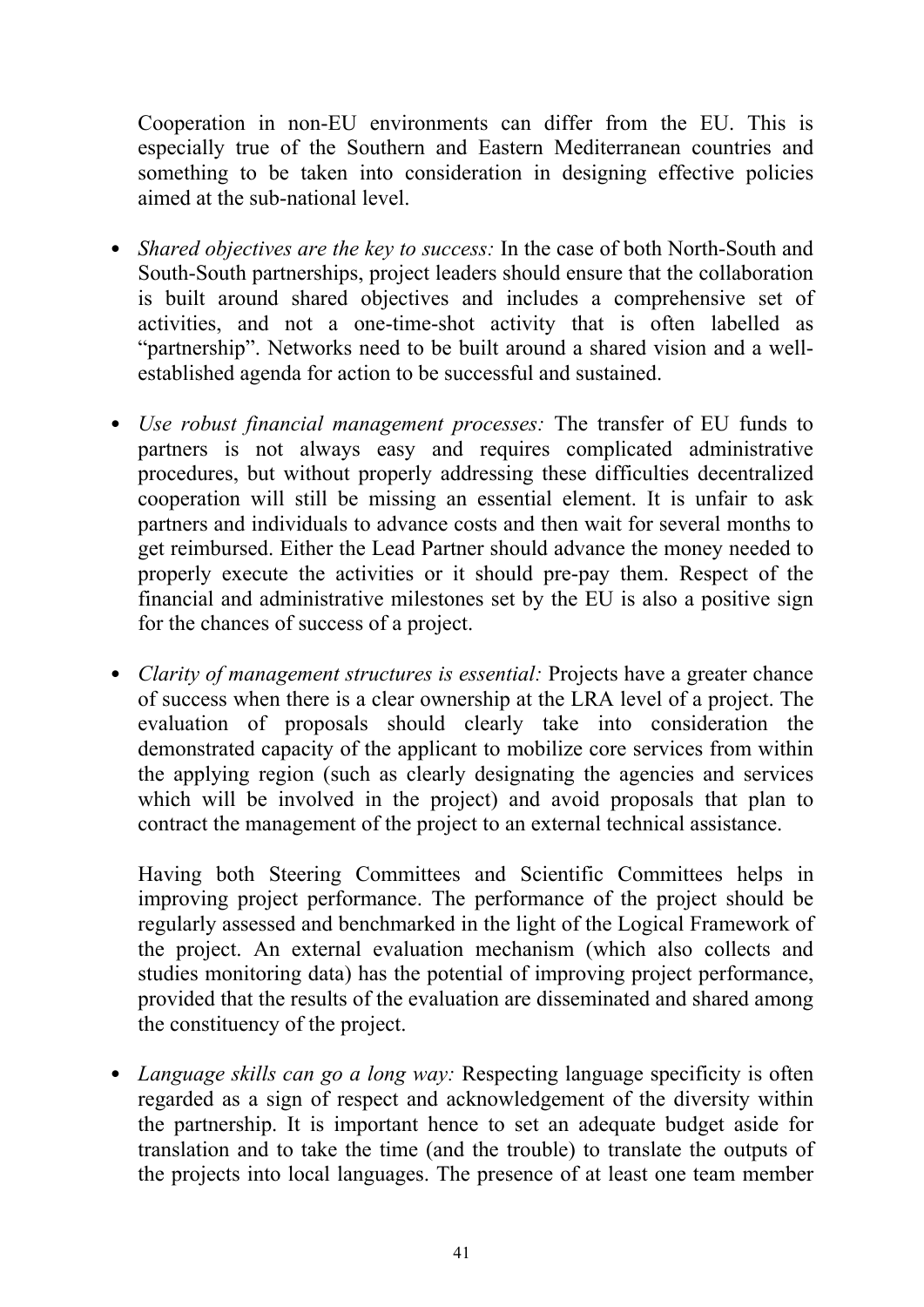in the management of the project who is able to speak the local language of the partner is a serious asset, especially when field work is involved and needs close interaction/communication with the local population. When possible, the provision of training in local languages is by far more efficient than undergoing several layers of translation, and is a good indicator for the achievement of EU partnerships with outside countries such as those in the Southern and Eastern Mediterranean region.

• *A clear and consistent communication strategy is vital:* Communication and visibility does not only mean displaying the EU and specific project logos on publications and printed material. It means embracing a spirit of sharing and documenting experiences and practices as well as involving stakeholders as projects unfold. Websites of projects are essential tools in the communication strategy of the project and must be given dedicated resources to keep them updated and to enable them to reflect the true achievements of the projects, while being attentive to language specificities of the target groups. In addition, it is vital to remember that internal communication between project partners (newsletters, policy briefs, info-points, sharing progress, etc.) plays an important role in the success of a project. The creation of support mechanisms/helpdesks (e.g. as shown elsewhere in the CIUDAD projects) can be very helpful.

#### **Bilateral vs. Regional Funding Programmes**

The implementation of the MED-PACT programme demonstrated significant advantages to directing EU funding to the regional level. For example, a regional approach was considered particularly appropriate to the integration of various actors and stakeholders in the aid cooperation arena as it enables to associate the "region" to its actors, their visions and their projects in a spirit of synergy. In order to leverage these advantages, a strong "appropriation" of the development process by local actors is crucial to foster coherence, otherwise these remain as broad and vague principles without any significant effect. Moreover, a firm commitment by local actors is essential in promoting LRA ownership of projects and shifting them away from a culture of aid dependency. Efforts should be made to: develop clear areas of responsibility and visibility for LRAs; share recognition of successful initiatives; promote innovation and riskstaking by LRAs; mobilize stakeholder.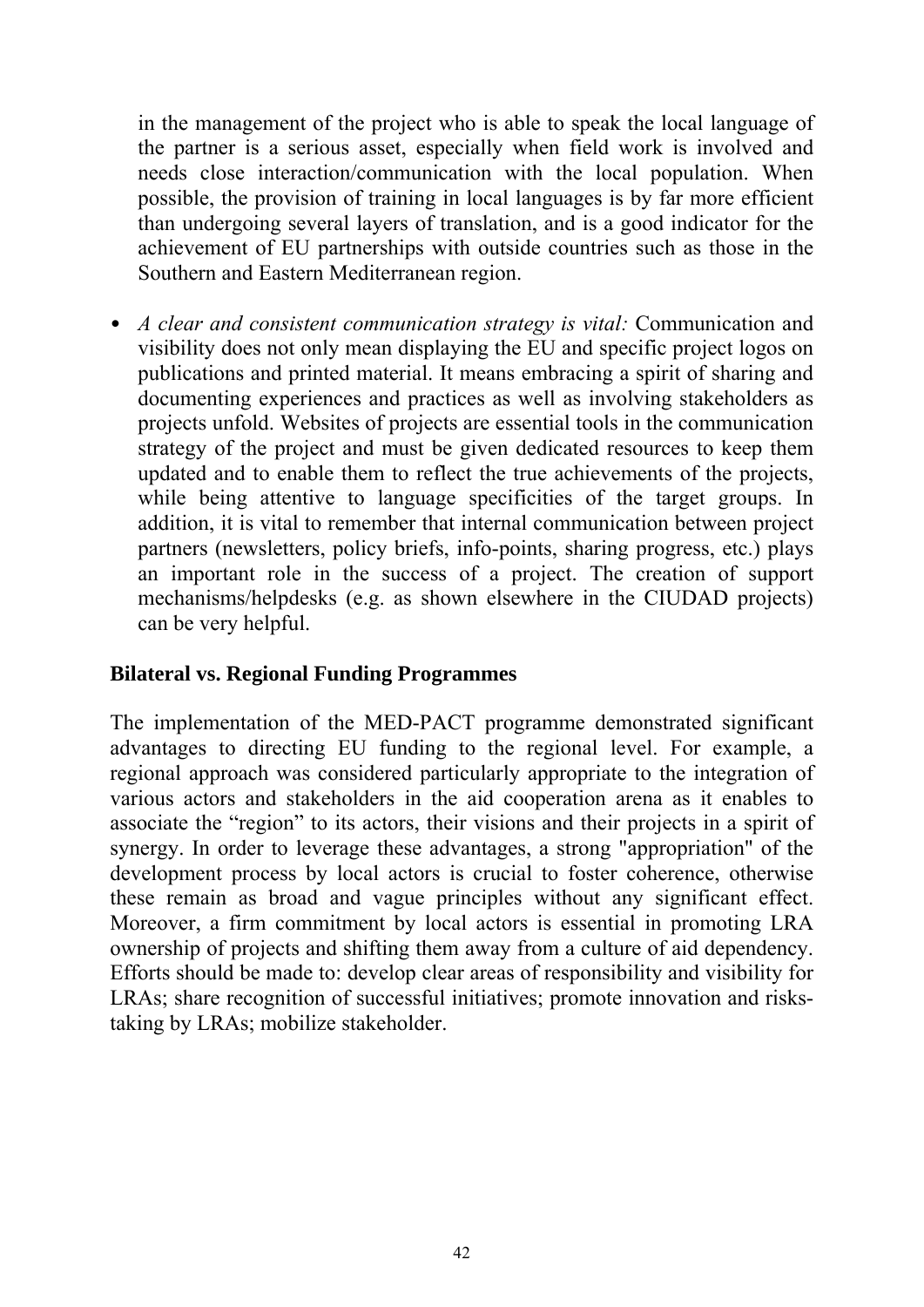# <span id="page-46-0"></span>**4. How LRAs can improve access to EU funds**

This section offers some recommendations on how LRAs from Southern and Eastern Mediterranean countries can maximise their participation in projects in the future, especially as the financial resources for the future European Neighbourhood Instrument will increase significantly in the next financial period (2014-2020). These recommendations are based both on previous experience gained by the EU in delivering similar programmes elsewhere, and also on the circumstances of the countries from within the Southern and Eastern Mediterranean region.

# <span id="page-46-1"></span>**4.1 General recommendations for increasing LRA access to EU funds**

There are a number of generic 'enabling' policy measures that, if implemented, can improve the environment in which LRAs in Southern and Eastern Mediterranean countries operate. These measures would strengthen the institutional capacities of LRAs from the region to access EU funds. They include:

- The various governance bodies of the Southern and Eastern Mediterranean should be encouraged not only to grant or increase political recognition to local and regional authorities, but to incorporate them formally and effectively into the cooperation process with the EU. This is a prerequisite for effective LRA participation in EU programmes. Without LRAs developing the necessary institutional frameworks, the effectiveness of any initiatives programme will be significantly compromised.
- LRAs, alongside central governments, should, where possible, be encouraged to participate from an early stage in preparing association agreements, strategic documents and action plans that are conceived on a bilateral basis between the EU and the Southern and Eastern Mediterranean partner countries.
- Southern and Eastern Mediterranean country governments should be encouraged to set up mechanisms for structured national dialogue and consultation with sub-state (i.e., LRA) agents, as well as organisations from civil society, by bringing in existing networks and associations of local and regional authorities.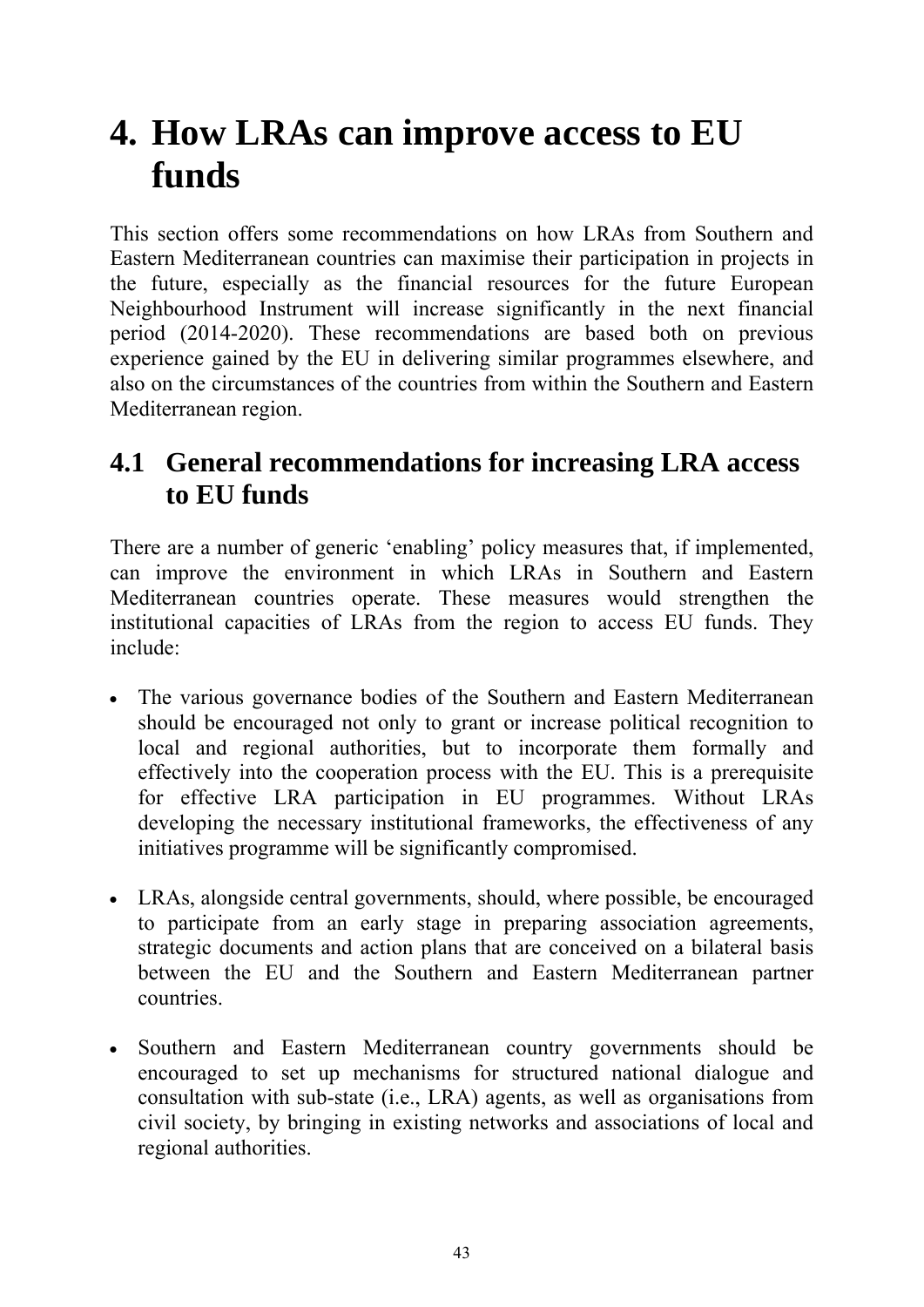- EU bodies should aim to expand and upgrade cooperation between LRAs from the EU and Southern and Eastern Mediterranean countries and make it an integral part of EU relations with partners from within the region. The role of local and regional authorities is essential in the successful implementation of various policy instruments that are covered by initiatives in the Southern Neighbourhood, such as good governance, administrative reform and decentralisation, social and economic development, regional development and cohesion policy, cross-border cooperation, protection of environment, public order issues, prevention of and response to natural and man-made disasters, cultural cooperation, education, tourism, and pupil and student exchanges.
- The European Commission should revise the process of preparation of the National Indicative Programmes (NIPs), which should be negotiated between the EU and individual Southern and Eastern Mediterranean countries based on each country's specific needs and capacities, as well as its and the EU's interests. The planning on the national level should be done jointly by the government of a partner country and the European Commission and the EC should work together with the partner countries on preparing their national NIP implementation programmes.
- EU bodies should also encourage the continued promotion of closer relations between the EU regional and local authorities and their counterparts in the Southern and Eastern Mediterranean countries through the existing European institutional platforms for regular political dialogue, and through concrete shared projects, with the aim of setting up a common pathway to the future possible establishment of a Southern and Eastern Mediterranean local and regional assembly.
- Human, technical and academic resources from Southern and Eastern Mediterranean countries should be mobilised when implementing projects (exploiting, for example, the expansion of e-Twinning projects to secondary schools in Egypt and Jordan).
- Public participation more widely should be maximised, so that partner stakeholders take ownership of the cooperation process and the ensuing projects.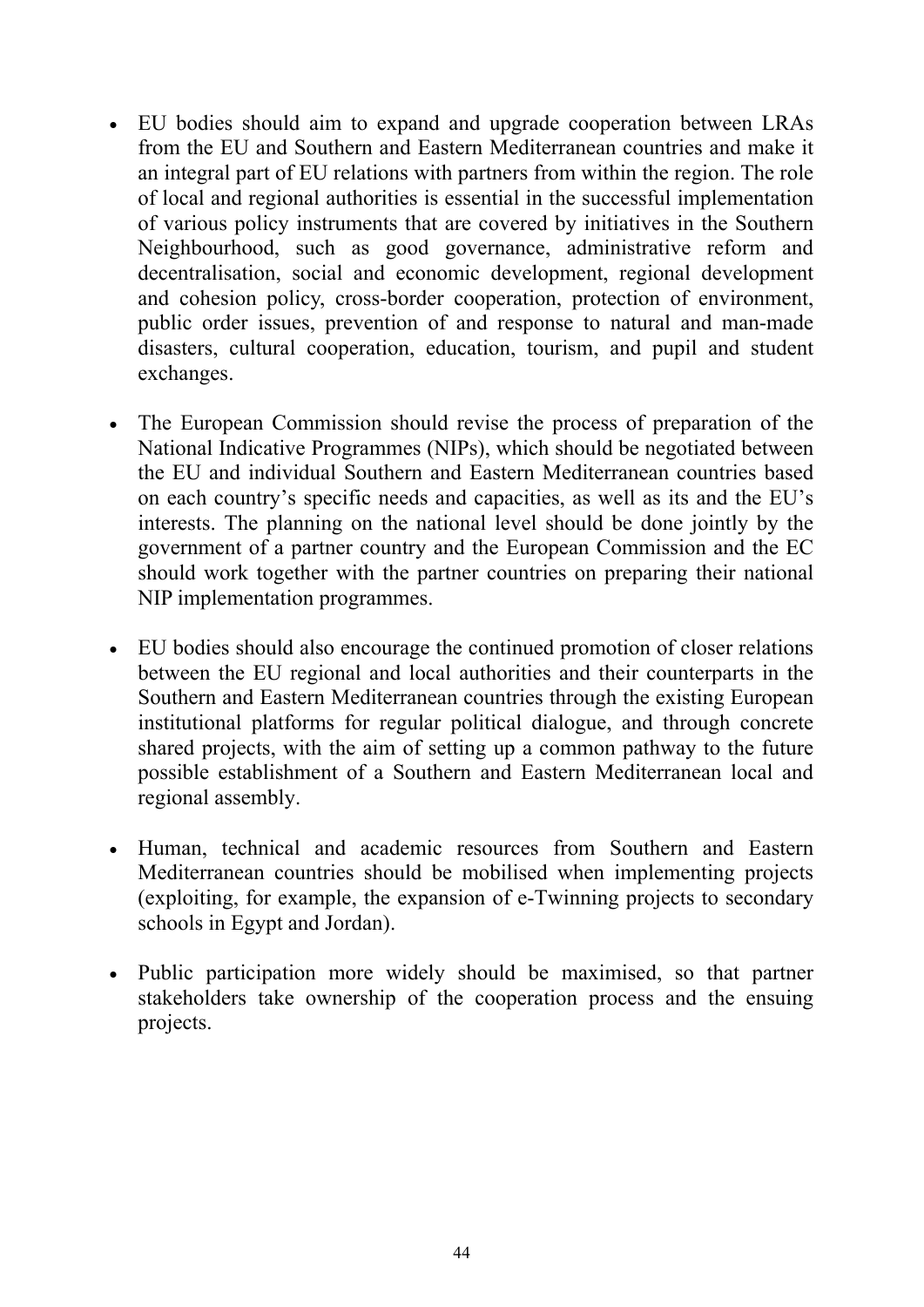# <span id="page-48-0"></span>**4.2 Practical steps for identifying and applying for funds**

There are a number of practical measures that, if taken into account, can help LRAs in Southern and Eastern Mediterranean countries strengthen their ability to access EU funds through successful funding applications. In general, funding opportunities follow the same modalities used for other programmes financed under the ENPI. Potential beneficiaries are invited to participate in the Calls for Proposals and Calls for Tenders as published by the EuropeAid on its website and by country delegations. In addition, funds made available in complement to loans by European Financial Institutions will be channelled primarily through the Neighbourhood Investment Facility (NIF). In such cases, the specific rules used in NIF-funded projects will apply. More information on published Calls for Proposals and Calls for Tender can be found at:

[http://ec.europa.eu/europeaid/work/funding/index\\_en.htm.](http://ec.europa.eu/europeaid/work/funding/index_en.htm)

Information on funding through the NIF can be found at:

[http://ec.europa.eu/europeaid/where/neighbourhood/regionalcooperation/irc/inve](http://ec.europa.eu/europeaid/where/neighbourhood/regionalcooperation/irc/investment_en.htm) [stment\\_en.htm.](http://ec.europa.eu/europeaid/where/neighbourhood/regionalcooperation/irc/investment_en.htm)

# **Practical steps:**

- First, in those instances where LRAs have a clear idea about what a potential project will look like, ensure that the prospective application matches the criteria specified in the funding call. Alternatively, if LRAs do not have a fixed idea of future projects, it might be sensible to examine the different sources of funding available before drawing up a list of projects that match these criteria. Ensure that the funding sources are available to applicants from the southern and eastern Mediterranean. The funding sources identified in Section 1 of this report represent the majority of funding available to LRAs. Do not be afraid to contact representatives from funding sources to ensure that your ideas for projects satisfy their criteria. An up-to-date database of calls for proposals and procurement notices is available from the Europe-Aid website.<sup>12</sup>
- Second, once a suitable source of funding has been identified, LRAs should pay particular attention to demonstrating ambition and feasibility when drafting applications. The EU and other sources of funding want to maximize the impact that their resources can make; as such, clearly stating how and why a given project is original or innovative and how it will improve the LRA environment is essential. However, be wary of promising too much. If a project application looks as though it is promising to deliver more than is feasible, it will be unlikely to attract

 $\overline{a}$ 

<sup>&</sup>lt;sup>12</sup> See: [https://webgate.ec.europa.eu/europeaid/online-](https://webgate.ec.europa.eu/europeaid/online-services/index.cfm?ADSSChck=1284977262222&do=publi.welcome&userlanguage=en)

[services/index.cfm?ADSSChck=1284977262222&do=publi.welcome&userlanguage=en.](https://webgate.ec.europa.eu/europeaid/online-services/index.cfm?ADSSChck=1284977262222&do=publi.welcome&userlanguage=en)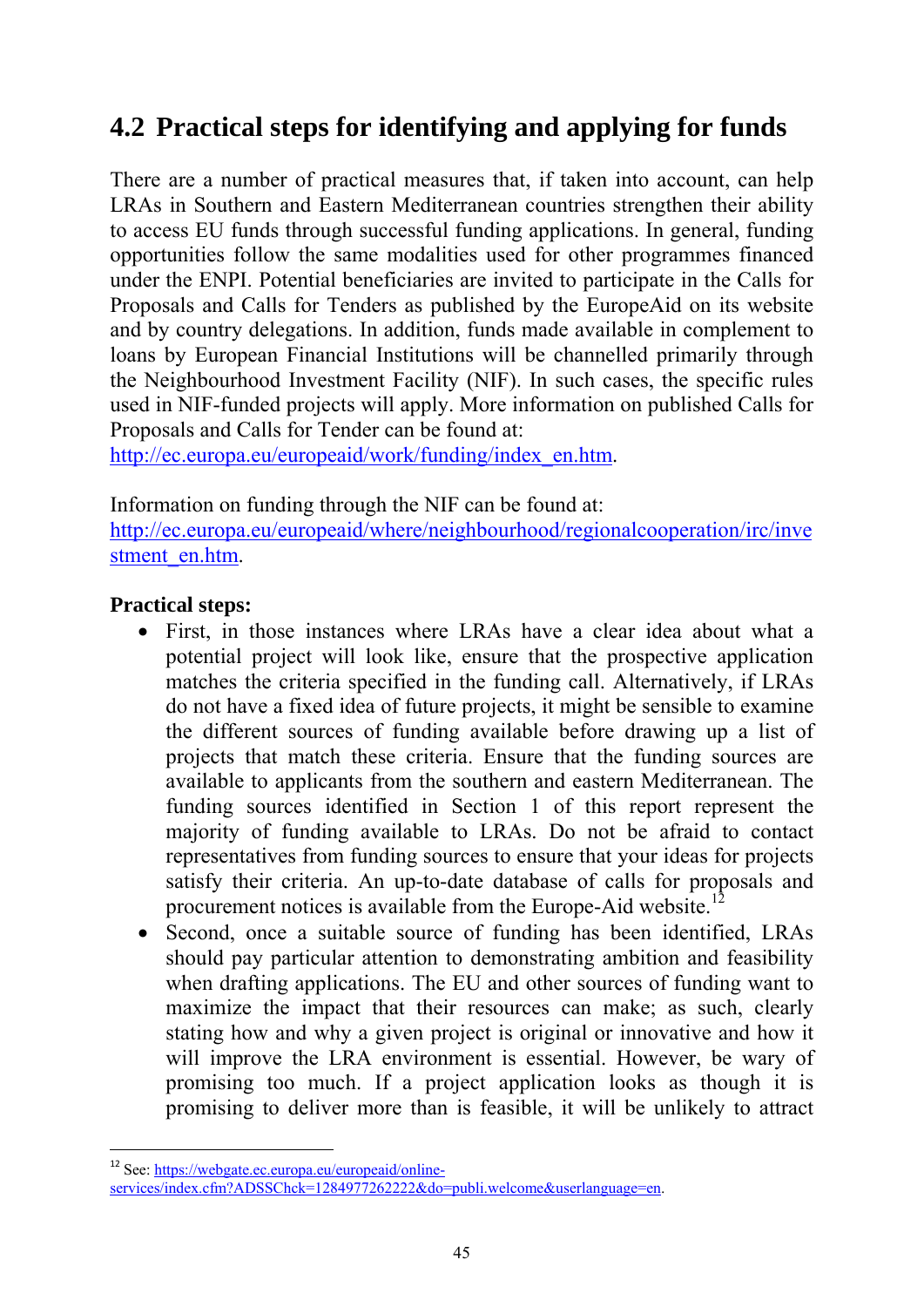funding. Instead, focus on ensuring that objectives are: clear, measurable, useful and achievable.

- Evidence from other countries shows that programmes that build longterm relationships between local and regional authorities across national boundaries are supported. Project proposals should demonstrate real significance in meeting an immediate cross-border problem, but should also offer concrete steps towards building a long-term partnership that will in future be able to collaborate on meeting further challenges. Again, do not be afraid to contact representatives from funding sources to ensure that your application is drafted in an appropriate manner. They may be able to give advice on different aspects of the application process.
- Third, it is absolutely vital that LRAs develop their own capacity to apply for funding and appropriate resources need to be made available for training. Local ownership of projects is vital, as is local management. It is worth: (a) contacting funding sources and asking to view previous successful or unsuccessful applications; (b) identifying similar ongoing projects (which will have been successful in attracting funding) and examining the structure of that project; and (c) attending any conferences or workshops where best practice is disseminated.<sup>13</sup>
- Fourth, on occasion, project proposals may be strengthened, or perhaps even required, to be put together by a consortium of actors, because it can be seen as adding weight to a proposal by aggregating the experience and expertise of a diverse group of individuals. If you can do this, you may well improve the quality of the proposal. However, several steps should be taken to ensure that any collaborative project proposal (and subsequent delivery) is clear and attractive to funding sources.
- a. Attend and, if necessary, organize networking events where you can meet potential project partners. To do this, keep up-to-date with all events that are taking place in your area of interest. To do this, monitor relevant websites and sign up to any email alert system. It is also useful to monitor events organized by LRAs nearby that are participating in EU programmes.
- b. Once potential project members have been identified, nominate a clear project coordinator with experience and credibility in the eyes of the partners.
- c. Ensure that you have an optimal number of partners, which will depend on the project that you are planning to implement. Large consortiums (of more than five partners) can be difficult to manage but too small a group (i.e. two or even one) can make implementation of a project too difficult

-

<sup>&</sup>lt;sup>13</sup> The use of an external consultant to advise on the bidding process could be considered, but only as a means of training staff and developing internal expertise.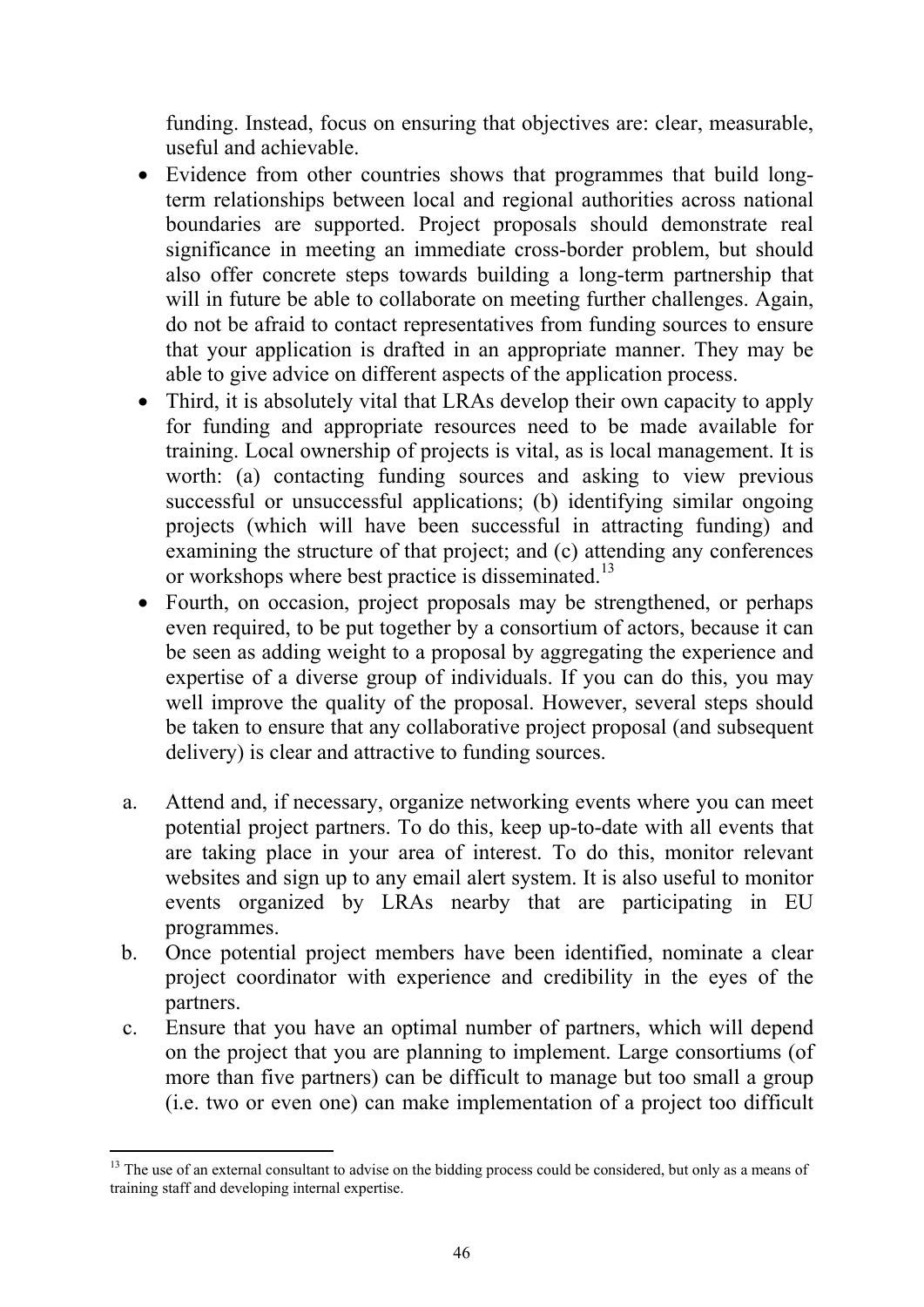when resources become too thinly stretched. There are no strict rules on numbers, so applicants will be required to use their own judgment. Nevertheless, examining previously successful or unsuccessful bids might offer a useful starting point.

- d. Try to exploit any opportunity afforded to establish contacts with potential project partners in both EU member states and in other candidate countries. If possible, demonstrate "legacy capture" and develop further projects together with existing partners at the local and regional level showing that there is an ongoing relationship emerging, and demonstrate the potential that this network offers for solving problems on the ground.
- e. It is crucial to ensure that all participants have a clear role that is suited to their capabilities and experience.
- f. All participants should have some input into writing the proposal, in order to make sure that as many of the criteria are met as possible. Nonetheless, the project coordinator will undertake the bulk of drafting and will have the final say.

### **Drafting application forms:**

The Guidelines for Applicants (which include the Application Form and other annexes) explain the purpose of the Call for Proposals, the rules regarding the eligibility of applicants and partners, the types of action and costs which are eligible for financing, and the evaluation (selection and award) criteria. They also contain instructions on how to fill in the application form, what to annex to it and what procedures to follow for applying. They give information on the evaluation process that will follow (including an indicative timetable) and the contractual conditions which will apply to successful applicants.

The Guidelines should set out very clearly and in detail the objectives and priorities of the call for proposals, and give particular attention to the eligibility criteria. The guidelines must be published and any modification must be published as well. The information published will become binding on the Evaluation Committee once the date for submission has elapsed.

The Application Form to be completed by the applicants comprises the following parts:

- a concept note:
- information about the action proposed, including its budget;
- information about the applicant;
- information about any partners.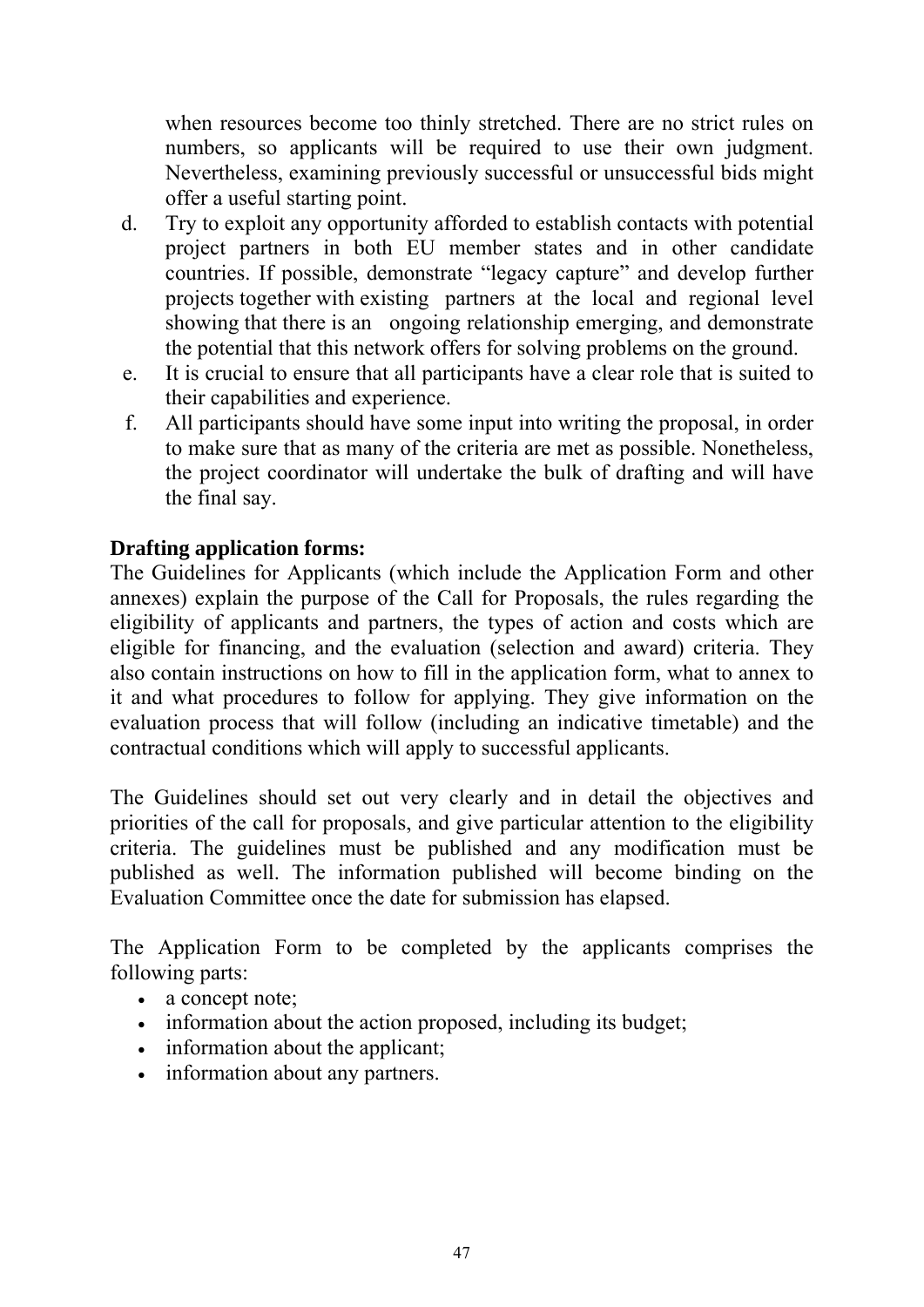When writing the core text of the proposal, you should use the following as a check-list:

- Show how financial resources will help stimulate and support convergence with the EU, in line with the call text and the guidelines;
- Make clear from the beginning what your objectives are, state clearly how these are to be achieved and measured (i.e. what will be the signs of a fully implemented and successful project), and what the outputs are to be. Clearly demonstrate that these objectives are in line with best practice and the state-of-the-art in the area. Outputs should be measureable;
- Show how and why all of project members were selected and demonstrate that the value of the team is greater than the sum of its parts;
- Be brief, concise and to the point. Provide what detail is needed but do not over-extend;
- Check the proposal repeatedly against the call text and the guidelines. It is on this basis that the bid will be judged. You need to ensure that you cover as many bases as possible.

On the budgetary part of the proposal:

- EU rules are highly prescriptive and very strict. You must follow the standard means of presenting your budget set out in the terms of reference if you wish to be considered for funding (a surprisingly large quantity of bids are rejected for not including separate revenue and expenditure sheets);
- Make sure that your request is reasonable. If you ask for too much, your project will be rejected. If you ask for too little, it will also be rejected since it will lack credibility in being able to achieve its aims. Seek guidance from examples of past successes in order to get a feel for what best practice is and what is likely to find favour with the evaluators;
- Match the budget to the work plan, objectives and deliverables. You must state clearly why the quoted amount of money is needed to deliver a certain objective or output;
- Check the financial guidelines very carefully. Nearly all projects will require co-funding, although this can be in kind (i.e. staff time etc.). Make sure that all partners know what their share of resources allocated is likely to be and agree this in advance to avoid quarrels and disputes at a later stage.

Overall points for consideration in drafting your proposal:

• Nothing works as well as the ability to be able to show a strong track record of success in carrying out similar projects in the past. This will provide credibility. Not everyone will have experience in undertaking EU projects, but someone in the tender team should have credibility in this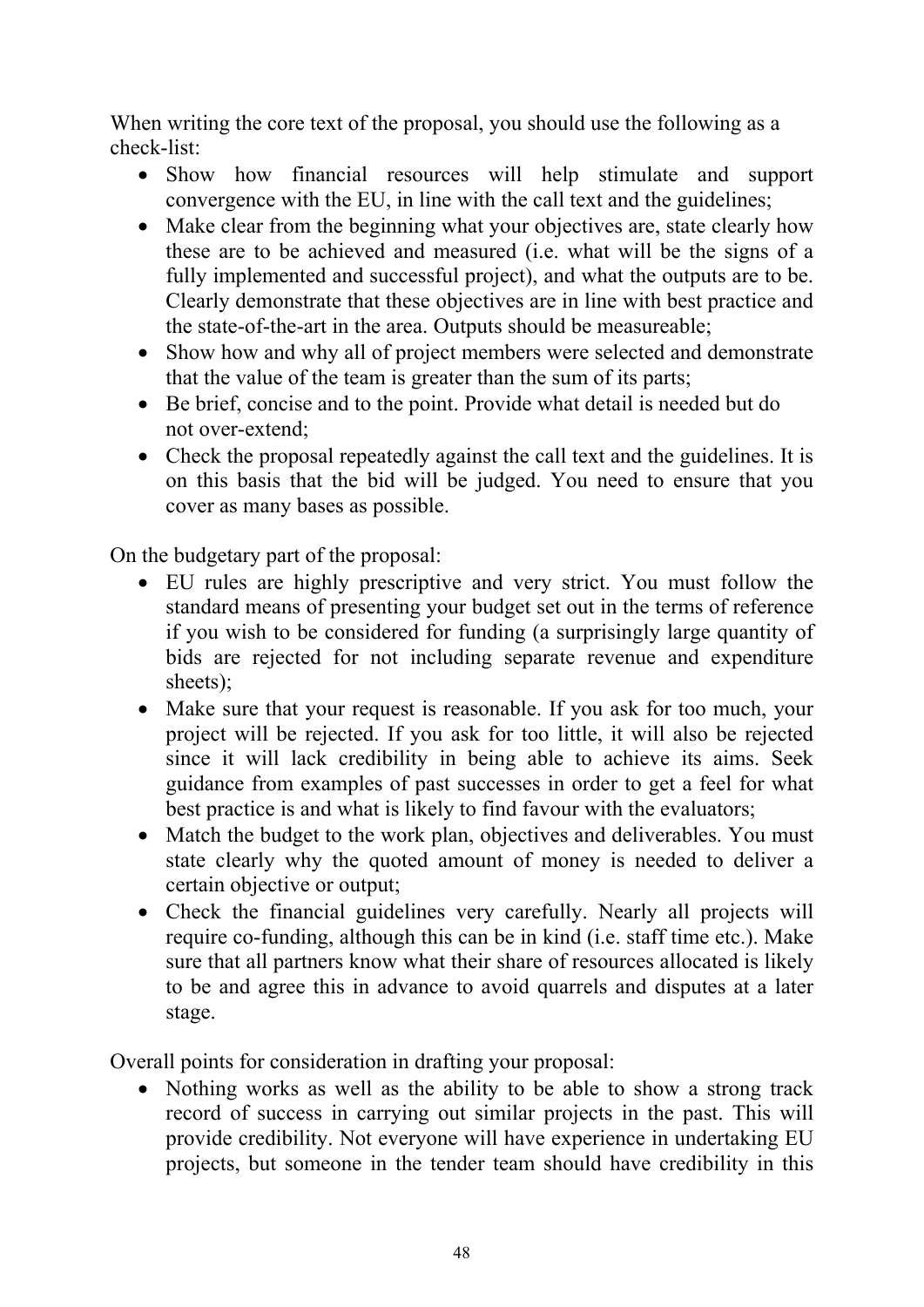area. For this reason, it is sensible, where possible, to team up with a partner or partners from an EU Member State;

• Bear in mind that you will need a lot of time to complete the proposal. Allow a minimum of 4 months from start to finish, with around 6 months as an ideal time. With this in mind, keep a regular eye on what is coming up for tender on the relevant project websites.

Summary: Steps on preparing a funding application

- 1) Identify an open call for proposals on one of the relevant websites;
- 2) Establish the proposal: What needs do you identify in your city or region, and how could EU financial assistance help to address these needs?;
- 3) Make contact with relevant project partners and establish jointly the aims and objectives of the project;
- 4) Calculate the cost of the project, together with your project partners;
- 5) Download all the relevant funding application paperwork and make sure that each of the sections is filled in appropriately;
- 6) Return all of the necessary application documentation to the relevant funding authorities within the time frame set out in the call for proposals